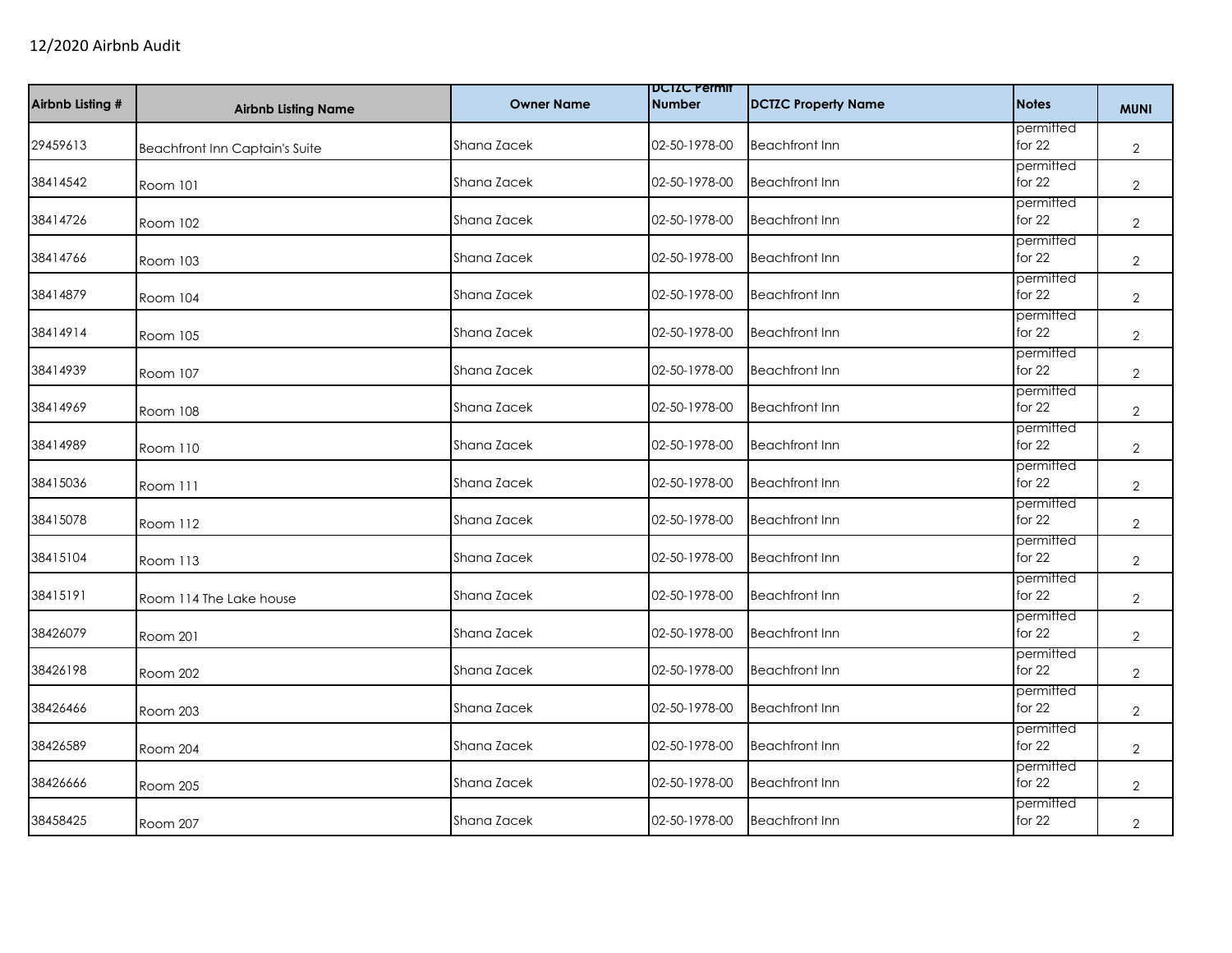| 38458726 | Room 209                                                                      | Shana Zacek                                     | 02-50-1978-00 | <b>Beachfront Inn</b>                                 | permitted<br>for $22$ | $\overline{2}$ |
|----------|-------------------------------------------------------------------------------|-------------------------------------------------|---------------|-------------------------------------------------------|-----------------------|----------------|
| 38458659 | The Movie Room                                                                | Shana Zacek                                     | 02-50-1978-00 | <b>Beachfront Inn</b>                                 | permitted<br>for $22$ | $\overline{2}$ |
| 32408138 | Delaware Suite - Mae Reilly's Guest House                                     | Mae Reilly Properties LLC -<br>Randall Krajenka | 02-52-2079-00 | Mae Reilly's Guest House                              | permitted<br>for 4    | $\sqrt{2}$     |
| 37559669 | Globe Hotel Door County-Baileys Harbor- Estb 1874 Karin Lukas                 |                                                 | 02-52-2094-00 | Globe Hotel, The                                      |                       | $\overline{2}$ |
| 25349436 | Historic Baileys Harbor home on the wate                                      | <b>Mary Spangler</b>                            | 02-52-0393-00 | Cedar Beach Inn                                       | <b>DUPL</b>           | $\overline{2}$ |
| 33269522 | South Shore Suite - Mae Reilly's Guest House                                  | Mae Reilly Properties LLC -<br>Randall Krajenka | 02-52-2079-00 | Mae Reilly's Guest House                              | permitted<br>for $4$  | $\overline{2}$ |
| 33225014 | Vermont Suite - Mae Reilly's Guest House                                      | Mae Reilly Properties LLC -<br>Randall Krajenka | 02-52-2079-00 | Mae Reilly's Guest House                              | permitted<br>for $4$  | $\mathbf{2}$   |
| 33267878 | Wentworth Suite - Mae Reilly's Guest House                                    | Mae Reilly Properties LLC -<br>Randall Krajenka | 02-52-2079-00 | Mae Reilly's Guest House                              | permitted<br>for 4    | $\overline{2}$ |
| 33794104 | **Relaxing, Historic and Hip Havngård House**                                 | Kurt Heggland                                   | 02-56-2104-00 | <b>Havngard House</b>                                 |                       | $\overline{2}$ |
| 25126829 | A True Farm House Experience                                                  | Paul Gray                                       | 02-56-1930-00 | A True Farm House Experience                          |                       | $\overline{2}$ |
| 28416543 | As seen on HGTV Lakefront Bargain Hunt Renovatio Phu Nguyen - Pelican Bay LLC |                                                 | 02-56-2016-00 | Baileys Large Home for Families - Nguyen              |                       | $\overline{2}$ |
| 42067747 | <b>Baileys Frogtown Bay View Home</b>                                         | Particia Sloan                                  | 02-56-0540-21 | <b>Baileys Frogtown</b>                               | Lindsley              | $\overline{2}$ |
| 8126599  | BAILEYS HARBOR CONDO, 3 BR, 2.5 BATH, DOOR<br><b>COUNTY</b>                   | Karen Berndt                                    | 02-53-2378-00 | Baileys Harbor Condo-Berndt not avail<br>until 4/2021 |                       | $\overline{2}$ |
| 20009178 | Baileys Harbor Near Kangaroo Lake                                             | Alyssa Lebakken                                 | 02-56-1782-00 | Baileys Harbor Near Kangaroo Lake                     | permitted<br>for 2    | $\overline{2}$ |
| 20697030 | Baileys Harbor Near Kangaroo Lake North Unit                                  | Alyssa Lebakken                                 | 02-56-1782-00 | Baileys Harbor Near Kangaroo Lake                     | permitted<br>for 2    | $\overline{2}$ |
| 23543488 | <b>Baileys Harbor Pioneer Log Cabin</b>                                       | <b>Colin Doherty</b>                            | 02-56-1766-00 | Roots Cabin in Baileys                                |                       | $\overline{2}$ |
| 22186390 | Baileys Harbor Yellow Home with a View                                        | Matt Horton                                     | 02-56-1826-00 | <b>Baileys Harbor Yellow House</b>                    | permitted<br>for 4    | $\overline{2}$ |
| 45780414 | Beautiful Newly *Remodeled* Home! Walk to the<br>beach at Kangaroo Lake!      | Adam Olinksi                                    | 02-56-2353-07 | Roo Retreat                                           |                       | 2              |
| 38598698 | Carraig Beag Cottage - Charming Down Town Hon Carraig Cottages                |                                                 | 02-56-0652-09 | Carraig Beag                                          | Carraig               | $\overline{2}$ |
| 33398744 | Carraig Mor Cottage - Awesome Downtown Cotta Carraig Cottages                 |                                                 | 02-56-0653-09 | Carraig Mor                                           | Carraig               | $\overline{2}$ |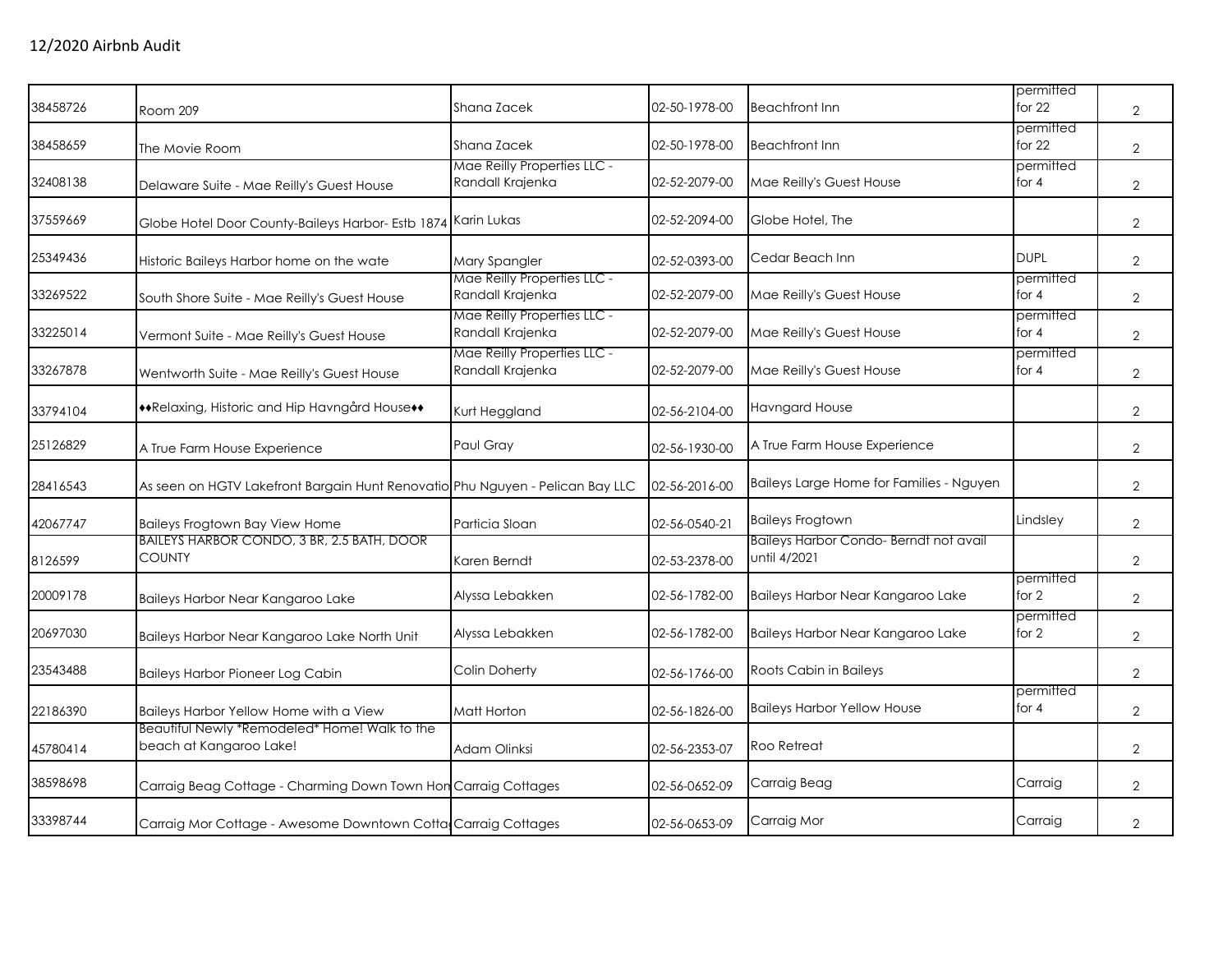| 37455372 | Carraigeen Cottage                                                        | <b>Carraig Cottages</b>                       | 02-56-1052-09 | Carraigeen Cottage                    | Carraig            | $\overline{2}$ |
|----------|---------------------------------------------------------------------------|-----------------------------------------------|---------------|---------------------------------------|--------------------|----------------|
| 38024230 | Charming Orchard Cabin/Cottage on 5 Acres                                 | Leonard Pappone                               | 02-56-2207-00 | Door County Orchard Cottage           |                    | 2              |
| 38175501 | Charming Wooded Cottage Minutes from Downtov Pam Schmitz                  |                                               | 02-56-2178-00 | Baileys on the Rocks Cottages-Schmitz | permitted<br>for 2 | 2              |
| 38316622 | Cozy Lakeview, Walk to Town                                               | Pam Schmitz                                   | 02-56-2178-00 | Baileys on the Rocks Cottages-Schmitz | permitted<br>for 2 | 2              |
| 8673729  | Door County Cabin in the Woods                                            | Karen Berndt                                  | 02-56-1564-00 | Door County Cabin in the Woods        |                    | $\overline{2}$ |
| 25458028 | Door County Dreaming                                                      | Kate and Robert Lindsley                      | 02-56-1960-00 | Door County Dream                     |                    | 2              |
| 17656602 | Door County Retreat on the "Quiet Side"                                   | Diana Wallace                                 | 02-56-1734-00 | Door County Retreat on the Quiet Side |                    | 2              |
| 20565326 | Door County Scotland Yard                                                 | Thomas and Michele Bronsky                    | 02-56-1794-00 | Door County Scotland Yard Haven       | Permitted<br>for 2 | $\overline{2}$ |
| 20989165 | Door County Scotland Yard Haven-Native America Thomas and Michele Bronsky |                                               | 02-56-1794-00 | Door County Scotland Yard Haven       | Permitted<br>for 2 | $\overline{2}$ |
| 11676845 | Door County Vacation Rental Home                                          | Dr. Phil Arnold                               | 02-56-1563-00 | West Meadow Rental                    |                    | $\mathbf{2}$   |
| 4709576  | Heart of the Door Homestead                                               | Nicole Henquinet                              | 02-56-1455-00 | Heart of the Door Homestead, LLC      |                    | 2              |
| 22163891 | Heggeland                                                                 | Dennis & Jeff Hickey                          | 02-56-0200-06 | Heggeland                             | <b>DCPM</b>        | $\overline{2}$ |
| 41259246 | Howard House - New From Door County's #1 Host                             | Jacinda Dufin                                 | 02-56-1935-20 | <b>Howard House</b>                   | Vacation<br>Renals | $\overline{2}$ |
| 42384551 | Kangaroo East Shore Lodge                                                 | 7251 HWY 57 LLC - William and H02-56-2259-06  |               | Kangaroo East Shore                   | <b>DCOM</b>        | 2              |
| 22163915 | Kangaroo Lake Retreat                                                     | Will Anderson                                 | 02-56-1543-06 | Kangaroo Lake Retreat                 | <b>DCPM</b>        | $\overline{2}$ |
| 22163920 | Kangaroo Lake Road Cottage                                                | <b>Jeff Wiswell</b>                           | 02-56-1696-06 | Kangaroo Lake House Wiswell           | <b>DCPM</b>        | $\overline{2}$ |
| 23877408 | Lakeview Cottage in Downtown Baileys Harbor                               | Christopher & Pamela Schmitz                  | 02-56-1876-00 | Baileys Harbor Beach House - Schmitz  |                    | $\overline{2}$ |
| 23750440 | Lighthouse Cove                                                           | Maureen McGrath                               | 02-56-1614-00 | <b>Best of Times</b>                  | Bacon              | 2              |
| 7069697  | Loft • Central • Comfy • Private                                          | Sarah and Brian Bonovich                      | 02-56-1644-00 | Wooded Lane Guest House               |                    | 2              |
| 41374756 | Muirfield Flat Studio - Brand New Listing!                                | Pinkmoto Revocable Trust - Kary 02-56-2235-07 |               | <b>Muirfield Flats</b>                | SImpleLife         | 2              |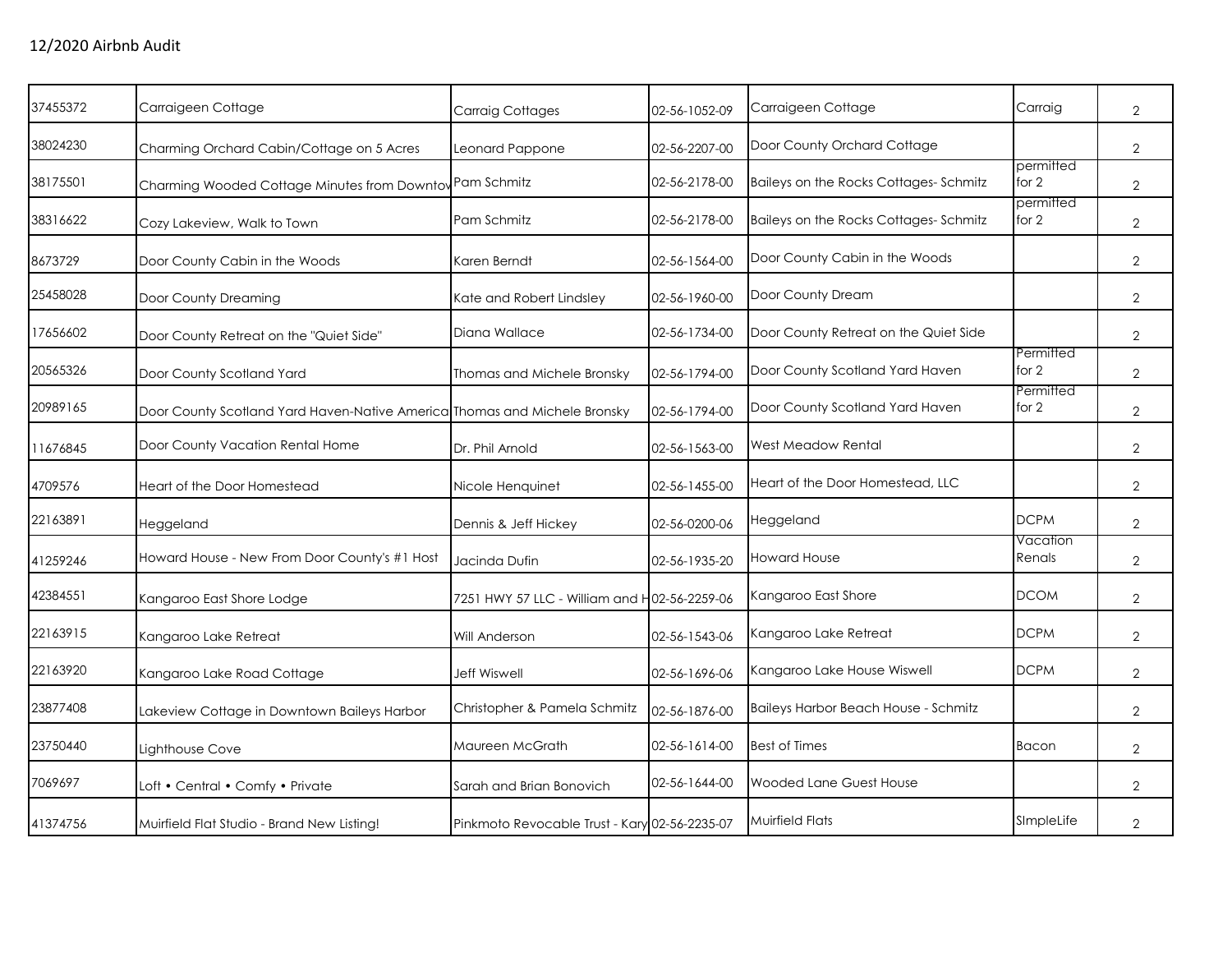| 43126066 | New Listing* Baileys Harbor Getaway                       | Laura Lane                                    | 02-56-1733-07 | <b>Burnt Hollow</b>                                                  | SImpleLife           | $\overline{2}$ |
|----------|-----------------------------------------------------------|-----------------------------------------------|---------------|----------------------------------------------------------------------|----------------------|----------------|
| 23205775 | NEW! Baileys Harbor Studio on Lake Michigan!              | James Dillenburg                              | 02-56-1257-00 | <b>Shalom Stone</b>                                                  |                      | $\overline{2}$ |
| 22163978 | Our Place                                                 | <b>Family Style Contractor LLC</b>            | 02-56-0339-06 | Our Place on Kangaroo Lake                                           | <b>DCPM</b>          | $\overline{2}$ |
| 19471677 | Raspberry Fields                                          | <b>Stewart Dawson</b>                         | 02-56-1741-00 | Dawson Farm - Ahrens Road                                            |                      | $\overline{2}$ |
| 22163997 | Rocky Bottom Lodge                                        | Natalie & Terry McAllister                    | 02-56-0885-06 | Rocky Bottom Lodge                                                   | <b>DCPM</b>          | $\overline{2}$ |
| 22164003 | <b>Schook Shack</b>                                       | Cole Family LLC                               | 02-56-1607-06 | <b>Schook Shack</b>                                                  | <b>DCPM</b>          | $\overline{2}$ |
| 23698728 | Seculded Waterfront on North Bay                          | Eva McKee                                     | 02-56-1850-06 | Seculded Waterfront on Northbay                                      | <b>DCPM</b>          | $\overline{2}$ |
| 34908317 | Shakespeare apartment with a view.                        | Matt Horton                                   | 02-56-1826-00 | <b>Baileys Harbor Yellow Hse-South Ln</b><br>Cottage-Shakespeare Apt | permitted<br>for $4$ | $\overline{2}$ |
| 24420171 | South Lane Cottage #1                                     | Matt Horton                                   | 02-56-1826-00 | <b>Baileys Harbor Yellow House</b>                                   | permitted<br>for $4$ | $\overline{2}$ |
| 24420991 | South Lane Cottage #2                                     | Matt Horton                                   | 02-56-1826-00 | <b>Baileys Harbor Yellow House</b>                                   | permitted<br>for $4$ | $\overline{2}$ |
| 43175653 | Stunning Lake Michigan Home, sleeps 20! Dunes<br>abound!  | Rebecca Taylor                                | 02-56-2268-07 | Dune Alright                                                         | SImpleLife           | $\overline{2}$ |
| 28100002 | The Stone House                                           | Emil & Mary Baukert                           | 02-56-1974-06 | Stone House - 8112 STH 57                                            | <b>DCPM</b>          | $\overline{2}$ |
| 27594171 | Tranquility and Serenity/Family Retreat Lake House        | Michael Servais                               | 02-56-1893-00 | Islandview Lake House                                                |                      | $\overline{2}$ |
| 32437206 | Waterfront Views in Moonlight Bay                         | David & Ashley Paplham                        | 02-56-2090-00 | Sitting on the Dock of Moonlight Bay                                 |                      | $\overline{2}$ |
| 22164047 | Wildwood Beach Home                                       | Laura Thometz                                 | 02-56-1640-06 | Wildwood Beach Home                                                  | <b>DCPM</b>          | $\overline{2}$ |
|          |                                                           |                                               |               |                                                                      |                      |                |
| 3831684  | New-Private-Secluded Home                                 | <b>Patrick Donley</b>                         | 06-56-1521-00 | Donely - 6058 CTH OO                                                 |                      | 6              |
| 45165358 | Quiet Door County cabin retreat on Lake Michigan Andy Low |                                               | 06-56-2350-00 | Lake Michigan Cabin - Low                                            |                      | 6              |
|          |                                                           |                                               |               |                                                                      |                      |                |
| 41376554 | ** Calmer Days - Resort.                                  | Lorie Scarborough - Swanky Pror 08-53-2007-00 |               | Landmark Resort - Zanky Properties LLC                               |                      | 8              |
| 26397865 | 2 Bedroom, 1 Bath Condo overlooking lake                  | Jon Pesek                                     | 08-53-1856-00 | Landmark Resort Pesek                                                |                      | 8              |
| 33076453 | Bay and Breeze Door County 1 bedroom Water<br>view        | Christopher and Sara Spencer                  | 08-53-1686-00 | Landmark Resort - Unit 1225 - Spencer                                |                      | 8              |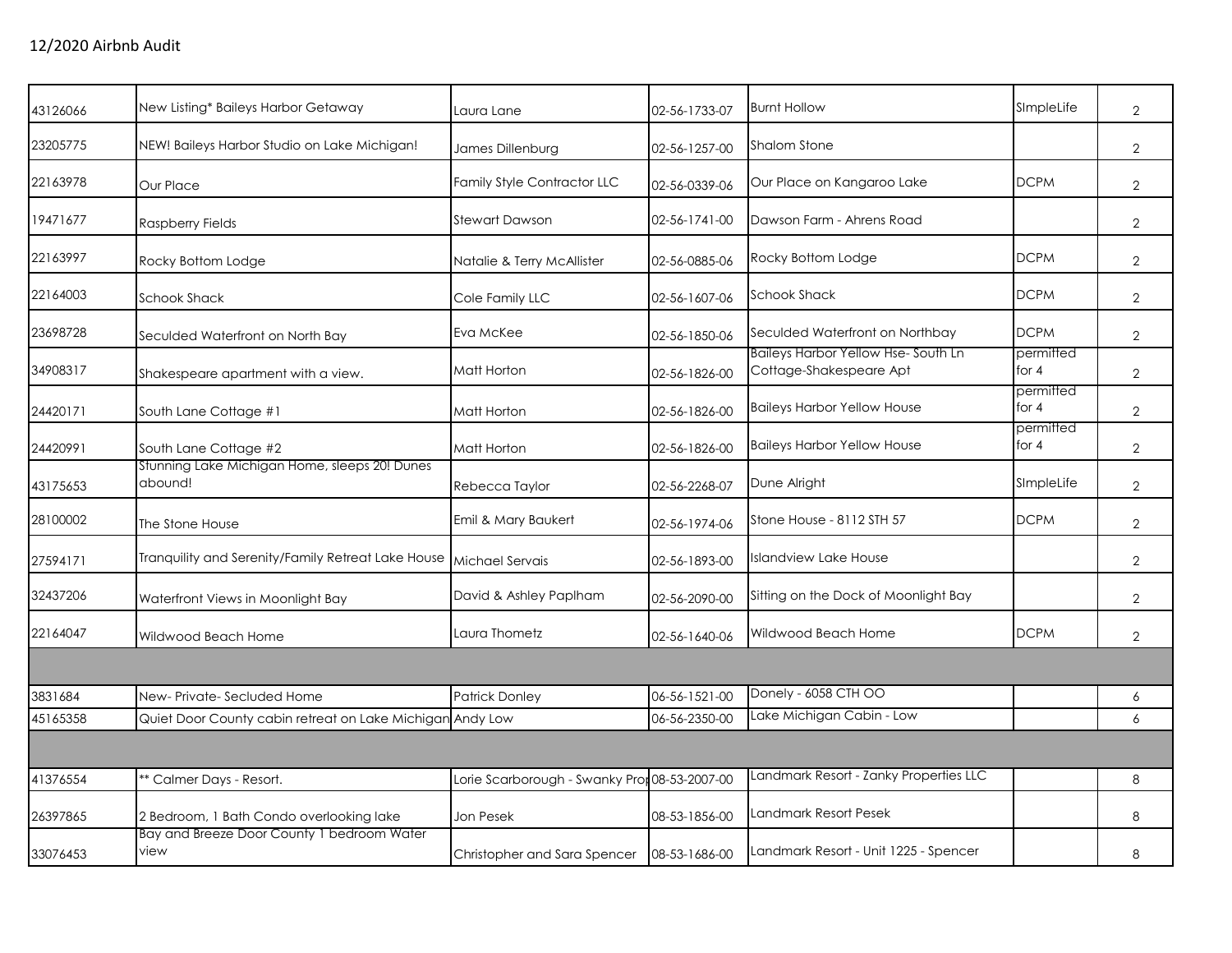| 28553484 | <b>Bayview Escape</b>                                                                        | Lorie Scarborough - Swanky Pror 08-53-2007-00 |               | Landmark Resort - Zanky Properties LLC<br>Landmark Resort- Beautiful Water View |                      | 8       |
|----------|----------------------------------------------------------------------------------------------|-----------------------------------------------|---------------|---------------------------------------------------------------------------------|----------------------|---------|
| 15951113 | <b>Beautiful Waterview Condo</b>                                                             | Kathlyn Geracie                               | 08-53-1689-00 | Condo                                                                           |                      | 8       |
|          | Big discount off Landmark Rates on beautiful                                                 |                                               |               |                                                                                 | permitted            |         |
| 21595419 | condo                                                                                        | Jewelette Neary                               | 08-53-1817-00 | Landmark Resort- Neary                                                          | for 2                | 8       |
| 22011733 | Big discount on Landmark Resort rates on 1BR<br>condo                                        | Jewelette Neary                               | 08-53-1817-00 | Landmark Resort-Neary                                                           | permitted<br>for 2   | 8       |
| 36355412 | Door County Getaway @Landmark Resort                                                         | Michal & Monika Anna Chiu                     | 08-53-2031-00 | Landmark Resort #2230-Peaceful one bed<br>bath - Chiu                           |                      | 8       |
| 41775747 | Door County Getaway-2 Bedroom Condo                                                          | Jerold and Jennifer Schuetz                   | 08-53-2267-00 | Landmark Resort - Schuetz - Unit 2332                                           |                      | 8       |
| 34258383 | Door County Happy Place                                                                      | Michal & Monika Anna Chiu                     | 08-53-2031-00 | Landmark Resort #2230-Peaceful one bed<br>bath - Chiu                           |                      | $\,8\,$ |
| 27784412 | Egg Harbor Sunset Bluff Condo                                                                | David Polich and Kristine Kappe 08-53-1997-00 |               | Egg Harbor Sunset Bluff Condo                                                   |                      | 8       |
| 28494097 | Light & Bright Bay View Retreat                                                              | Nicholas David Barber                         | 08-53-1990-00 | Landmark Resort - Nomad Ventures LLC -<br>#110                                  | permitted<br>for $3$ | 8       |
| 40424353 | NEW! 'The Landmark' Resort Condo - 1 Mi to<br>Beach!                                         | whitefishbayside llc                          | 08-53-2224-00 | Landmark Resort - Whitfishbayside LLC -<br><b>Unit 2224</b>                     | evolve               | 8       |
| 40235291 | NEW! Condo w/Resort Amenities, 1Mi to Beach +<br>Golf                                        | John Jordan                                   | 08-53-2212-00 | Landmark Resort- Mister Kaplan Invest<br>Unit 1220                              |                      | 8       |
| 33578702 | NEW! Landmark Resort Condo w/ Spectacular View Good Faith Financial LLC - Tony 08-53-1970-00 |                                               |               | Landmark Resort - Good Faith Financial -<br><b>Unit 2324</b>                    |                      | 8       |
| 35716622 | NEWLY LISTED - Our Other Piece of the Door                                                   | Roby Onan                                     | 08-53-1652-00 | Landmark Resort - Our Piece of the Door -<br>Onan #3224                         | permitted<br>for 2   | 8       |
| 33971518 | Newly Updated Lake View Escape                                                               | Nicholas David Barber                         | 08-53-1990-00 | Landmark Resort - Nomad Ventures LLC -<br>#110                                  | permitted<br>for $3$ | 8       |
| 13479701 | Our Piece of the Door                                                                        | Roby Onan                                     | 08-53-1652-00 | Landmark Resort - Our Piece of the Door -<br>Onan #3224                         | permitted<br>for 2   | 8       |
| 45469130 | Periwinkle Place > Resort + rate includes cleaning                                           | Our Door County Life LLC                      | 08-53-1626-00 | Landmark Resort- Our Door County Life<br>LLC #1336 - Periwinkle                 |                      | 8       |
| 23238045 | Quaint Door County Haven                                                                     | Mark Lorenzo                                  | 08-53-1832-00 | Landmark Resort Lorenzo                                                         |                      | 8       |
| 41347108 | Scenic and Spacious Condo in Landmark Resort                                                 | <b>Dominion LLC</b>                           | 08-53-2239-00 | Landmark Resort - Dominion LLC                                                  |                      | 8       |
| 34414390 | Scenic Egg Harbor Get Away                                                                   | Noble Assets Inc.                             | 08-53-2123-00 | Landmark Resort - Noble Assets Inc #1226                                        |                      | 8       |
| 30348557 | Seas the Bay - time for summer in Egg Harbor!                                                | Michael White                                 | 08-53-1834-07 | Landmark Resort White                                                           | SImpleLife           | 8       |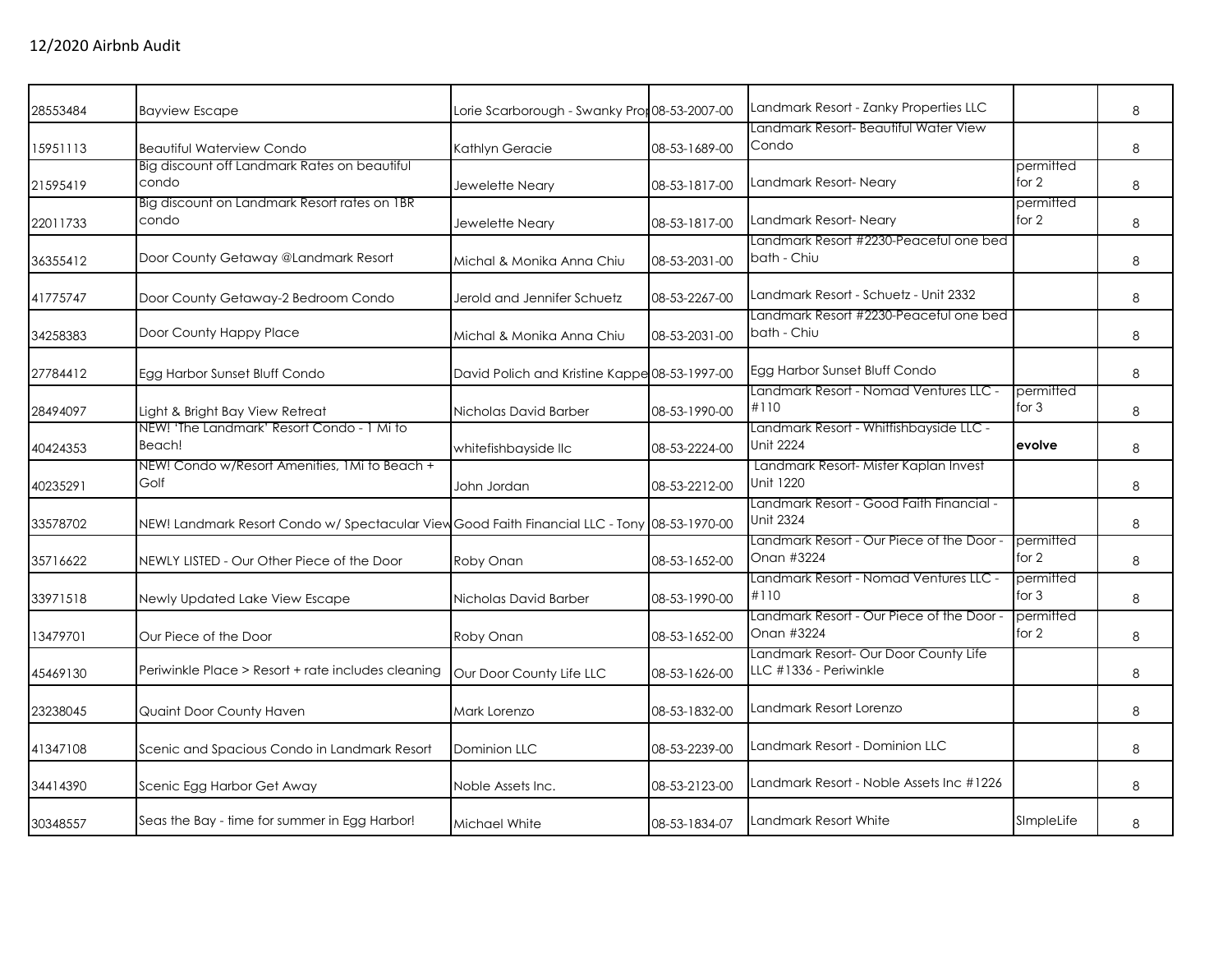| Serene Lake Retreat                              | Natalia Lugue                                                                                      | 08-53-1929-00                                                                                                                          | Landmark Luque Unit 1232                                                                     |                                                                                  | $\,8\,$ |
|--------------------------------------------------|----------------------------------------------------------------------------------------------------|----------------------------------------------------------------------------------------------------------------------------------------|----------------------------------------------------------------------------------------------|----------------------------------------------------------------------------------|---------|
| Serene Lake View Condo                           | Nicholas David Barber                                                                              | 08-53-1990-00                                                                                                                          | #110                                                                                         | permitted<br>for $3$                                                             | 8       |
| The Blue Whale > Resort + rate includes cleaning | Our Door County Life LLC                                                                           | 08-53-2059-00                                                                                                                          | LLC #1334- Blue Whale                                                                        |                                                                                  | 8       |
| Lake                                             | Robert Ray                                                                                         | 08-56-2161-00                                                                                                                          | Shimmering Water Cottage                                                                     |                                                                                  | 8       |
|                                                  |                                                                                                    | 08-56-2145-17                                                                                                                          | Lieffort Lodge                                                                               | Restassure                                                                       | 8       |
| Harbor                                           | Gail Bergman                                                                                       | 08-56-1874-00                                                                                                                          | <b>Bluff Cottage</b>                                                                         | permitted<br>for 4 units                                                         | 8       |
| Cozy Farmhouse Studio                            |                                                                                                    |                                                                                                                                        | Farmhouse Studio                                                                             |                                                                                  | 8       |
| Door Haven                                       | Ronald & Christine Puszynski                                                                       | 08-56-0099-02                                                                                                                          | Door Haven                                                                                   | lundquist                                                                        | 8       |
| Egg Harbor White House                           | James Schleicher                                                                                   | 08-56-2331-00                                                                                                                          | Egg Harbor White House                                                                       |                                                                                  | 8       |
| Farmhouse on Bluff with Expansive Bay Views!     | <b>ACB Holdings LLC</b>                                                                            | 08-56-2225-02                                                                                                                          | <b>Bluff House</b>                                                                           |                                                                                  | 8       |
| New Listing! Cabin in the Woods!                 | David and Lynn Zawojski                                                                            | 08-56-2148-07                                                                                                                          | Cabin in the woods                                                                           | SImpleLife                                                                       | 8       |
| NEW! 2BR Egg Harbor House on 2 Acres!            | Kerri Zergoski                                                                                     | 08-56-1768-00                                                                                                                          | Lodge 42                                                                                     |                                                                                  | 8       |
| Ohlson Chateau                                   |                                                                                                    |                                                                                                                                        | Ohlson Chateau                                                                               | <b>DCPM</b>                                                                      | 8       |
| Pet friendly Applewood cottage in Egg Harbor     | Sharon Hughes                                                                                      | 08-55-0093-00                                                                                                                          | Applewood Cottage                                                                            |                                                                                  | 8       |
|                                                  |                                                                                                    | 08-56-1715-00                                                                                                                          | Green Apple Lodge                                                                            |                                                                                  | 8       |
| Relaxing Waterfront Door County Lake House       | Brianne & Barry Tegel                                                                              | 08-56-1707-00                                                                                                                          | Door County Lake House Tegel                                                                 |                                                                                  | 8       |
| Serene, cozy cottage in the woods                | Scott and Terese Kraemer                                                                           | 08-56-2373-00                                                                                                                          | Haven                                                                                        |                                                                                  | 8       |
| <b>Stones Throw</b>                              | <b>Jeff Garbers</b>                                                                                | 08-56-1396-07                                                                                                                          | <b>Stone's Throw</b>                                                                         | SImpleLife                                                                       | 8       |
| Stony Shore Cabin                                | <b>Jeff Garbers</b>                                                                                | 08-56-1395-07                                                                                                                          | <b>Stony Shores</b>                                                                          | SImpleLife                                                                       | 8       |
| Sunset Bluff Getaway in Egg Harbor               | Michael & Christina Hauge                                                                          | 08-53-0384-00                                                                                                                          | Sunset Bluff Condo - Unit 2- Hauge                                                           |                                                                                  | 8       |
|                                                  | *NEW listing* Shimmering Water cottage on the<br><b>Bluff Cottage Sunsets NEW CONSTRUCTION Egg</b> | A Waterfront home   Lieffort Lodge   Door County James R Lieffort<br>Relaxing Nostalgic Log Home "Green Apple Lodge" Patricia Culliton | Renee Schwaller and Steve Bea 08-56-1649-00<br>David Ohlson - Charles Chilcote 08-56-0729-06 | Landmark Resort - Nomad Ventures LLC -<br>Landmark Resort - Our Door County Life |         |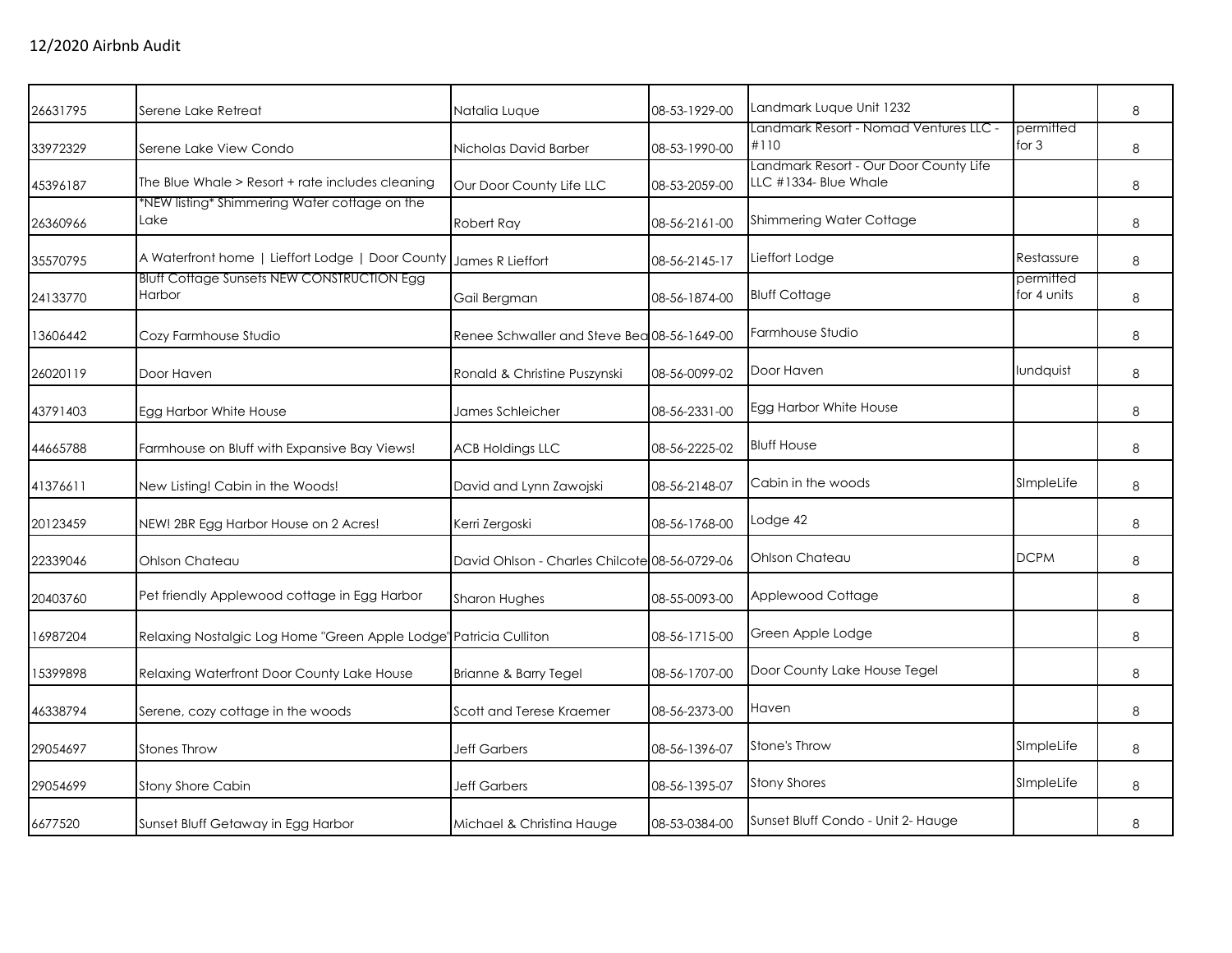| 22164013 | Sunset Sanctuary                                      | Daniel & Wanda Kupsco                         | 08-56-1566-06 | <b>Sunset Sanctuary</b>                                            | <b>DCPM</b>               | 8 |
|----------|-------------------------------------------------------|-----------------------------------------------|---------------|--------------------------------------------------------------------|---------------------------|---|
| 7340588  | The Cabin at Plum Bottom                              | Chad Luberger/ Marlyn &<br>Pamela Moore       | 08-56-1284-00 | The Treehouse at Plum Bottom/ The<br>Carriage House at Plum Bottom | for two units<br>owner is | 8 |
| 28614069 | The Cabin at Shady Grove                              | Maureen Gribble                               | 08-56-1925-00 | <b>Shady Grove Gribble</b><br>The Treehouse at Plum Bottom/The     | for two units             | 8 |
| 8163799  | The Cottage at Plum Bottom                            | Chad Luberger/ Marlyn & Pame 08-56-1284-00    |               | Carriage House at Plum Bottom                                      | owner is                  | 8 |
| 45640602 | The Hein Cottage-Beautiful hideaway in the Vof<br>DC  | Julia Hein                                    | 08-56-2355-00 | The Hein Cottage                                                   |                           | 8 |
| 43132537 | The Quiet Woods - Private Room and bath               | Joan Hutchinson                               | 08-56-2285-00 | The Quiet Woods                                                    |                           | 8 |
| 4950769  | The Treehouse at Plum Bottom                          | Chad Luberger/ Marlyn &<br>Pamela Moore       | 08-56-1284-00 | The Treehouse at Plum Bottom/ The<br>Carriage House at Plum Bottom | for two units<br>owner is | 8 |
| 46870681 | Timber Lodge on Large Wooded Lot mid Door<br>County   | Nicholas and Nicole Langer                    | 08-56-2372-00 | Timber Lodge                                                       |                           | 8 |
| 30973479 | White Cliff Landing                                   | Aymee and David Balison - Balis 08-56-2034-06 |               | White Cliff Landing                                                | <b>DCPM</b>               | 8 |
| 22164041 | Whitestone at the Water                               | Sara Steinhardt & Jon Chapmar 08-56-1316-06   |               | Whitestone at the Water                                            | <b>DCPM</b>               | 8 |
|          |                                                       |                                               |               |                                                                    |                           |   |
| 36691575 | <b>Sunset View Apartment</b>                          | Sarah Hastings-Sawyer                         | 09-50-0115-00 | Egg Harbor Lodge                                                   | permitted<br>for $25$     | 9 |
| 44327727 | *INDOOR POOL* Egg Harbor Townhouse Condo<br>Unit 24   | Ryan Herlache                                 | 09-53-2317-00 | Meadow Ridge Units 21-24-Townhouse<br>Style Condo in Egg Harbor    |                           | 9 |
| 44338869 | *NEW LISTING* Egg Harbor Townhouse Condo Unit<br>52   | Ryan Herlache                                 | 09-53-2318-00 | Meadow Ridge Unit 52- Townhouse Style<br>Condo in Egg Harbor       |                           | 9 |
| 44323514 | *INDOOR POOL* Egg Harbor Townhouse condo-<br>Unit 21  | Ryan Herlache                                 | 09-53-2317-00 | Meadow Ridge Units 21-24-Townhouse<br>Style Condo in Egg Harbor    |                           | 9 |
| 44380996 | Indoor pool/hottub Now open!! Egg Harbor<br>condo #51 | Scoot LeFevre                                 | 09-53-2329-00 | Meadow Ridge Unit 51 - LeFevre                                     |                           | 9 |
| 45527394 | Entire Townhouse - Escape to Door County              | Escape to Door County LLC-Ma 09-53-2377-00    |               | Meadow Ridge Unit 22 - Escape to Door<br>County LLC                |                           | 9 |
| 44942245 | *Indoor Pool * Egg Harbor Townhouse Condo Unit<br>50. | Aaron Seubert                                 | 09-53-2323-00 | *NEW LISTING* Egg Harbor Townhouse<br>Condo Unit 50                |                           | 9 |
| 44032190 | Indoor/Outdoor Pool - Egg Harbor Meadow Ridge<br>#23  | Meadow Ridge F23 LLC                          | 09-53-2322-00 | Meadow Ridge - Meadow Ridge F23 LLC                                |                           | 9 |
| 17121280 | Awesome Sunset Condo                                  | <b>Christine Crowley</b>                      | 09-53-0549-16 | Awesome Sunset Condo - Ridgewood<br>Condo 5                        | Lighthouse                | 9 |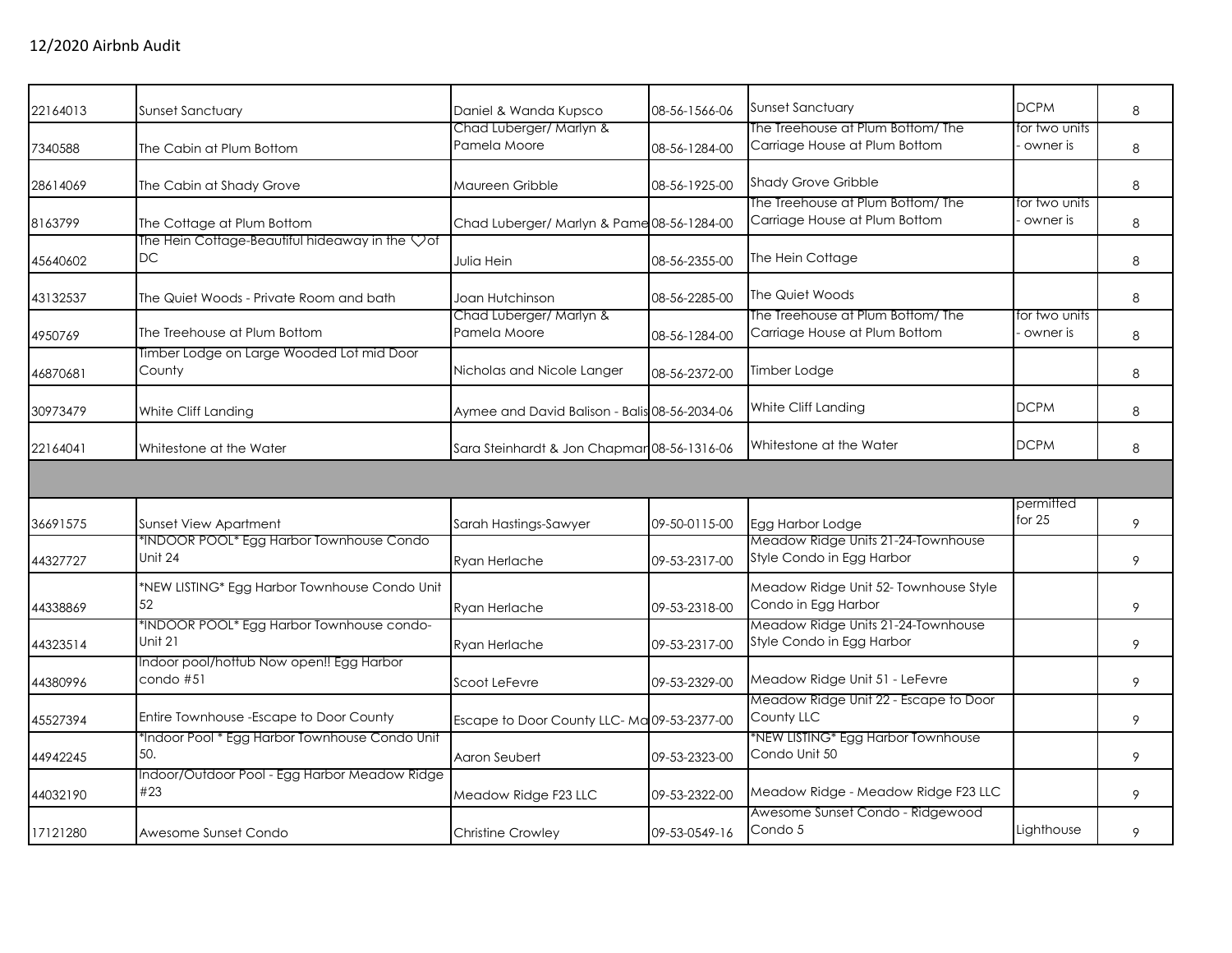| 19113075 | Awesome Sunset Condo TOO                              | Claire & Frank Murphy                        | 09-53-1445-16 | Awesome Sunset Condo TOO                        | Lighthouse           | 9 |
|----------|-------------------------------------------------------|----------------------------------------------|---------------|-------------------------------------------------|----------------------|---|
| 9602336  | Downstown Sunset View Apartment                       | Kathy Navis                                  | 09-53-1576-00 | <b>Sunset View Apartment</b>                    | permitted<br>for $4$ | 9 |
| 11512240 | Gorgeous View ~ Walk to Town                          | Melanie and Richard Parsons                  | 09-53-1609-00 | Ridgewood Bluff Condo - Parson                  |                      | 9 |
| 20770425 | Green Door Inn Unit #5                                | Kathy Navis                                  | 09-53-1576-00 | <b>Sunset View Apartment</b>                    | permitted<br>for $5$ | 9 |
| 20771252 | Green Door Inn Unit #6                                | Kathy Navis                                  | 09-53-1576-00 | Sunset View Apartment                           | permitted<br>for $5$ | 9 |
| 44168543 | Heart of Egg Harbor Apartment                         | Kathy Navis                                  | 09-53-1576-00 | Sunset View Apartment                           | permitted<br>for $5$ | 9 |
| 25688306 | Modern, updated, Door County condo with pool!         | Michael and Georgina Styke                   | 09-53-1959-00 | Anchorage Condo - Style                         |                      | 9 |
| 15922477 | Treehouse Appartment                                  | Kathy Navis                                  | 09-53-1576-00 | <b>Sunset View Apartment</b>                    | permitted<br>for 5   | 9 |
| 22846687 | <b>Bay Tree Loft</b>                                  | <b>Jill Sommers</b>                          | 09-56-1839-00 | <b>Bay Tree Loft</b>                            |                      | 9 |
| 42581351 | Carla's House Egg Harbor                              | <b>Bob Dickson</b>                           | 09-56-1453-00 | Falun House-Bluffside - Carla's House           |                      | 9 |
| 23769295 | Church Street House                                   | Kaaren Northrup - SWNKCN LLC 09-56-1881-16   |               | <b>Church Street House</b>                      | Lighthouse           | 9 |
| 43893210 | Door County Cottage Retreat, Walk to Beach &<br>Town  | Country Cottage Properties LLC 09-56-2312-00 |               | Door County Cottage Retreat of Egg<br>Harbor    |                      | 9 |
| 28027474 | Door County Designer Cottage, wooded yard by<br>beach | Shawn and Sonny Hennessy                     | 09-56-2010-00 | Cottage - Hennessy                              |                      | 9 |
| 34708260 | Door County Retreat, Sunset Views, Egg Harbor         | Mark and Elizabeth Sternig                   | 09-56-2146-00 | Door County Retreat-Sunset Views- Egg<br>Harbor |                      | 9 |
| 13812976 | Egg Harbor Bluffwood House                            | Claire & Frank Murphy                        | 09-56-1232-00 | <b>Blluffwood House</b>                         |                      | 9 |
| 20360386 | Egg Harbor Hideaway                                   | RME Holdings - Robert Esposito 09-56-1780-00 |               | Egg Harbor Hideaway                             | permitted<br>for 2   | 9 |
| 13589290 | Egg Harbor Log Cabin                                  | Karen Berndt                                 | 09-56-1646-00 | Egg Harbor Log Cabin                            |                      | 9 |
| 20975595 | Egg Harbor waterfront 4 bedroom ~ incredible<br>views | Mary Zeller                                  | 09-56-1882-00 | Point Beach Home                                |                      | 9 |
| 22280403 | Lighthouse Place                                      | Frank & Claire Murphy                        | 09-56-1830-16 | Lighthouse Place                                |                      | 9 |
| 27360482 | Modern Craftsman Home and Hideaway                    | RME Holdings - Robert Esposito 09-56-1780-00 |               | Egg Harbor Hideaway                             | for 2-<br>combined   | 9 |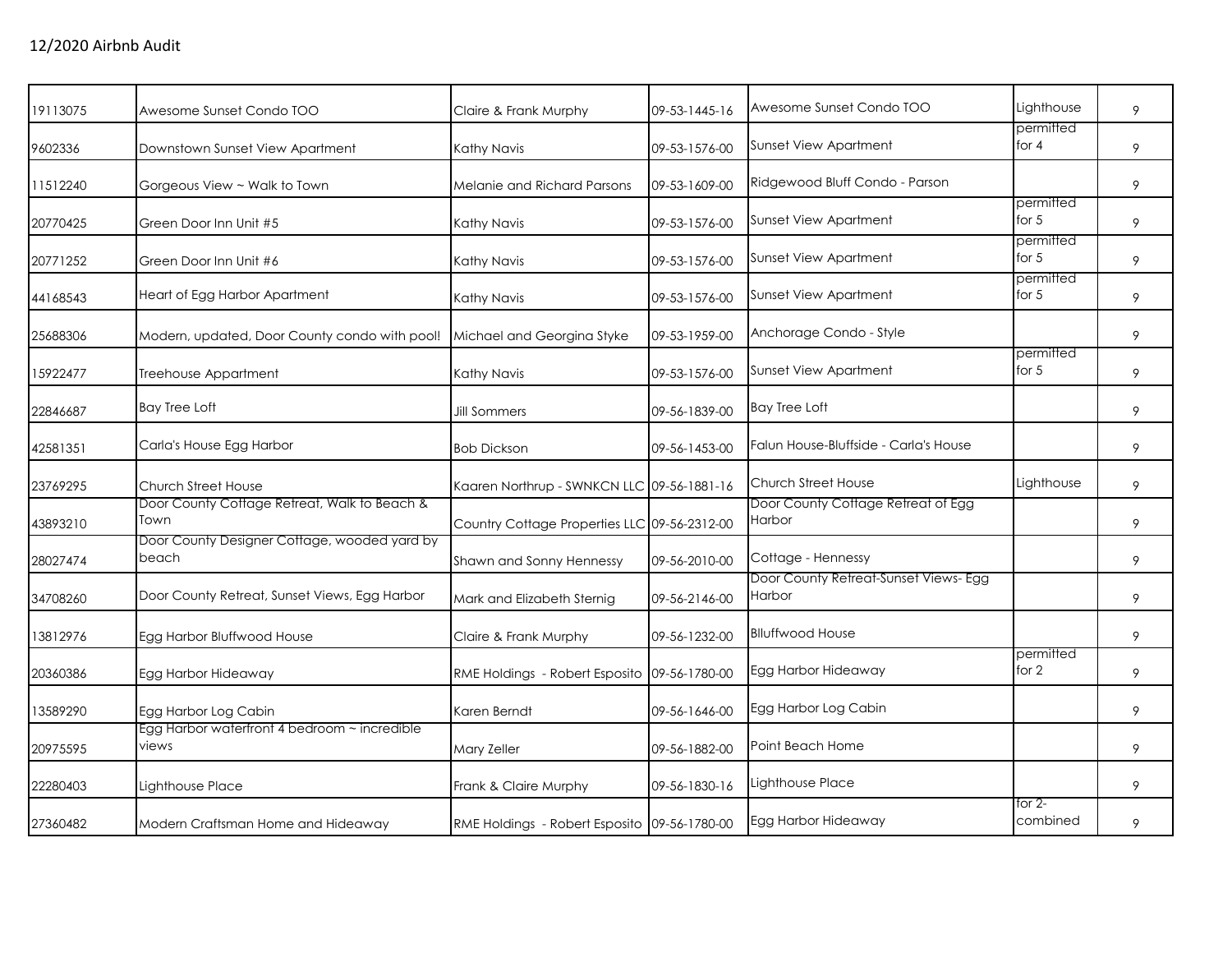| 22446412 | Modern Craftsman Home in Egg Harbor                                            | RME Holdings - Robert Esposito        | 09-56-1780-00 | Egg Harbor Hideaway                  | permitted<br>for 2   | 9  |
|----------|--------------------------------------------------------------------------------|---------------------------------------|---------------|--------------------------------------|----------------------|----|
| 22163979 | On the Water Escape                                                            | Jan & Craig Bilgen                    | 09-55-0817-06 | On the Water Escape                  | <b>DCPM</b>          | 9  |
| 525258   | Quiaint Cozy A-Frame in Door County                                            | Tim & Kristin Mahoney                 | 09-56-1308-00 | Quaint Cozy A-Frame                  |                      | 9  |
| 23697711 | Scenic Home in Egg Harbor                                                      | Massoud Maleki                        | 09-56-1086-06 | Scenic Home in Egg Harbor            | <b>DCPM</b>          | 9  |
| 31711362 | The Flats on Church Street - #101                                              | Egg Bnb LLC                           | 09-56-2071-00 | Flats on Church Street               | permitted<br>for $4$ | 9  |
| 32686901 | The Flats on Church Street - #102                                              | Egg Bnb LLC                           | 09-56-2071-00 | <b>Flats on Church Street</b>        | permitted<br>for $4$ | 9  |
| 32687171 | The Flats on Church Street - #103                                              | Egg Bnb LLC                           | 09-56-2071-00 | Flats on Church Street               | permitted<br>for $4$ | 9  |
| 33310719 | The Flats on Church Street - #104                                              | Egg Bnb LLC                           | 09-56-2071-00 | <b>Flats on Church Street</b>        | permitted<br>for 4   | 9  |
| 22339056 | White Cliff Cottage                                                            | Michael & Dawn McCole                 | 09-56-0894-06 | White Cliff Cottage                  | <b>DCPM</b>          | 9  |
|          |                                                                                |                                       |               |                                      |                      |    |
| 31743342 | Waterfront Studio with Private Beach in Ephraim $\#1$ Evergreen Beachside, LLC |                                       | 11-50-1479-00 | Evergreen Beachside Vacation Rentals | permitted<br>for $4$ | 11 |
| 32305284 | Waterfront Studio with Private Beach in Ephraim #2 Evergreen Beachside, LLC    |                                       | 11-50-1479-00 | Evergreen Beachside Vacation Rentals | permitted<br>for $4$ | 11 |
| 32304716 | Waterfront Studio with Private Beach in Ephraim #3                             | Evergreen Beachside, LLC              | 11-50-1479-00 | Evergreen Beachside Vacation Rentals | for $4$              | 11 |
| 32305079 | Waterfront Studio with Private Beach in Ephraim #4                             | Evergreen Beachside, LLC              | 11-50-1479-00 | Evergreen Beachside Vacation Rentals | for 4                | 11 |
| 43246178 | Eagle Harbor Inn                                                               | Eagle Harbor Inn Group LLC            | 11-51-1902-00 | Eagle Harbor Inn                     |                      | 11 |
| 45623420 | Ephraim Stay with a View - 2 Bedroom - Unit # 204                              | Ephraim Guest House Condo<br>Assn Inc | 11-51-0061-00 | <b>Ephraim Guest House</b>           |                      | 11 |
| 45623917 | Ephraim Stay with a View - 2 Bedroom - Unit # 402                              | Ephraim Guest House Condo<br>Assn Inc | 11-51-0061-00 | <b>Ephraim Guest House</b>           |                      | 11 |
| 45623171 | Ephraim Stay with a view - 3 Bedroom - Unit # 201                              | Ephraim Guest House Condo<br>Assn Inc | 11-51-0061-00 | <b>Ephraim Guest House</b>           |                      | 11 |
| 45617779 | Ephraim Stay with a View - Unit # 103                                          | Ephraim Guest House Condo<br>Assn Inc | 11-51-0061-00 | <b>Ephraim Guest House</b>           |                      | 11 |
| 45616865 | Ephraim Unit with a View # 102                                                 | Ephraim Guest House Condo<br>Assn Inc | 11-51-0061-00 | <b>Ephraim Guest House</b>           |                      | 11 |
| 45618489 | Outdoor Entrance   Ephraim Unit # 104                                          | Ephraim Guest House Condo<br>Assn Inc |               | 11-51-0061-00 Ephraim Guest House    |                      | 11 |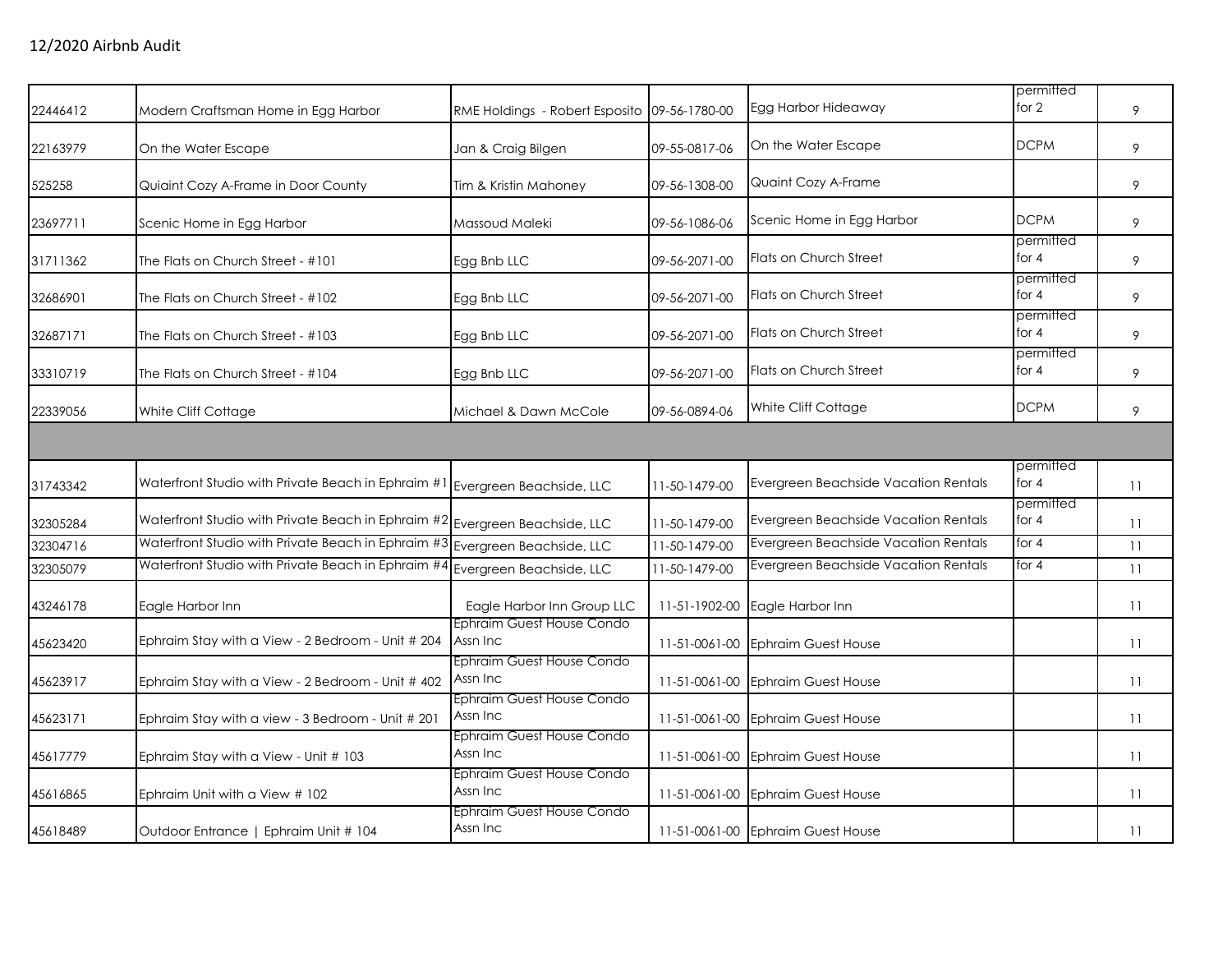|          |                                                                         | Ephraim Guest House Condo                        |               |                                          |                      |    |
|----------|-------------------------------------------------------------------------|--------------------------------------------------|---------------|------------------------------------------|----------------------|----|
| 45618790 | Outdoor Entrance   Ephraim Unit # 301                                   | Assn Inc                                         | 11-51-0061-00 | <b>Ephraim Guest House</b>               |                      | 11 |
| 45624175 | Ephraim Stay Near Water   2 Bedroom   Unit # 403                        | Ephraim Guest House Condo<br>Assn Inc            | 11-51-0061-00 | <b>Ephraim Guest House</b>               |                      | 11 |
| 44193811 | Bright • Updated • Clean Condo Near Water<br>Ephraim                    | Ephraim Guest House #302 LLC                     | 11-53-2332-00 | Ephraim Guest House #302 LLC             |                      | 11 |
| 43881653 | Chic   Modern   Clean Condo Near Water  <br>Ephraim                     | Laurel Ciohon and Chris Janisse 11-53-2333-00    |               | Ephraim Condo #303                       |                      | 11 |
| 7746988  | #1 Peninsula Park and Island View                                       | James Lindbloom                                  | 11-56-1558-00 | Peninsula Park and Island View           | permitted<br>for $2$ | 11 |
| 7833318  | #2 Peninsula Park and Island View                                       | James Lindbloom                                  | 11-56-1558-00 | Peninsula Park and Island View           | permitted<br>for 2   | 11 |
| 42271180 | *New Listing* Adorable Pet Friendly Cottage in the<br>Heart of Ephraim! | Terry and Kim Cassidy                            | 11-56-1574-07 | Cassidy's Cottages                       | permitted<br>for 2   | 11 |
| 42268703 | *New Listing* Walk to Everything Ephraim has to<br>Offer! Pet Friendly! | Terry and Kim Cassidy                            | 11-56-1574-07 | Cassidy's Cottages                       | permitted<br>for 2   | 11 |
| 22163846 | <b>Bay View Cottage</b>                                                 | Rick Wegman                                      | 11-56-1498-06 | <b>Bay View Cottage</b>                  | <b>DCPM</b>          | 11 |
| 22163819 | <b>BD Thorp House</b>                                                   | <b>BD Thorp</b>                                  | 11-56-0809-06 | Thorpe House, The                        | <b>DCPM</b>          | 11 |
| 31168096 | Big & Beautiful Ephraim Vacation House and<br>Gardens                   | Colin Welford                                    | 11-56-2133-00 | Green Gables                             |                      | 11 |
| 35809467 | Binkhaven - A Norwegian Fairytale                                       | Cathcart Holdings LLC - Elliot Tai 11-56-2028-00 |               | Binkhaven the Rosemailing Cottage        |                      | 11 |
| 20916442 | Boutique Home in Door County w/Eagle Harbor Vie Carol S Corbett         |                                                  | 11-56-1806-00 | Harbor View Ephraim - Corbett            |                      | 11 |
| 22163826 | Cedar Barn                                                              | Jennifer & Bjorn Larson                          | 11-56-1635-06 | Cedar Barn Rental                        | <b>DCPM</b>          | 11 |
| 22337314 | Cedar Glen                                                              | John & Rachel Rothschild                         | 11-55-0758-06 | Cedar Glen                               | <b>DCPM</b>          | 11 |
| 39965933 | Charming & Historic Cottage in Door County                              | Donna Moretti                                    | 11-56-1677-00 | Moretti - 10438 Water St - Nordic Hearth |                      | 11 |
| 36114162 | Comfy Cozy Duplex Cottage @ Ephraim Beach                               | Daryl Larson                                     | 11-56-2288-00 | <b>Ephraim Village Cottages</b>          |                      | 11 |
| 22339193 | Coral Hill Cottage                                                      | Leslee and Morrie Goldman                        | 11-56-1258-06 | Coral Hill Cottage                       | <b>DCPM</b>          | 11 |
| 22163862 | Cottage on Townline                                                     | Roy Elquist                                      | 11-56-1069-06 | Townline                                 | <b>DCPM</b>          | 11 |
| 36116048 | Cozy Duplex Cottage @ Ephraim Beach                                     | Daryl Larson                                     | 11-56-2288-00 | <b>Ephraim Village Cottages</b>          |                      | 11 |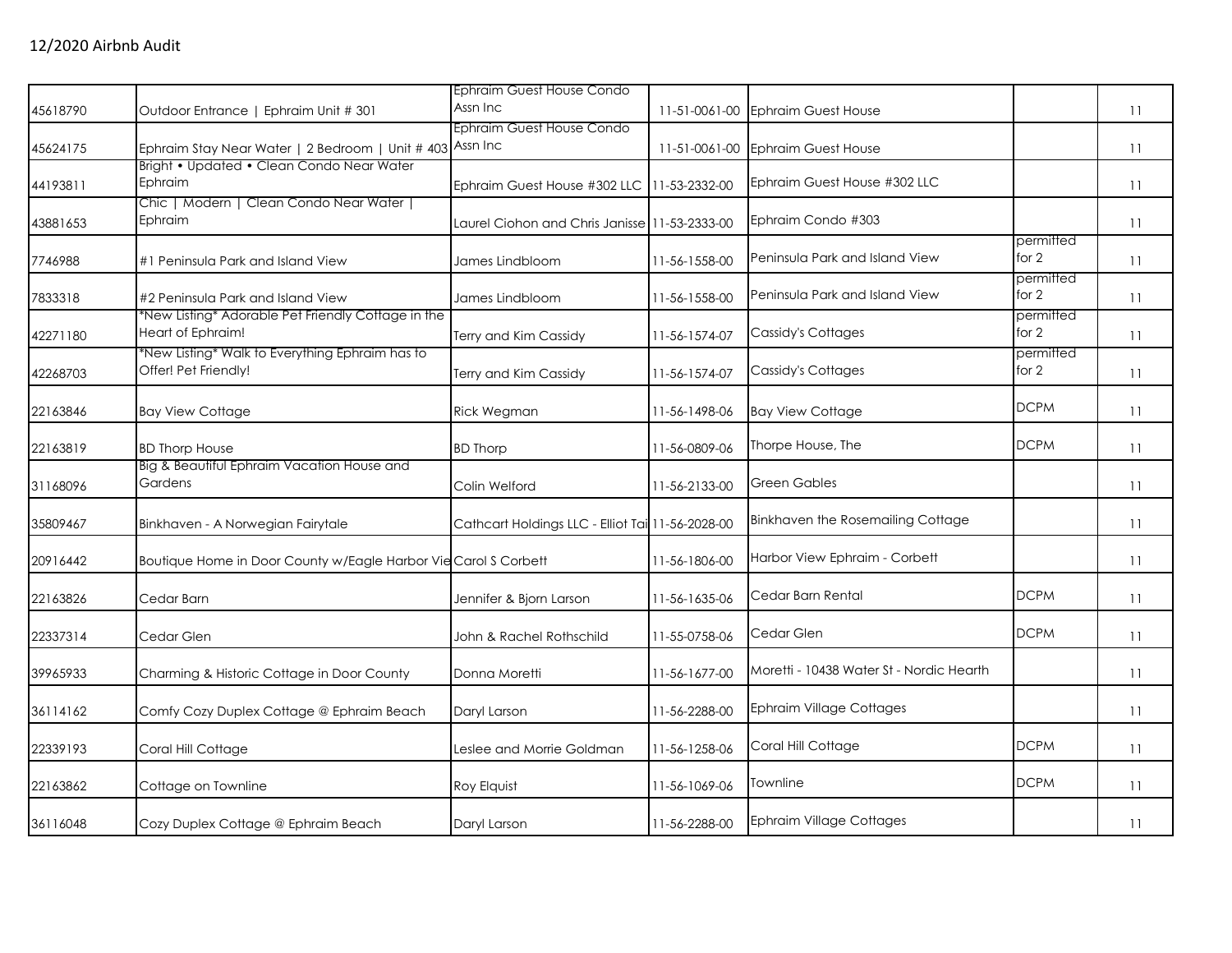| 27084618 | Eagle Harbor Cottage Loft                                      | Meredith (Dee) Brestin                    | 11-56-1988-00 | Eagle Harbor Cottage Loft       | permitted            | 11 |
|----------|----------------------------------------------------------------|-------------------------------------------|---------------|---------------------------------|----------------------|----|
| 37902032 | Elegant Retreat in the Heart of Door County                    | Colin Welford                             | 11-56-2133-00 | <b>Green Gables</b>             | for 2                | 11 |
| 35942416 | Ephraim Beach at Bayview (Lower Unit)                          | Daryl Larson                              | 11-56-2288-00 | <b>Ephraim Village Cottages</b> |                      | 11 |
| 35941818 | Ephraim Beach at Bayview (Upper Unit - Water View Daryl Larson |                                           | 11-56-2288-00 | <b>Ephraim Village Cottages</b> |                      | 11 |
| 40227752 | Ephraim Beach View Cottage                                     | Stuart Chomeau BTC HOLDINGS 11-56-1295-00 |               | <b>Beach View Cottage</b>       |                      | 11 |
| 23698434 | <b>Ephraim Boat House</b>                                      | Robert and Nicole Collins                 | 11-56-1708-06 | Ephraim Boat House              | <b>DCPM</b>          | 11 |
| 26892652 | Ephraim Home.                                                  | David Vartanian                           | 11-56-1088-00 | Vartanian - 3235 Holand Rd      |                      | 11 |
| 46356676 | Ephraim Stone Cottage and Cabin                                | <b>Brad Massey</b>                        | 11-56-2300-00 | Ephraim Stone Cottage and Cabin |                      | 11 |
| 35938228 | Family Friendly Cottage - Duplex (Right Side)                  | Daryl Larson                              | 11-56-2288-00 | <b>Ephraim Village Cottages</b> |                      | 11 |
| 35916033 | Family Fun Cottage - Duplex (Left Side)                        | Daryl Larson                              | 11-56-2288-00 | <b>Ephraim Village Cottages</b> |                      | 11 |
| 34809243 | Great Value Big Families! Luxury in $\heartsuit$ of Door!      | Brian & Amanda Jenkins                    | 11-56-1407-00 | Norra Skoggen                   |                      | 11 |
| 22163884 | <b>Harbor House</b>                                            | Windsor McCutcheon                        | 11-56-1724-06 | Harbor House on North Shore     | <b>DCPM</b>          | 11 |
| 13769377 | <b>Hollis House</b>                                            | Daniel & Lori Schwefel                    | 11-56-1659-00 | Hollis House                    |                      | 11 |
| 43769613 | Home Away from Home @ Ephraim Beach                            | Daryl Larson                              | 11-56-2288-00 | <b>Ephraim Village Cottages</b> |                      | 11 |
| 43939361 | Meadow View II @ Ephraim Beach                                 | Daryl Larson                              | 11-56-2288-00 | <b>Ephraim Village Cottages</b> |                      | 11 |
| 44473578 | Meadow View III @ Ephraim Beach                                | Daryl Larson                              | 11-56-2288-00 | <b>Ephraim Village Cottages</b> |                      | 11 |
| 24052610 | Natures Window                                                 | <b>Bill Anderson</b>                      | 11-56-1958-00 | Natures Window                  |                      | 11 |
| 26845264 | NEW 'The Carriage House' Walk to Peninsula St<br>Park          | Deborah Eckert                            | 11-55-0680-00 | <b>Park Place Cottages</b>      | permitted<br>for $5$ | 11 |
| 26845266 | NEW! 'Butternut Cottage' in Central Door County!               | Deborah Eckert                            | 11-55-0680-00 | Park Place Cottages             | permitted<br>for $5$ | 11 |
| 26845401 | NEW! 'Cherry Cottage' near Peninsula State Park!               | Deborah Eckert                            | 11-55-0680-00 | <b>Park Place Cottages</b>      | permitted<br>for $5$ | 11 |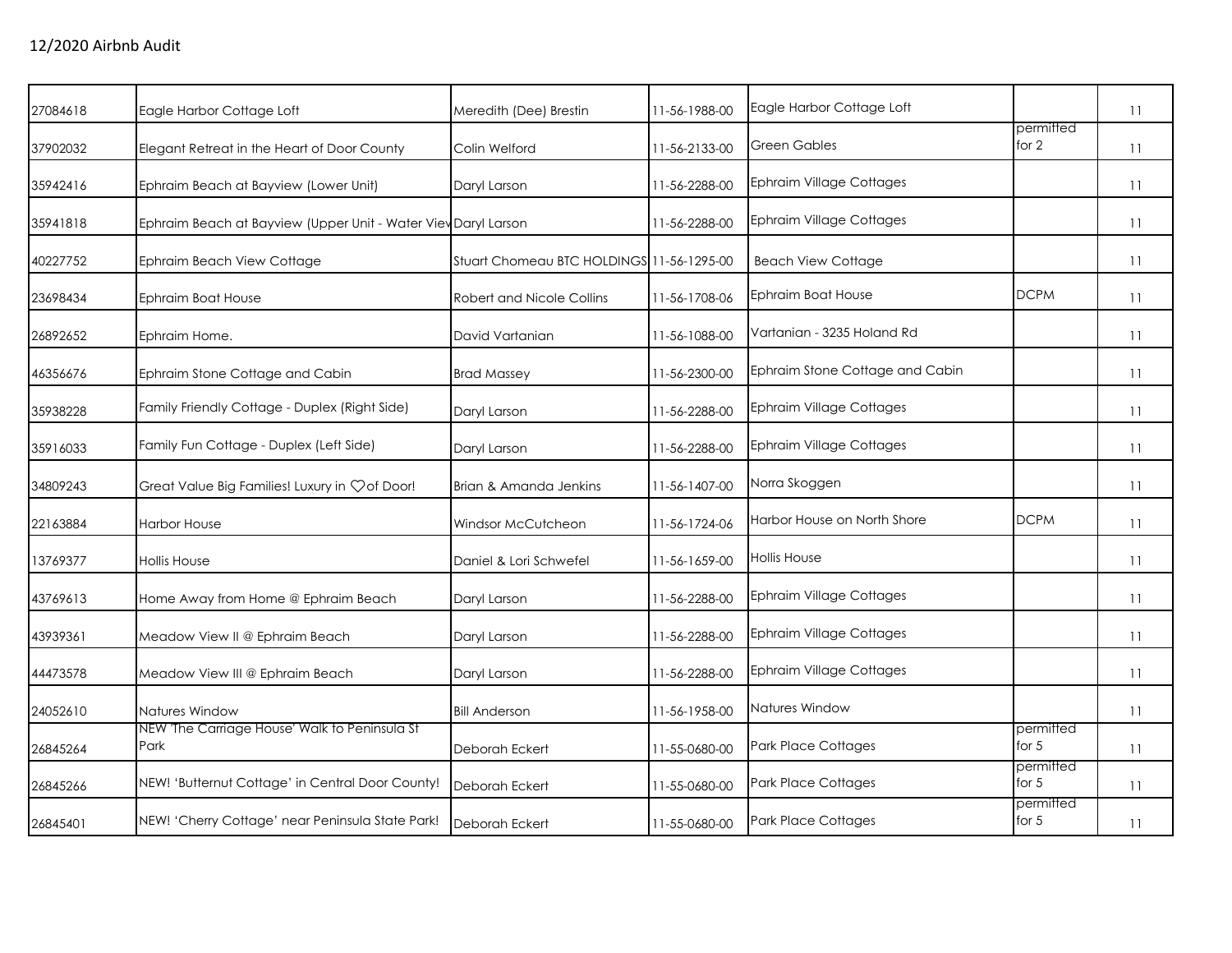|          | NEW! Cozy Ephraim 'Cedar Cottage' w/Private                      |                        |               |                                                 | permitted             |    |
|----------|------------------------------------------------------------------|------------------------|---------------|-------------------------------------------------|-----------------------|----|
| 26845261 | Deck!                                                            | Deborah Eckert         | 11-55-0680-00 | <b>Park Place Cottages</b>                      | for $5$               | 11 |
| 37971066 | NEW! Ephraim Home w/ Yard - Walk to Lake Michig Carol S Corbett  |                        | 11-56-1806-00 | Harbor View Ephraim - Corbett                   |                       | 11 |
| 26845402 | NEW! Updated Ephraim 'Pine Cottage' w/ Deck!                     | Deborah Eckert         | 11-55-0680-00 | <b>Park Place Cottages</b>                      | permitted<br>for $5$  | 11 |
| 22163987 | Park's Edge Lakeshore Home                                       | Jacob and Greta Odders | 11-56-1818-06 | Parks Edge Lakeshore Beach House                | <b>DCPM</b>           | 11 |
| 15152902 | Peninsula Park and Island View - 3 bedroom house James Lindbloom |                        | 11-56-1558-00 | Peninsula Park and Island View                  | permitted<br>for 2    | 11 |
| 42780411 | Quaint and Sunny - Steps from Ephraim Beach                      | Daryl Larson           | 11-56-2288-00 | Ephraim Village Cottages                        |                       | 11 |
| 24993392 | Remodeled Ephraim cottage 500' from the water!                   | 3039 Cedar Street LLC  | 11-56-1763-00 | Ephraim Cottage - 3039 Cedar Street LLC         |                       | 11 |
| 13549163 | Rustic Elegance                                                  | Daniel & Laurel Simons | 11-56-1656-00 | Elegant Home in Ephraim                         |                       | 11 |
| 22750642 | Sunny Studio in Perfect Location                                 | Laurel Ciohon          | 11-56-1853-00 | Ephraim Modern Guesthouse - Ciohon              |                       | 11 |
| 35996063 | The Cedars Near Ephraim Beach                                    | Daryl Larson           | 11-56-2288-00 | <b>Ephraim Village Cottages</b>                 |                       | 11 |
| 43449644 | Wee One Cottage Near Ephraim Beach                               | Daryl Larson           | 11-56-2288-00 | Ephraim Village Cottages                        |                       | 11 |
|          |                                                                  |                        |               |                                                 |                       |    |
| 7213011  | <b>Tuckers Retreat</b>                                           |                        |               | 30+ days only                                   |                       | 12 |
| 35609837 | Blue Jay Cottage. Fish Creek access! Downtown                    | Carol Vande Walle      | 12-50-0387-00 | Peninsula Park View                             |                       | 12 |
| 35224872 | Chestnut Cottage at Peninsula Park-View                          | Carol Vande Walle      | 12-50-0387-00 | Peninsula Park View                             |                       | 12 |
| 30904112 | Countryside Cottage 5                                            | Sandra Solomon         | 12-50-1042-00 | Julies Park Café & Motel - Countryside<br>Motel | permitted<br>for $40$ | 12 |
| 30904456 | Countryside Cottage 6                                            | Sandra Solomon         | 12-50-1042-00 | Julies Park Café & Motel - Countryside<br>Motel | permitted<br>for $40$ | 12 |
| 30229308 | Countryside Cottage/Duplex Unit 7                                | Sandra Solomon         | 12-50-1042-00 | Julies Park Café & Motel - Countryside<br>Motel | permitted<br>for $40$ | 12 |
| 29003329 | Countryside Cottage/Duplex- Unit 8                               | Sandra Solomon         | 12-50-1042-00 | Julies Park Café & Motel - Countryside<br>Motel | permitted<br>for $40$ | 12 |
| 26007168 | Evergreen                                                        | Carol Vande Walle      | 12-50-0387-00 | Peninsula Park View                             |                       | 12 |
| 22015884 | Julies Park Café Suite                                           | Sandra Salomon         | 12-50-1042-00 | Julies Park Café and Motel                      |                       | 12 |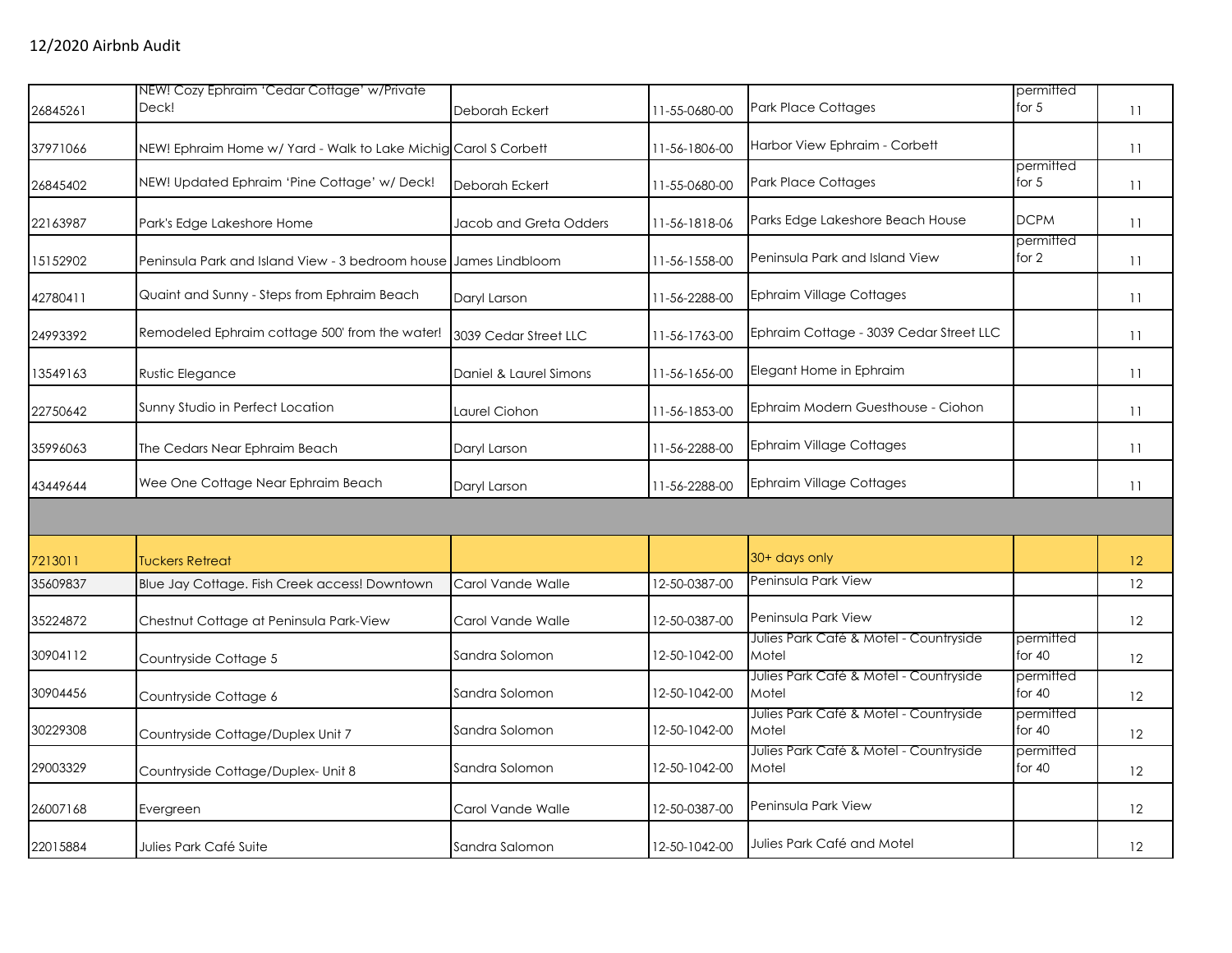| 41451594 | Lilac Cottage at Peninsula Park-View, NEW LISTING Carol Vande Walle |                                              | 12-50-0387-00 | Peninsula Park View |                       | 12                |
|----------|---------------------------------------------------------------------|----------------------------------------------|---------------|---------------------|-----------------------|-------------------|
| 35514974 | Peninsula Parkview Sunset Meadow Whirlpool<br>Cottage               | Carol Vande Walle                            | 12-50-0387-00 | Peninsula Park View |                       | 12                |
| 35515408 | Starling Cottage. Fish Creek access! downtown                       | Carol Vande Walle                            | 12-50-0387-00 | Peninsula Park View |                       | 12                |
| 23008138 | Fish Creek Country Resort - I Bedroom Suites                        |                                              |               |                     | Wholesaler            | 12                |
| 37886362 | Fun Family Times in the heart of Door County                        |                                              |               |                     | Wholesaler            | 12                |
| 23709001 | <b>Get Away at Fish Creek</b>                                       |                                              |               |                     | Wholesaler            | 12                |
| 36825938 | Double room-Ensuite-Standard-Deluxe Room 7                          | <b>William Tressler</b>                      | 12-52-0174-00 | Whistling Swan      | permitted<br>for 7    | 12                |
| 36825808 | Double room-Ensuite-Standard-Room 1                                 | <b>William Tressler</b>                      | 12-52-0174-00 | Whistling Swan      | permitted<br>for 7    | 12                |
| 36825836 | Double room-Ensuite-Standard-Room 2                                 | <b>William Tressler</b>                      | 12-52-0174-00 | Whistling Swan      | permitted<br>for 7    | 12                |
| 36825887 | Double room-Ensuite-Standard-Room 4                                 | <b>William Tressler</b>                      | 12-52-0174-00 | Whistling Swan      | permitted<br>for 7    | 12                |
| 36825919 | Double room-Ensuite-Standard-Room 6                                 | William Tressler                             | 12-52-0174-00 | Whistling Swan      | permitted<br>for 7    | 12                |
| 36825858 | Double room-Ensuite-Standard-Suite 3                                | <b>William Tressler</b>                      | 12-52-0174-00 | Whistling Swan      | permitted<br>for 7    | 12                |
| 36825902 | Double room-Ensuite-Standard-Suite 5                                | <b>William Tressler</b>                      | 12-52-0174-00 | Whistling Swan      | permitted<br>for 7    | 12                |
| 29654419 | Condo in Fish Creek by Peninsula State Park (A7)                    | Evergreen Hill Condo Owners As 12-53-0357-00 |               | Evergreen Hill      | permitted<br>for $15$ | 12                |
| 29659682 | Evergreen A3                                                        | Evergreen Hill Condo Owners As 12-53-0357-00 |               | Evergreen Hill      | permitted<br>for $15$ | 12                |
| 29660011 | Evergreen A8                                                        | Evergreen Hill Condo Owners As 12-53-0357-00 |               | Evergreen Hill      | permitted<br>for $15$ | 12                |
| 29660194 | Evergreen B!                                                        | Evergreen Hill Condo Owners As 12-53-0357-00 |               | Evergreen Hill      | permitted<br>for $15$ | 12                |
| 29659642 | Evergreen B3                                                        | Evergreen Hill Condo Owners As 12-53-0357-00 |               | Evergreen Hill      | permitted<br>for $15$ | 12                |
| 29708652 | Evergreen B4                                                        | Evergreen Hill Condo Owners As 12-53-0357-00 |               | Evergreen Hill      | permitted<br>for $15$ | 12                |
| 29756847 | Evergreen B5                                                        | Evergreen Hill Condo Owners As 12-53-0357-00 |               | Evergreen Hill      | permitted<br>for $15$ | $12 \overline{ }$ |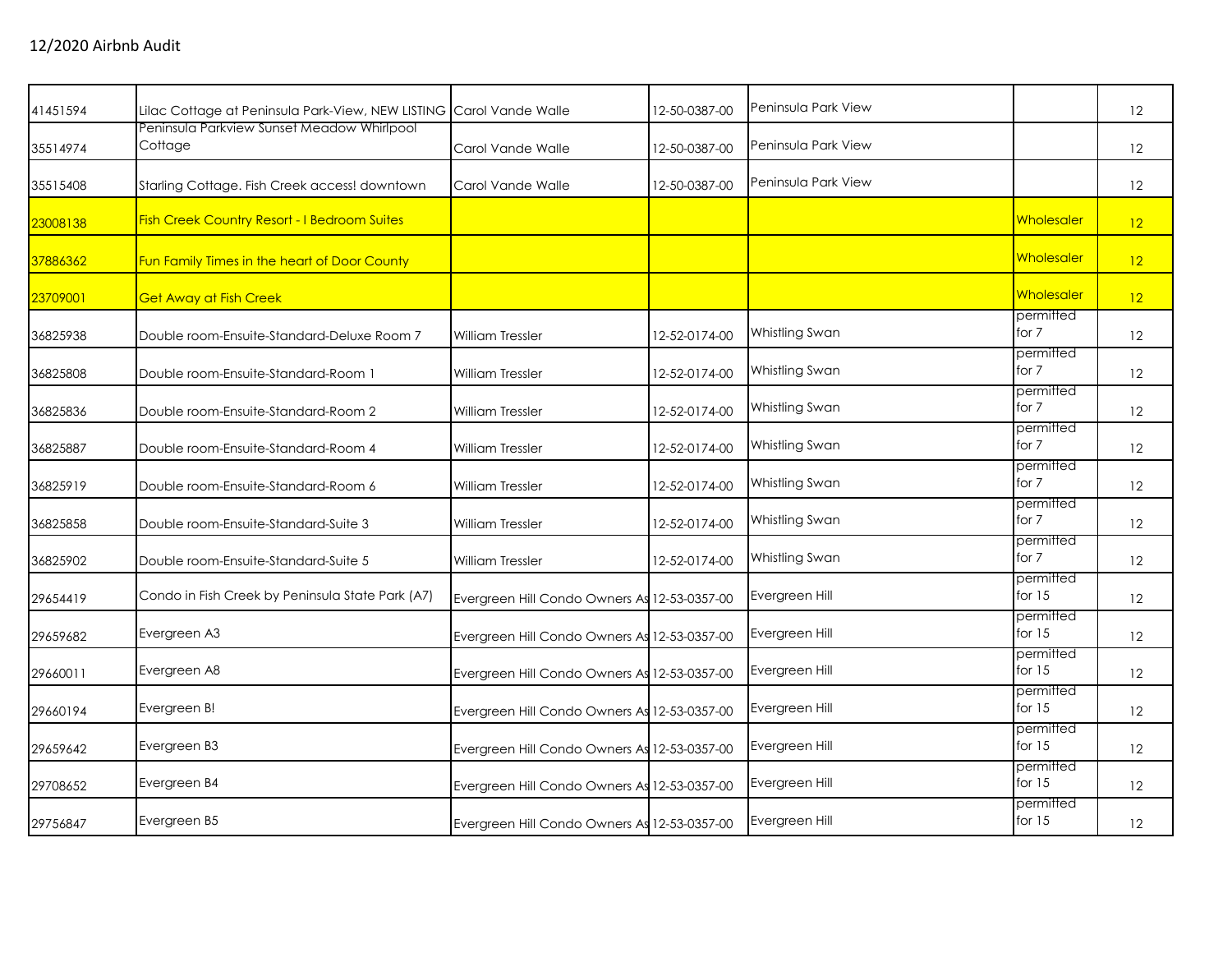| Evergreen B6                                      |                                            |               | Evergreen Hill                                                                                                                                                                                                                                                                                                                                                                                                                                                                               | for $15$              | 12                     |
|---------------------------------------------------|--------------------------------------------|---------------|----------------------------------------------------------------------------------------------------------------------------------------------------------------------------------------------------------------------------------------------------------------------------------------------------------------------------------------------------------------------------------------------------------------------------------------------------------------------------------------------|-----------------------|------------------------|
| Evergreen Hill A Condo by Peninsula State Park    |                                            |               | Evergreen Hill                                                                                                                                                                                                                                                                                                                                                                                                                                                                               | permitted<br>for $15$ | 12                     |
| Evergreen Hill B Condo by Peninsula State Park    |                                            |               | Evergreen Hill                                                                                                                                                                                                                                                                                                                                                                                                                                                                               | permitted<br>for $15$ | 12                     |
| Evergreen Hill Condo - B2                         |                                            |               | Evergreen Hill                                                                                                                                                                                                                                                                                                                                                                                                                                                                               | permitted<br>for $15$ | 12                     |
| Evergreen Hill Condo A2 - By Peninsula State Park |                                            |               | Evergreen Hill                                                                                                                                                                                                                                                                                                                                                                                                                                                                               | permitted<br>for $15$ | 12                     |
| Evergreen Hill Condo A4 - by Peninsula State Park |                                            |               | Evergreen Hill                                                                                                                                                                                                                                                                                                                                                                                                                                                                               | for $15$              | 12                     |
| Evergreen Hill Condo-A5                           |                                            |               | Evergreen Hill                                                                                                                                                                                                                                                                                                                                                                                                                                                                               | permitted<br>for $15$ | 12                     |
| Evergreen Hill Condo B7 - By Peninsula State Park |                                            |               | Evergreen Hill                                                                                                                                                                                                                                                                                                                                                                                                                                                                               | permitted<br>for $15$ | 12                     |
| Stay by Peninsula State Park, Condo A6            |                                            |               | Evergreen Hill                                                                                                                                                                                                                                                                                                                                                                                                                                                                               | permitted<br>for $15$ | 12                     |
| Brook Point #4, in the heart of Fish Creek!       |                                            |               | Brookpoint #4                                                                                                                                                                                                                                                                                                                                                                                                                                                                                | Douglas               | 12                     |
| Door Co                                           | Karen Berndt                               | 12-53-1681-00 | Brook Point Condo #5- Berndt                                                                                                                                                                                                                                                                                                                                                                                                                                                                 |                       | 12                     |
| Downtown Fish Creek with a View                   | <b>Stacey Berndt</b>                       | 12-53-1855-00 | Downtown Fish Creek with a View - Berndt                                                                                                                                                                                                                                                                                                                                                                                                                                                     |                       | 12                     |
| Elegant Creekside Cottage (on Fish Creek)         | Patricia Culliton                          | 12-53-1890-00 | Creekside Cottage                                                                                                                                                                                                                                                                                                                                                                                                                                                                            |                       | $12 \overline{ }$      |
| Luxury tri-Level Condo Downtown Fish Creek        | Jonathan Glapa                             | 12-53-1791-00 | Luxury Tri-Level Fish Creek - Glapa                                                                                                                                                                                                                                                                                                                                                                                                                                                          |                       | 12                     |
| Irish Hospitality in Fish Creek WI                | Megan O'Meara                              | 12-54-0685-00 | O'Meara's Cottage Loft                                                                                                                                                                                                                                                                                                                                                                                                                                                                       |                       | 12                     |
| A Retreat Art Gallery Stay in Door County         | <b>Wendy Carpenter</b>                     | 12-56-1975-00 | A Retreat Art Gallery Stay in Door County                                                                                                                                                                                                                                                                                                                                                                                                                                                    |                       | 12                     |
| Apple Orchard House                               | David Thorp                                | 12-56-2295-06 | Apple Orchard House                                                                                                                                                                                                                                                                                                                                                                                                                                                                          | <b>DCPM</b>           | 12                     |
| Artist's Retreat Luxury Home in Charming setting  | Paul and Katherine Munck                   | 12-56-1519-02 | An Artists Retreat                                                                                                                                                                                                                                                                                                                                                                                                                                                                           | lundquist             | 12                     |
| <b>Birch Bluff</b>                                | Eleanor J Warntjes                         | 12-56-1845-02 | <b>Birch Bluff</b>                                                                                                                                                                                                                                                                                                                                                                                                                                                                           | lundquist             | 12                     |
| Carraig Dale Cottage - A Peaceful Oasis           | <b>Carraig Cottages</b>                    | 12-56-1276-09 | Carraig Dale                                                                                                                                                                                                                                                                                                                                                                                                                                                                                 | carraig               | 12                     |
|                                                   | Fish Creek Condo/Town Home at Brook Point, |               | Evergreen Hill Condo Owners As 12-53-0357-00<br>Evergreen Hill Condo Owners As 12-53-0357-00<br>Evergreen Hill Condo Owners As 12-53-0357-00<br>Evergreen Hill Condo Owners As 12-53-0357-00<br>Evergreen Hill Condo Owners As 12-53-0357-00<br>Evergreen Hill Condo Owners As 12-53-0357-00<br>Evergreen Hill Condo Owners As 12-53-0357-00<br>Evergreen Hill Condo Owners As 12-53-0357-00<br>Evergreen Hill Condo Owners As 12-53-0357-00<br>SMC Door County, LLC-Stuart Ch 12-53-0626-00 |                       | permitted<br>permitted |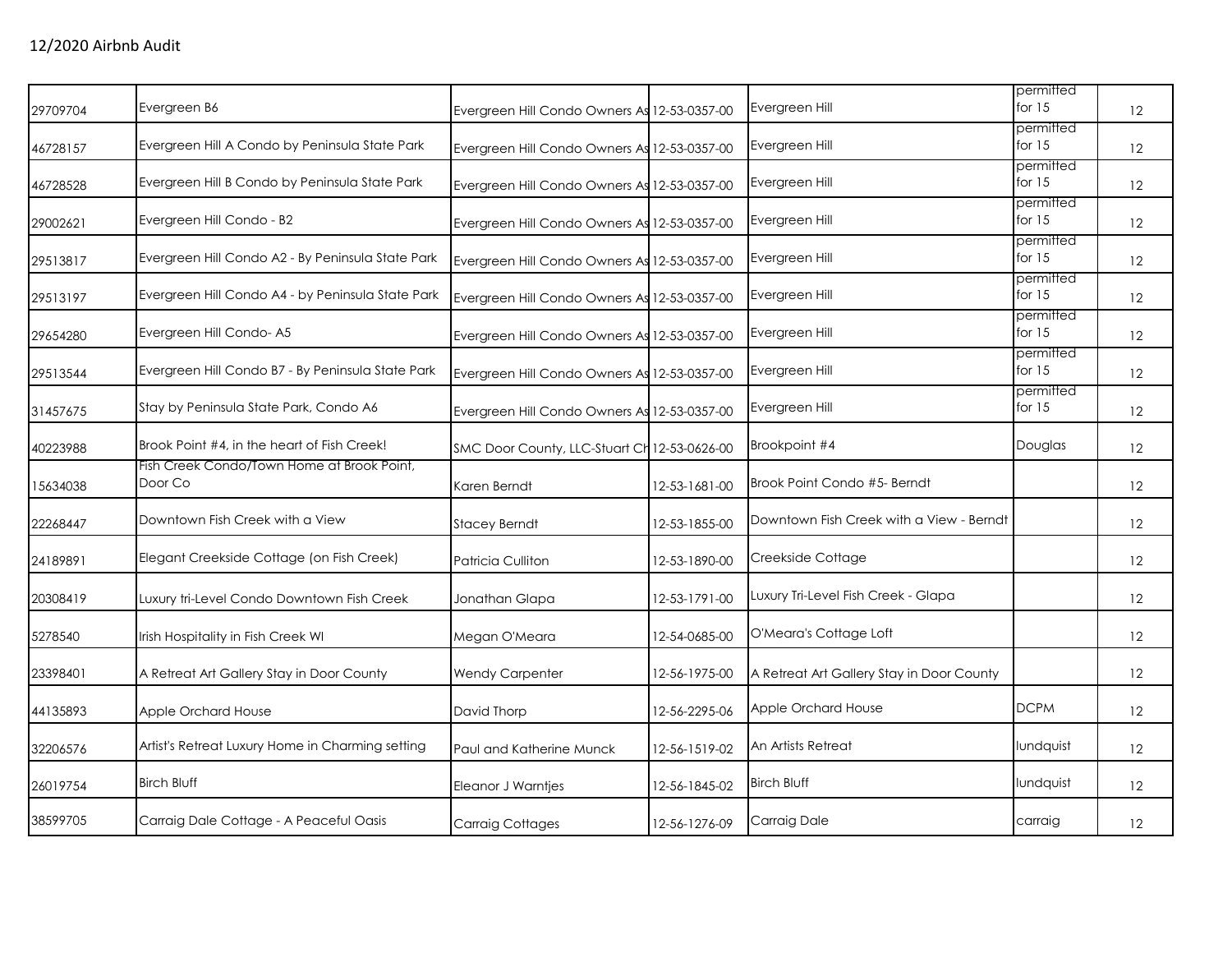|          | Carraig Nua House- A luxurious Door County                         |                                               |               |                                                 |             |                   |
|----------|--------------------------------------------------------------------|-----------------------------------------------|---------------|-------------------------------------------------|-------------|-------------------|
| 38600512 | Retreat                                                            | Carraig Cottages                              | 12-56-1277-09 | Carraig Nua                                     | carraig     | $12 \overline{ }$ |
| 1894636  | Cedar Creek Lodge II                                               | Michael Servais                               | 12-56-1357-00 | Cedar Creek Lodge #2                            |             | 12                |
| 13496429 | Cedarwood Vacation Home                                            | Jay and Carla Marr                            | 12-55-0778-00 | Cedarwood Marr                                  |             | 12                |
| 35918147 | Cottage in the Creek-Centrally Located DoCo<br>Oasis               | Irish Stories LLC                             | 12-56-2077-00 | Centrally Located Fish Creek Cottage            |             | 12                |
| 16497330 | COZY DC HOME RETREAT IN FISH CREEK, WI                             | Steven Pachonphai                             | 12-56-1692-00 | DC HOME Pachonphai                              |             | 12                |
| 35616070 | Cuckoo's Nest: Solitude & Nature Near Everything                   | Cuckoo's Nest LLC                             | 12-56-2167-00 | Cuckoo's Nest                                   |             | 12                |
| 26021111 | Daisy Patch Retreat                                                | Tierney Home Rental LLC - Cath: 12-56-1798-02 |               | <b>Tierney Home</b>                             | lundquist   | 12                |
| 30762173 | Downtown Fish Creek "Night Cap" Studio<br>Apartment                | <b>Bonnie Spielman</b>                        | 12-56-2335-00 | Night Cap Studio Loft in Downtown Fish<br>Creek |             | 12                |
| 22163833 | Eagle Harbor View                                                  | Nancy Claypool                                | 12-56-1570-06 | Eagle Harbor View                               | <b>DCPM</b> | 12                |
| 18941540 | <b>Ellmann House</b>                                               | Steve Ellmann                                 | 12-56-0369-00 | <b>Ellman House</b>                             |             | 12                |
| 36517340 | <b>Field House</b>                                                 | Michael & Jaye Meyer                          | 12-56-1282-02 | A Field House                                   | lundquist   | 12                |
| 36177607 | <b>Fish Creek Beach House</b>                                      | Wickman LLC                                   | 12-56-2142-06 | <b>Fish Creek Beach House</b>                   | <b>DCPM</b> | 12                |
| 36178650 | <b>Fish Creek Road House</b>                                       | Wickman LLC                                   | 12-56-2141-06 | Road House, The - 4086 Main St                  | <b>DCPM</b> | 12                |
| 12964179 | Fish Creek, WI: Sweet log cabin & meditation paths Robin Bienemann |                                               | 12-56-1665-00 | Sweet Log Cabin Bienneman                       |             | 12                |
| 31948544 | Foxlea Guest House in Fish Creek                                   | <b>Rymar Properties LLC</b>                   | 12-56-2055-00 | <b>Foxlea Farms</b>                             |             | 12                |
| 28693376 | Garden House                                                       | Marise Redman                                 | 12-56-2065-00 | Garden House - 9130 STH 42- Redmann             |             | 12                |
| 22163877 | <b>Gibraltar House</b>                                             | Paul & Amy Devine                             | 12-56-1439-06 | Gibraltar House                                 | <b>DCPM</b> | 12                |
| 42094787 | Historic Cabin on the Green Bay Shoreline                          | Door County Retreats LLC - Pegg 12-56-2251-00 |               | Door County Retreats LLC - Reineck              |             | 12                |
| 26989763 | Homestead Park House                                               | PDW Rentals LLC                               | 12-56-1801-00 | <b>Park House</b>                               |             | 12                |
| 35875588 | House on the Hill                                                  | <b>Brett Lecy</b>                             | 12-56-2147-06 | <b>Fish Creek Central Home</b>                  | <b>DCPM</b> | 12                |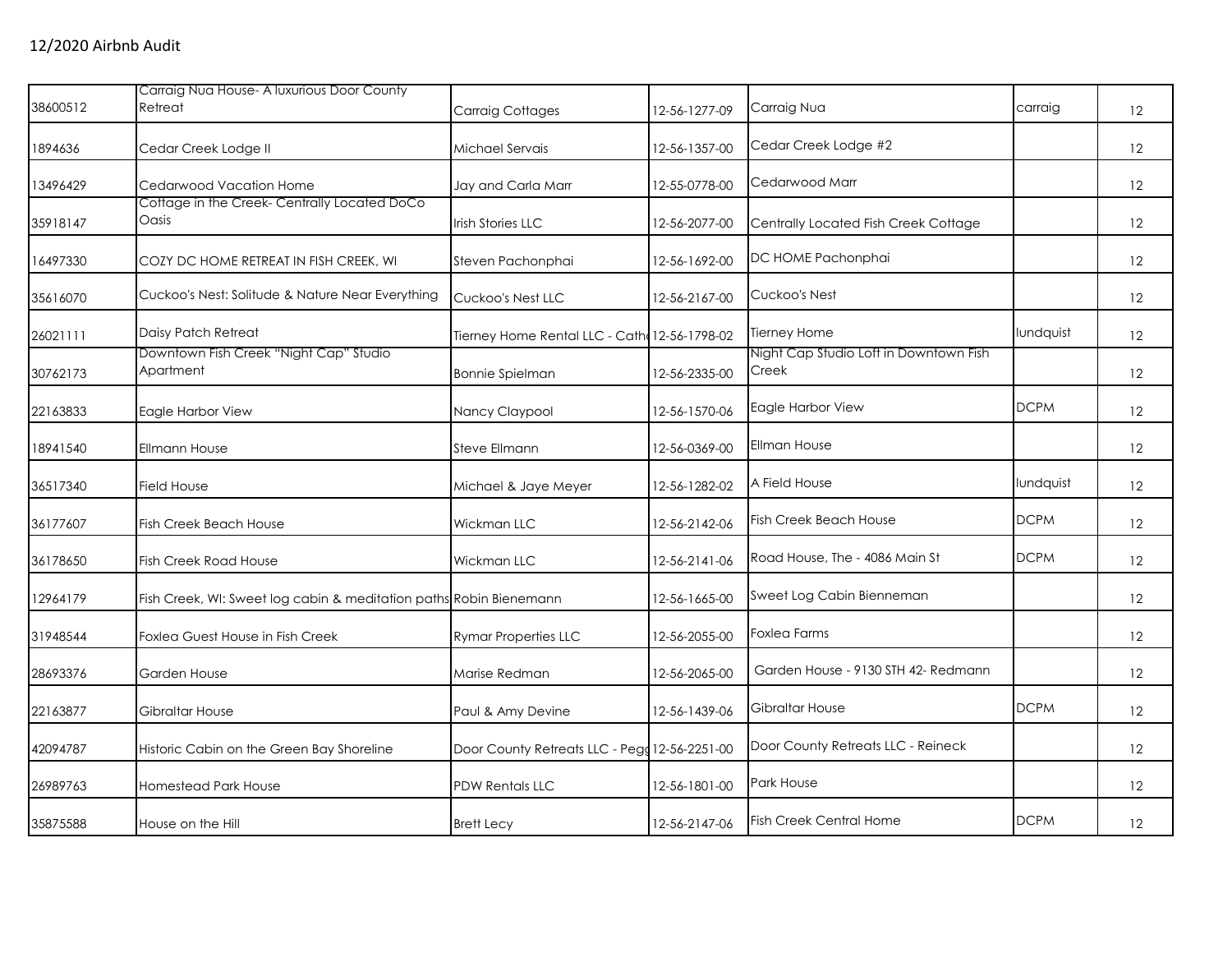| 34395537 | Kaye's Hideaway                                                   | Kaye's Hideaway                               | 12-56-2054-00 | Paul Kaye                                                  |             | 12                |
|----------|-------------------------------------------------------------------|-----------------------------------------------|---------------|------------------------------------------------------------|-------------|-------------------|
| 10015145 | Lawler Guest House - Blue                                         | Greg and Dan Lawler                           | 12-56-1573-00 | Lawler Guest House Blue                                    |             | 12                |
| 38405636 | Lawler Guest House - Green                                        | Greg and Dan Lawler                           | 12-56-2218-00 | Lawler Guest House Green                                   |             | 12                |
| 22339034 | Log Retreat at Fish Creek                                         | William Anderson                              | 12-56-1225-06 | Log Retreat at Fish Creek                                  | <b>DCPM</b> | 12                |
| 28431338 | Maple Grove Cottage                                               | Maple Grove Cottage LLC                       | 12-56-1330-00 | Maple Grove Cottage                                        |             | $12 \overline{ }$ |
| 28127081 | Maple Grove Landing (Brand New Rental)                            | <b>Rick and Rachel Chomeau</b>                | 12-56-2003-00 | Maple Grove Landing Chomeau                                |             | 12                |
| 36606925 | Modern Hygge Farmhouse - Baileys Harbor/Fish Cresshelly Sprinkman |                                               | 12-56-2217-00 | Modern Farmhouse - Sprinkman                               |             | 12                |
| 26845405 | NEW Family-Friendly Fish Creek 'Cape House'<br>w/Yard             | Deborah, Carl & Joan Eckert                   | 12-56-0679-00 | Eckert Vacation Home - Cape Cod House<br><b>Fish Creek</b> |             | 12                |
| 41931234 | NEW LISTING! Charming Stone Cottage in Fish<br>Creek!             | Ryan and Karilyn Dayton                       | 12-56-1743-07 | Manistique Stone Cottage                                   | SImpleLife  | 12                |
| 32662963 | Newly renovated farmhouse in Fish Creek on 25<br>acre             | JJ JETS LLC                                   | 12-56-2078-00 | <b>Tirangle Farmhouse</b>                                  |             | 12                |
| 41822428 | Nicely located Ranch Home Near Fish Creek-<br>4BD/2BA             | Klems Investment Properties LLC 12-56-2027-00 |               | Klems Investments - Klimczyk 8580 STH 42                   |             | 12                |
| 34178567 | Perfect for weekend getaways and family<br>reunions               | Ken Riche                                     | 12-56-1241-00 | Riche - 9419 Tree Top                                      |             | 12                |
| 31150450 | Private Fish Creek cottage in the woods.                          | Steven and Lana Amenda                        | 12-56-2091-00 | Private Fish Creek Cottage - Amenda                        |             | 12                |
| 5123586  | Relax & Refocus at Hesed House                                    | Rebecca and Richard Van Sistin 12-56-2038-00  |               | <b>Hesed House</b>                                         |             | 12                |
| 41157083 | Tall Pine Retreat - Fish Creek, WI                                | Walt Teichen                                  | 12-56-2247-00 | <b>Tall Pines</b>                                          |             | 12                |
| 42637597 | The Fish Creek House                                              | Michael & Diane Cotter                        | 12-56-1410-00 | Birch Grove II - Unit #1                                   |             | 12                |
| 44959844 | The Glass House on Birch Bluff                                    | Katherine D Blair                             | 12-56-2334-00 | Birch Bluff Retreat - Blair - 9695 Maple<br>Grove          |             | 12                |
| 23233934 | The House on High Rock Creek                                      | Karen L Wagner Trust & Andrew 12-56-1938-00   |               | House on High Rock Creek                                   |             | 12 <sup>2</sup>   |
|          |                                                                   |                                               |               |                                                            |             |                   |
| 26231098 | Forest hideaway Home                                              | <b>Ransom Flanders</b>                        | 14-56-1961-00 | Forestville Hideaway Home                                  |             | 14                |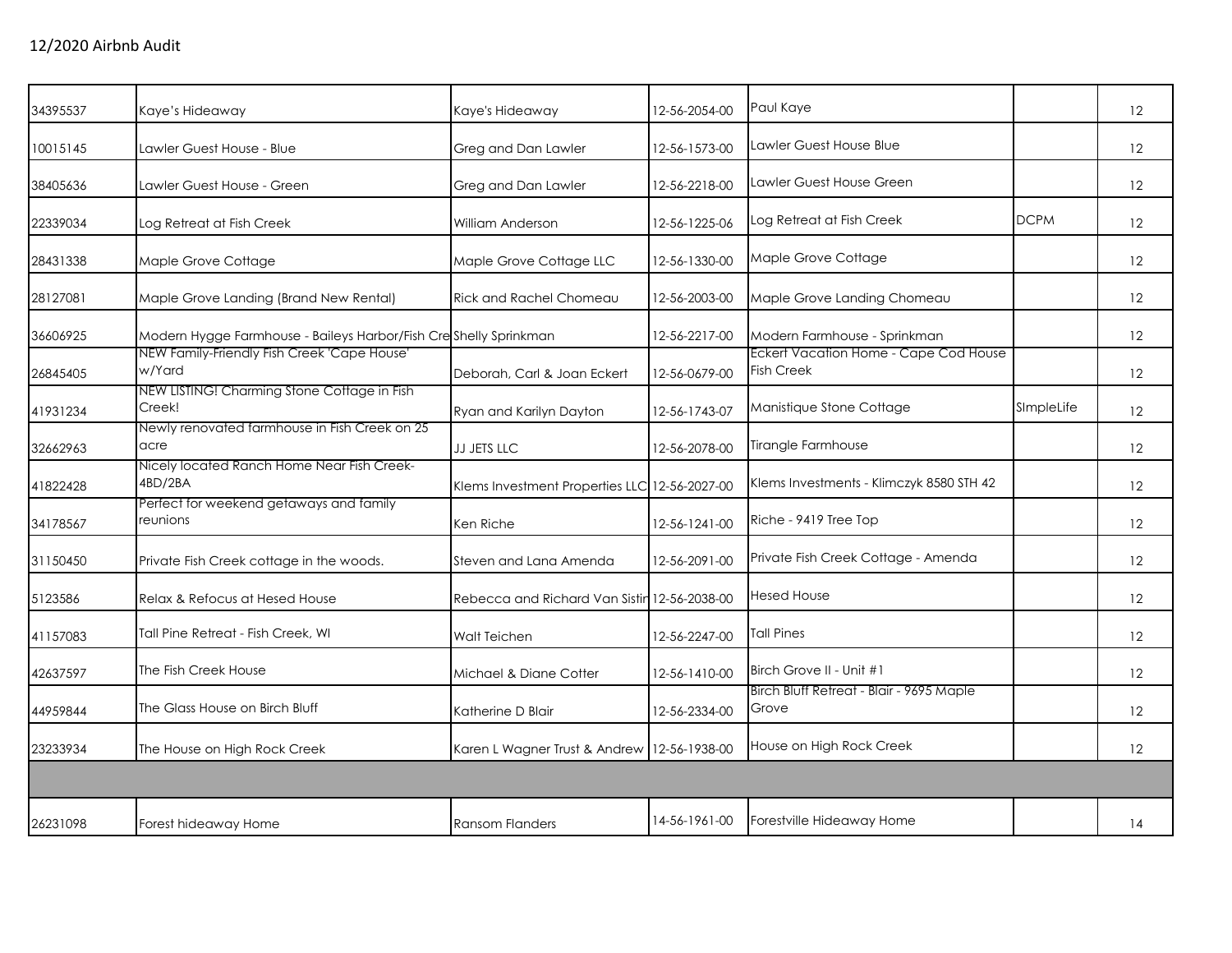| 40701347 | ☆Modern Waterfront Lake Cabin in Door County (Jeremy Jeffrey      |                                              | 15-56-2215-00 | The Bay on Clark Lake                                |                      | 15 |
|----------|-------------------------------------------------------------------|----------------------------------------------|---------------|------------------------------------------------------|----------------------|----|
| 19709930 | Beach House Whispering Pines Door Co, lake view                   | Beth Ann Meyer                               | 15-56-1793-00 | <b>Whispering Pines</b>                              | for $2$              | 15 |
| 19706345 | Beach House Whispering Pines, Door Co, forest<br>view             | Beth Ann Meyer                               | 15-56-1793-00 | <b>Whispering Pines</b>                              | permitted<br>for 2   | 15 |
| 27421061 | Beautiful Waterfront Cottage on Clark Lake                        | Kari and Scott Hunt                          | 15-56-1998-00 | <b>Beautiful Waterfront Cottage on Clark</b><br>Lake |                      | 15 |
| 25625710 | Beechwood Lodge                                                   | Jessica Porter                               | 15-56-1956-00 | Beechwood Lodge Porter                               |                      | 15 |
| 45113900 | Brand new guest home in the heart of Jacksonport                  | Alicia Wang and Ryan Heise                   | 15-56-2346-00 | Inn Between Ferns                                    |                      | 15 |
| 11659022 | Classic Farm House in Egg Harbor (upper unit)                     | <b>Tim Raduenz</b>                           | 15-56-1601-00 | Raduenz 6551 CTH T                                   |                      | 15 |
| 40470866 | Cozy Log Cabin on 4 Acres                                         | Christine Skogg                              | 15-56-2237-00 | Recently Renovated Cozy Log Cabin on 4<br>Acres      |                      | 15 |
| 14400793 | Door County Lakeside Retreat                                      | Janet Slater                                 | 15-56-1085-00 | Lakeside Paradise Slater                             |                      | 15 |
| 25284585 | Jacksonport Home                                                  | <b>Robert Geitner</b>                        | 15-56-1944-00 | Jacksonport Home Geitner                             |                      | 15 |
| 22163921 | Kangaroo South Shore                                              | Michael K & Mary Lou H Sercher 15-56-1157-06 |               | Kangaroo South Shore                                 | <b>DCPM</b>          | 15 |
| 34023502 | Logan Creek Cottage                                               | Robert Geitner                               | 15-56-2105-00 | Logan Creek Cottage                                  |                      | 15 |
| 29701170 | NEW! Door County Lake Cabin on Private<br>Peninsula               | Jeremy and Caitlyn Jeffery                   | 15-56-2060-00 | The Point on Clark Lake                              |                      | 15 |
| 47308287 | The Pines on T                                                    | Jane Welsing                                 | 15-56-2382-00 | The Pines on T                                       |                      | 15 |
| 22164036 | Vans Log Home                                                     | Robert & Marilyn Van Lieshout                | 15-56-0308-06 | Vans Log Home                                        | <b>DCPM</b>          | 15 |
|          |                                                                   |                                              |               |                                                      |                      |    |
| 43927524 | Beautifully remodeled unit with king bed and<br>waterfront access | Jon Hanson                                   | 27-51-0807-00 | <b>Beach Harbor Resort</b>                           | beach<br>harbor $+1$ | 27 |
| 28561474 | Deluxe Apartment with Whirlpool *Stay & Play in<br>Sturgeon Bay*  | Jon Hanson                                   | 27-51-0807-00 | <b>Beach Harbor Resort</b>                           | beach<br>harbor $+1$ | 27 |
| 43927523 | Deluxe Lower Apartment                                            | Jon Hanson                                   | 27-51-0807-00 | <b>Beach Harbor Resort</b>                           | beach                | 27 |
| 45362398 | Double Room with Private Bathroom and beach<br>access             | Jon Hanson                                   | 27-51-0807-00 | <b>Beach Harbor Resort</b>                           | beach<br>harbor $+1$ | 27 |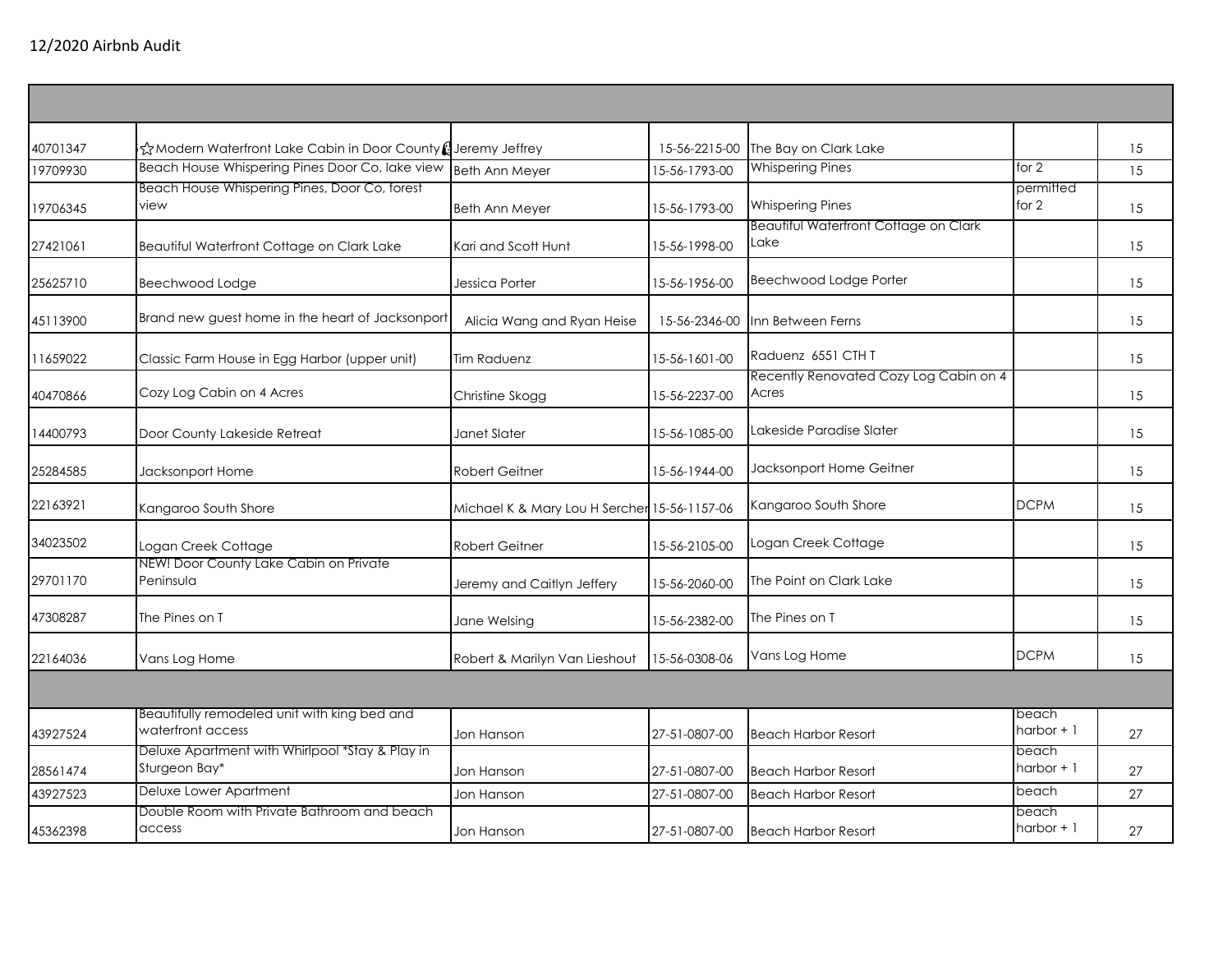|          |                                                                     |                                                  |               |                                                           | beach                |    |
|----------|---------------------------------------------------------------------|--------------------------------------------------|---------------|-----------------------------------------------------------|----------------------|----|
| 33826439 | Studio Cottage with beach accesss                                   | Jon Hanson                                       | 27-51-0807-00 | <b>Beach Harbor Resort</b>                                | harbor $+1$          | 27 |
| 33284391 | Waterfront Beach House Cottage                                      | Jon Hanson                                       | 27-51-0807-00 | <b>Beach Harbor Resort</b>                                | beach<br>harbor $+1$ | 27 |
| 19736390 | Cliffdwellers Resort Studio Cottage                                 | Laurence McDermott                               | 27-53-2168-00 | Cliffdwellers Resort Studio Cottage -<br><b>McDermott</b> |                      | 27 |
| 44089140 | "Adventure Cottage" on Sand Bay Point, Door<br>County               | Anthony Goebel                                   | 27-56-2327-00 | Adventure Cottages LLC                                    |                      | 27 |
| 45691544 | Cedar Cove Cottage on Rileys Bay.                                   | John McComb                                      | 27-56-1598-00 | McComb's= 4143 Snake Island Road                          |                      | 27 |
| 24010019 | Door County Cabin next to working lighthouse                        | Bay Area Property Managemen 27-56-1900-00        |               | Door County Cabin next to Lighthouse                      |                      | 27 |
| 9953250  | Door County Country Home                                            | Terry Kinney                                     | 27-55-0737-00 | Door County Country Home                                  |                      | 27 |
| 185416   | Door County Waterfront Cottage                                      | Lane Kendig and Elaine Carmic 27-56-1156-00      |               | Kendig Snake Island                                       |                      | 27 |
| 26157331 | English Bluebell Cottage                                            | Reginald Peter Jackson                           | 27-56-1955-00 | English Blubell Cottage                                   |                      | 27 |
| 44645989 | Home on the Bay in the Quiet of Southern Door                       | Marilyn Nelson Family Trust -<br>Diana Haberkamp | 27-56-2265-00 | Lynn and Ron's                                            |                      | 27 |
| 35999204 | Log Cabin House on the Water (Waterfront)                           | <b>Rachel Messner</b>                            | 27-56-2184-00 | Log Cabin House on the Water                              |                      | 27 |
| 23881936 | <b>Meredith House</b>                                               | Steven C Sullivan                                | 27-55-0471-17 | <b>Meredith House</b>                                     | restassure           | 27 |
| 25447356 | Nasewaupee Trail Log Home                                           | <b>Terry Kinney</b>                              | 27-56-1841-00 | Nasewaupee Trail Log Home react<br>5/29/18                |                      | 27 |
| 41002430 | Open Door Oasis                                                     | LLC-Przemyslaw (Peter)<br>Szewczyk               | 27-56-2204-00 | Open Door Oasis                                           |                      | 27 |
| 25189877 | Quiet Country Shed Surrounded by Nature's Beauty Glen Vander Velden |                                                  | 27-56-1912-00 | Shed, The - Vander Velden                                 |                      | 27 |
| 20965365 | Secluded Retreat Near Potawatomi State Park                         | Glen and Gloria La Plante                        | 27-56-2233-00 | Secluded Retreat Near Potawatomi State<br>Park            |                      | 27 |
| 47112433 | Stone's Throw Cottage                                               | Lee and Bridget Spude                            | 27-56-2376-00 | Stone's Throw Cottage - Spude                             |                      | 27 |
| 22983752 | Sunrise Cabin in Sturgeon Bay, Door County                          | Claire Miller & Justin Berken                    | 27-56-1861-00 | <b>Big Island</b>                                         | owner                | 27 |
| 44695162 | Sunset Lagoon                                                       | Michael Jeanquart                                | 27-56-2324-00 | Sunset Lagoon                                             |                      | 27 |
| 28741299 | The Bungalow at Potawatomi State Park                               | Andrew and Erin Isaacson                         | 27-56-2011-00 | Bungalow at Potawatomi Park-Isaacson                      |                      | 27 |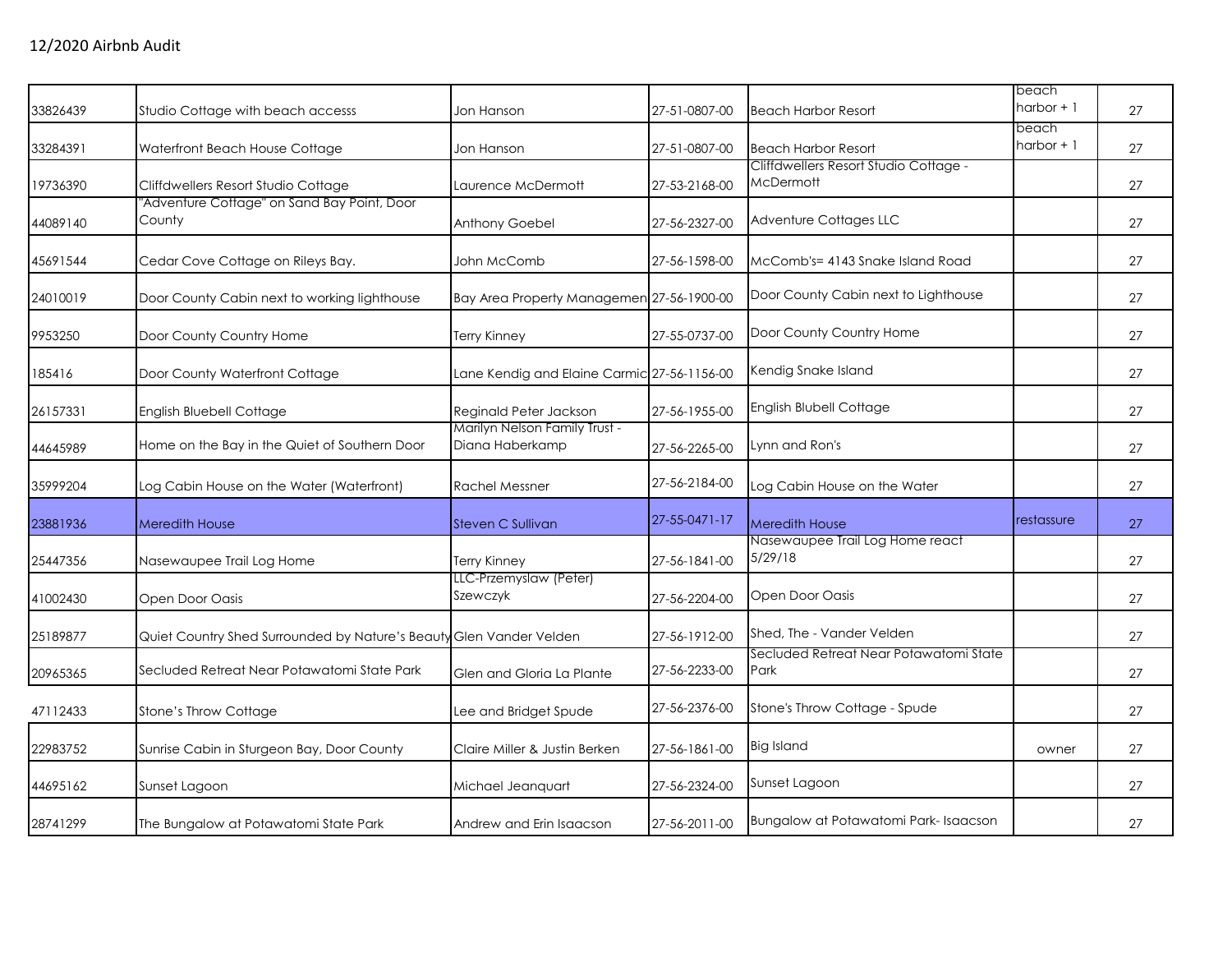| 44305288 | The House on the Harbor - Door County Waterfront Travis & Sara Le Roy |                                                    | 27-56-2326-00 | Le Roy - 7015 Prospect - The House on the<br>Harbor - Door County Waterfront |             | 27 |
|----------|-----------------------------------------------------------------------|----------------------------------------------------|---------------|------------------------------------------------------------------------------|-------------|----|
| 14142417 | Waterfront Cottage on Sturgeon Bay                                    | Louise Knutter                                     | 27-56-1680-00 | Waterfront Cottage - Knutter                                                 |             | 27 |
|          |                                                                       |                                                    |               |                                                                              |             |    |
| 43871860 | Spacious Water View Condominium                                       | Rockton Shoreline, LLC                             | 32-51-0796-00 | Shoreline Resort & Condos                                                    |             | 32 |
| 22163909 | Hideaway                                                              | Gregory Herman                                     | 32-53-0955-06 | Hideaway, The Herman                                                         | <b>DCPM</b> | 32 |
| 13368133 | Delightful 2 Bdrm B&B                                                 | Kathleen Schmidt                                   | 32-54-1638-00 | Hummingbird B&B                                                              |             | 32 |
| 6798124  | 1969 waterfront A-frame with stunning sunrises                        | Kimberly Hazen                                     | 32-56-1496-00 | Hazen Cabbage                                                                |             | 32 |
| 4371155  | A Little House in the Woods                                           | Erica and Emmet Hirsch                             | 32-56-2365-00 | A Little House in the Woods                                                  |             | 32 |
| 23698547 | Appleport Sunrise                                                     | Kathleen and Edward Callahan 32-56-1913-06         |               | <b>Appleport Sunrise</b>                                                     | <b>DCPM</b> | 32 |
| 22163843 | Arnie's Sanctuary                                                     | James Arneson                                      | 32-56-1352-06 | Arnie's Sanctuary                                                            | <b>DCPM</b> | 32 |
| 22163815 | Aunt Sallys                                                           | William Bell                                       | 32-56-1238-06 | Aunt Sallys                                                                  | <b>DCPM</b> | 32 |
| 46623877 | Bay Beach Rental- water front cottage                                 | Yacht Haven LLC                                    | 32-56-2380-00 | <b>Bay Beach Rental</b>                                                      |             | 32 |
| 22163849 | <b>Beechers Cabin</b>                                                 | Susan Szabo & Mark Beecher                         | 32-56-1571-06 | <b>Beechers Cabin</b>                                                        | <b>DCPM</b> | 32 |
| 45799888 | Beechwood Cottage - Secluded A-Frame in Sister B Megan Welter         |                                                    | 32-56-2342-00 | <b>Beechwood Cabin</b>                                                       |             | 32 |
| 22163853 | <b>Bells' Cottage</b>                                                 | Matt & Ryan Bell                                   | 32-56-1131-06 | <b>Bells Cottage</b>                                                         | <b>DCPM</b> | 32 |
| 35162816 | <b>Birch Isle</b>                                                     | reBarn LLC - Douglas and<br>Gretchen Cunliffe-Owen | 32-56-1922-02 | <b>Birch Isle</b>                                                            | Lundquist   | 32 |
| 45099729 | <b>Birds Nest</b>                                                     | Cedar Tree Properties LLC - Sara 32-56-2358-00     |               | Cedar Tree Properties LLC- Bird's Nest                                       |             | 32 |
| 23005364 | <b>Blackberry Acres</b>                                               | Chad Ewald                                         | 32-56-1847-00 | <b>Blackberry Acres</b>                                                      |             | 32 |
| 22163856 | <b>Brenner Tower</b>                                                  | <b>Brenner Tower LLC</b>                           | 32-56-1227-06 | <b>Brenner Tower</b>                                                         | <b>DCPM</b> | 32 |
| 36554021 | Cabin at the tip of the Door                                          | Scott Studebaker                                   | 32-56-1747-02 | Cabin at the Tip of the Door                                                 | Lundquist   | 32 |
| 26020396 | Camp Door                                                             | Jonathan Ocker                                     | 32-56-1844-02 | Camp Door                                                                    | Lundquist   | 32 |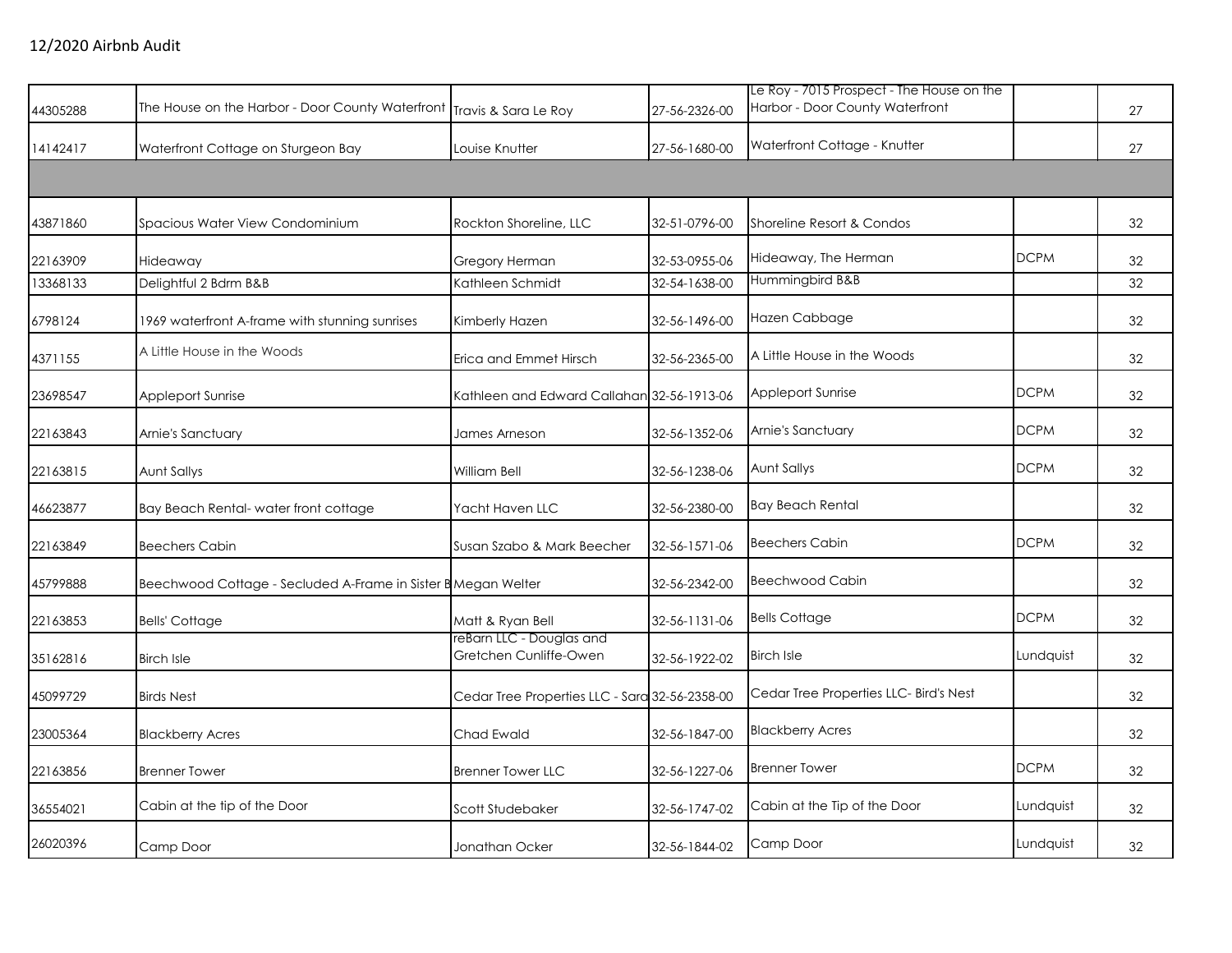| 22163823 | Cedar Dell Chalet                                           | <b>Vicky Kalscheur</b>                        | 32-56-1203-06 | Cedar Dell Chalet                       | <b>DCPM</b> | 32 |
|----------|-------------------------------------------------------------|-----------------------------------------------|---------------|-----------------------------------------|-------------|----|
| 21026430 | Cottage Hideaway                                            | Mary Jahnke                                   | 32-55-0710-00 | Cottage Hideaway                        |             | 32 |
| 39248101 | Cro's Nest - On the shore, Island views.                    | Donald Lee Buckingham                         | 32-56-2270-00 | Cro's Nest                              |             | 32 |
| 27550326 | DOOR 42                                                     | Shawn and Kim Marshall                        | 32-56-1976-00 | <b>DOOR 42</b>                          |             | 32 |
| 24741359 | Eagle Sands Beach Lodge                                     | Matthew P Shumway                             | 32-56-1870-06 | Vandelay Shore                          | <b>DCPM</b> | 32 |
| 22163835 | East Haven                                                  | <b>Barnara Moline</b>                         | 32-56-1592-06 | East Haven                              | <b>DCPM</b> | 32 |
| 1036370  | Eclectic Style Cottage                                      | <b>Tim Raduenz</b>                            | 32-56-0930-00 | <b>EBDC-Raduenz</b>                     |             | 32 |
| 44072623 | Ellison Bay Family Compound! 8 bed/5bath/20<br>acres        | Tim Raduenz                                   | 32-56-2374-00 | EBDC-2                                  |             | 32 |
| 1807644  | First Floor with Forest View                                | Loren & Helen Fandrei                         | 32-56-1341-00 | Granpa's House Rental Door Co WI        |             | 32 |
| 22163867 | Garret Bay Bluff                                            | William Berry                                 | 32-56-1641-06 | Garret Bay Bluff                        | <b>DCPM</b> | 32 |
| 20802710 | <b>Garrett Bay Getaway</b>                                  | Kenneth Hays & Sally Wheelock 32-56-1802-00   |               | Garret Bay Getaway                      |             | 32 |
| 18686076 | Get Ready to hear Welcome Home                              | Charlene K Berg                               | 32-56-1756-00 | Welcome Home-12625 STH 42               |             | 32 |
| 37805022 | Gunderson Cabin                                             | <b>Edward Patera</b>                          | 32-56-2186-00 | Gunderson Cabin on the Water            |             | 32 |
| 9818691  | Historic Log Cabin by the Bay (Lake View & Access Greg Bott |                                               | 32-56-2311-00 | Doc's Hideaway                          |             | 32 |
| 22163913 | Hoffman's Up North                                          | Hoffman's Up North LLC - Matthe 32-56-1463-06 |               | Hoffman's Up North                      | <b>DCPM</b> | 32 |
| 22163924 | Krause Cottage                                              | Douglas & Ellen Krause                        | 32-56-1466-06 | Krause Cottage                          | <b>DCPM</b> | 32 |
| 23682161 | Lakeview Lodge                                              | Lee Hildebrand - Lakeview Lodg 32-56-1804-06  |               | Lakeview Lodge                          | <b>DCPM</b> | 32 |
| 26960062 | Lovely Apt in Sister Bay                                    | Stoyan Dimitrov                               | 32-56-2006-00 | Lovely Apartment in Sister Bay-Dimitrov |             | 32 |
| 35222861 | Moose Manor                                                 | David & Cory Erickson                         | 32-56-2085-02 | Moose Manor                             | Lundquist   | 32 |
| 27154178 | Never Want to Leave Cottage                                 | Herman and Camille Unger                      | 32-56-1996-00 | Never Want to Leave Cottage             |             | 32 |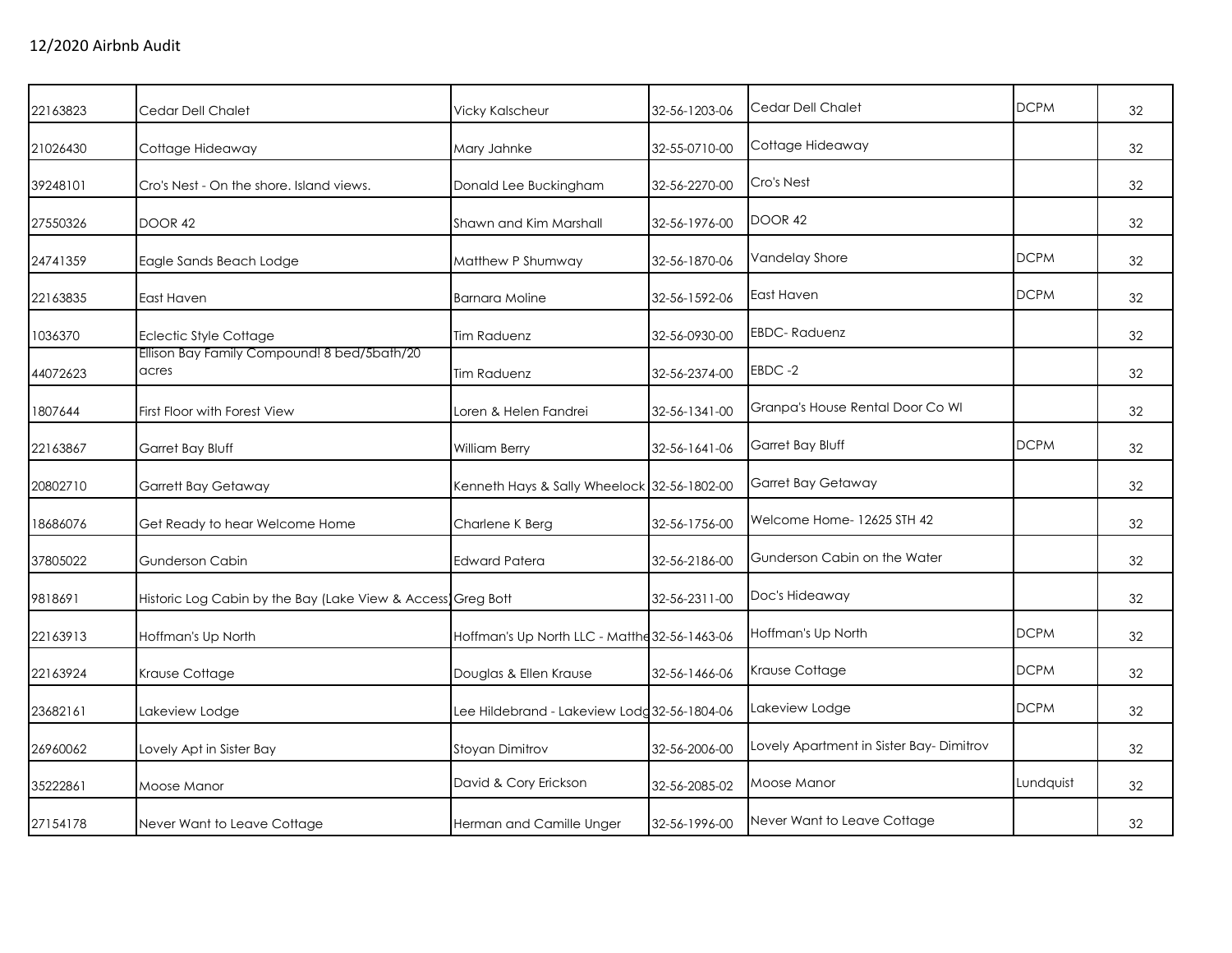| 36416958 | NEW! Cottage in Roweleys Bay w/ Deck & Grill!                               | Mary Cole                                               | 32-55-0014-00 | <b>Rowleys Bay Cabins</b>                   | evolve                      | 32 |
|----------|-----------------------------------------------------------------------------|---------------------------------------------------------|---------------|---------------------------------------------|-----------------------------|----|
| 43858030 | NEW! Door County Retreat ~3 Mi to Sister Bay<br>Beach                       | Stoyan Dimitrov                                         | 32-56-2006-00 | Lovely Apartment in Sister Bay - Dimitrov   | evolve                      | 32 |
| 36417068 | NEW! Rowleys Bay Cottage w/Grill Near Fall Foliage Mary Cole                |                                                         | 32-55-0014-00 | <b>Rowleys Bay Cabins</b>                   | evolve                      | 32 |
| 38669989 | NEW! Updated Home w/Deck, 2 Mi to Sister Bay BedBrian and Alissa Schwalbach |                                                         | 32-56-2200-00 | Beach Road Cottage - Schwalbach             | evolve                      | 32 |
| 19476764 | North Woods Cottage                                                         | <b>Robert Grant</b>                                     | 32-56-1749-00 | Northwoods Cottage                          |                             | 32 |
| 40304839 | Northern Lights Farmhouse                                                   | Randall J Daubner                                       | 32-56-1722-00 | Timberline Road - Daubner                   | previously<br>permitted     | 32 |
| 38484779 | Peaceful Studio Loft on Outskirts of Sister Bay                             | Sunwise Turn LLC- Eryka Fiedler                         | 32-56-2171-00 | Sunwise Turn                                |                             | 32 |
| 22163990 | Porcupine Shores                                                            | Brian Bartell - Kim Winburn                             | 32-56-1603-06 | Porcupine Shores                            | <b>DCPM</b>                 | 32 |
| 23052847 | Rothaus/Europe Lake                                                         | Roman and Claudia Apuzzo                                | 32-56-1849-00 | Europe Lake Cottage-Apuzzo -501 Europe Lake |                             | 32 |
| 6795558  | <b>Rustic Summer Sleeping House</b>                                         | Tim and Kathleen Kay                                    | 32-56-1523-00 | <b>Three Sisters Farm</b>                   | permnitted<br>for $3$       | 32 |
| 31885024 | Sand Bay Beach Cabin (Waterfront w/ private<br>beach)                       | Tom & Tanya Wismar - Sand<br><b>Bay Beach Cabin LLC</b> | 32-56-1880-00 | Sand Bay Beach Cabin LLC - Wismar           |                             | 32 |
| 17656861 | Schwandt Cottage                                                            | Georgina Schwandt                                       | 32-55-0177-00 | Schwandt Cottage                            |                             | 32 |
| 44315844 | Sea Glass Cottage                                                           | <b>Blair and Jeffrey Wisnicky</b>                       | 32-56-2330-00 | Sister Bay Cottage on the Water - Wisnicky  |                             | 32 |
| 43899547 | Secluded Door County home minutes to<br>everything!                         | Brandon & Tonya Buchner                                 | 32-56-2320-00 | The Cottage Retreat at Birch Cove           |                             | 32 |
| 31074495 | Serendipity Meadow 7-acre oasis in Door County W Cecilia and Dennis Lindell |                                                         | 32-56-1963-00 | Serendipity Meadow                          |                             | 32 |
| 26095414 | Serenity Now                                                                | Todd and Michelle Cox                                   | 32-56-1838-00 | Sister Bay Respite                          |                             | 32 |
| 22339050 | Shadow Lawn                                                                 | John Peterson                                           | 32-56-0190-06 | Shadown Lawn                                | <b>DCPM</b>                 | 32 |
| 24307299 | Sister Bay Log Home with a View                                             | Van Moreau Properties LLC                               | 32-56-1932-00 | Sister Bay Log Home with a view             |                             | 32 |
| 896385   | Sunny Cottage in Ellson Bay                                                 | Deborah "Sophie" Taubert Geha 32-55-0124-00             |               | Terra Cottages                              | permitted<br>for five units | 32 |
| 46873260 | Teskie's Cottage-on the water in Gills Rock                                 | Lyle Teskie                                             | 32-56-0962-00 | <b>Teskies Cottage</b>                      |                             | 32 |
|          |                                                                             |                                                         |               |                                             |                             |    |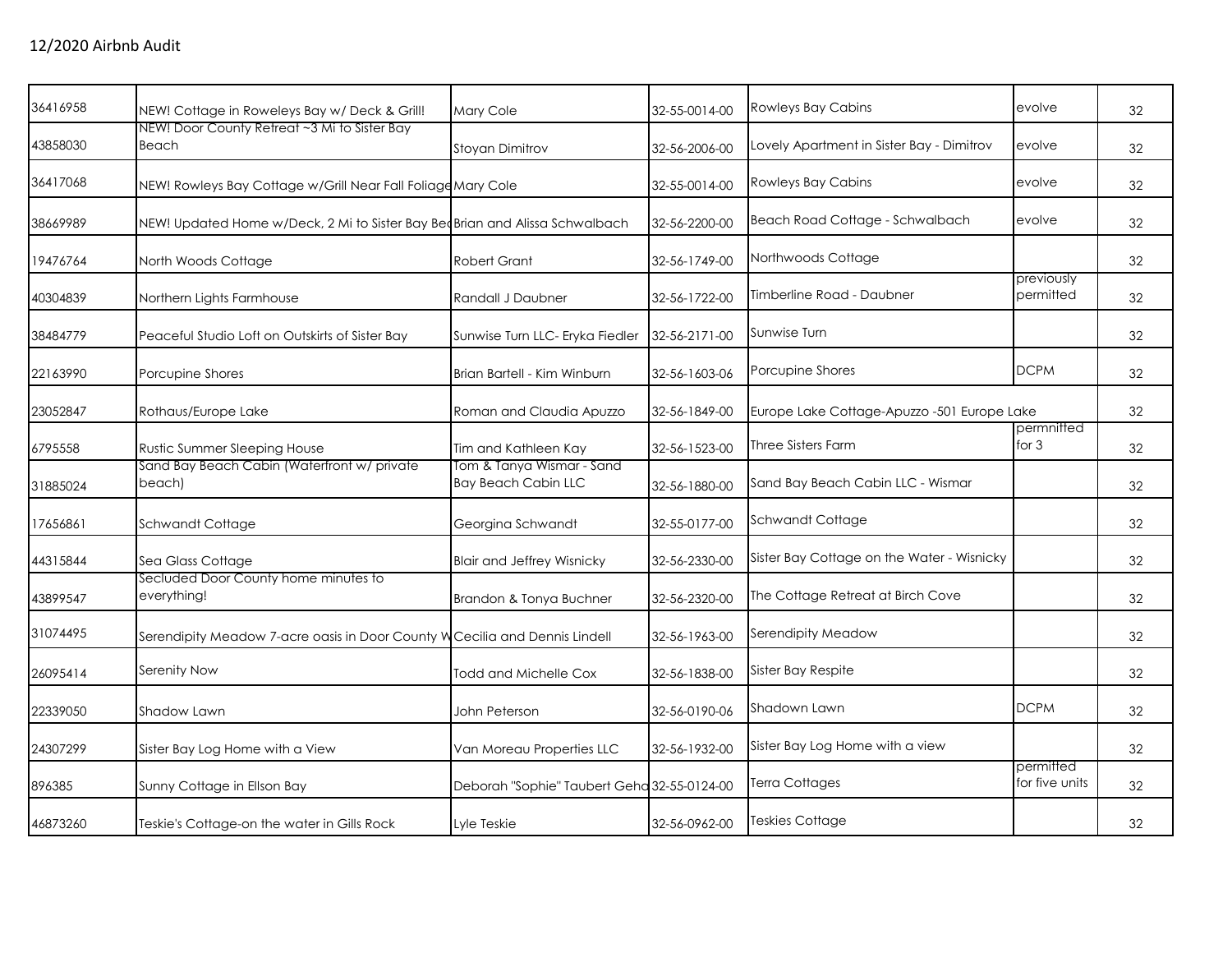|          |                                                      |                                             |               | Terra Cottages                                               | permitted<br>for five units |    |
|----------|------------------------------------------------------|---------------------------------------------|---------------|--------------------------------------------------------------|-----------------------------|----|
| 2336212  | Terra Cottages #2                                    | Deborah "Sophie" Taubert Geha 32-55-0124-00 |               |                                                              | permitted                   | 32 |
| 14648663 | Terra Cottages #4                                    | Deborah "Sophie" Taubert Geha 32-55-0124-00 |               | Terra Cottages                                               | for five units              | 32 |
| 896560   | Terra Cottages Gills Rock 3                          | Deborah "Sophie" Taubert Geha 32-55-0124-00 |               | Terra Cottages                                               | permitted<br>for five units | 32 |
| 897991   | Terra Cottages Gills Rock, Door Co.                  | Deborah "Sophie" Taubert Geha 32-55-0124-00 |               | Terra Cottages                                               | permitted<br>for five units | 32 |
| 22164029 | The Nest                                             | Paul O'Keefe                                | 32-56-1514-06 | Nest, The                                                    | <b>DCPM</b>                 | 32 |
| 41772460 | The Swedish Orchard Farm                             | Peder Nelson                                | 32-56-2083-00 | The Swedish Orchard Farm                                     |                             | 32 |
| 8036265  | Three Sisters "Sweet" Retreat                        | Tim and Kathleen Kay                        | 32-56-1523-00 | <b>Three Sisters Farm</b>                                    | for three<br>units          | 32 |
| 31650868 | Tree Top Getaway                                     | Kayla Gensler                               | 32-56-2040-00 | Tree Top Getaway                                             |                             | 32 |
| 40775569 | Under The Tree Top Getaway                           | Kayla Gensler                               | 32-56-2040-00 | Tree Top Getaway                                             |                             | 32 |
| 34750391 | Windermere                                           | <b>Barton Warner</b>                        | 32-56-2103-06 | Windermere                                                   |                             | 32 |
| 43318300 | Winding Down - A Retreat on the "Quiet Side"         | James Kulerstrand                           | 32-56-2279-00 | Winding Down                                                 |                             | 32 |
| 22164049 | <b>Windmill Place</b>                                | Michael & Vicki Bowers                      | 32-56-1134-06 | Windmill - 10104 Town Line Dr                                | <b>DCPM</b>                 | 32 |
|          |                                                      |                                             |               |                                                              |                             |    |
| 47070356 | "Little Harbor Retreat" - #1 Large Group Rental      | e Harbor Retreat LLC - Tony Goe             | 33-50-2367-00 | Little Harbor Retreat                                        |                             | 33 |
| 26565068 | Chanticleer Guest House-Garden Room                  | Chanticleer Guest House, Inc.               | 33-54-0006-00 | <b>Chanticleer Guest House</b>                               | permitted<br>for $12$       | 33 |
| 26537104 | Chanticleer Guest House-Granary Room                 | Chanticleer Guest House, Inc.               | 33-54-0006-00 | <b>Chanticleer Guest House</b>                               | permitted<br>for $12$       | 33 |
| 26564676 | Chanticleer Guest House-Loft Room                    | Chanticleer Guest House, Inc.               | 33-54-0006-00 | <b>Chanticleer Guest House</b>                               | permitted<br>for $12$       | 33 |
| 26565824 | Chanticleer Guest House-Rose Room                    | Chanticleer Guest House, Inc.               | 33-54-0006-00 | <b>Chanticleer Guest House</b>                               | permitted<br>for $12$       | 33 |
| 26565527 | Chanticleer Guest House-Sunflower Room               | Chanticleer Guest House, Inc.               | 33-54-0006-00 | <b>Chanticleer Guest House</b>                               | permitted<br>for 12         | 33 |
| 28359743 | Beautiful home on the best sand beach in Door<br>Co. | Gary and Marion Ciepluch                    | 33-56-2009-00 | Beautiful Home on the Best Sand Beach in<br>Do Co - Ciepluch |                             | 33 |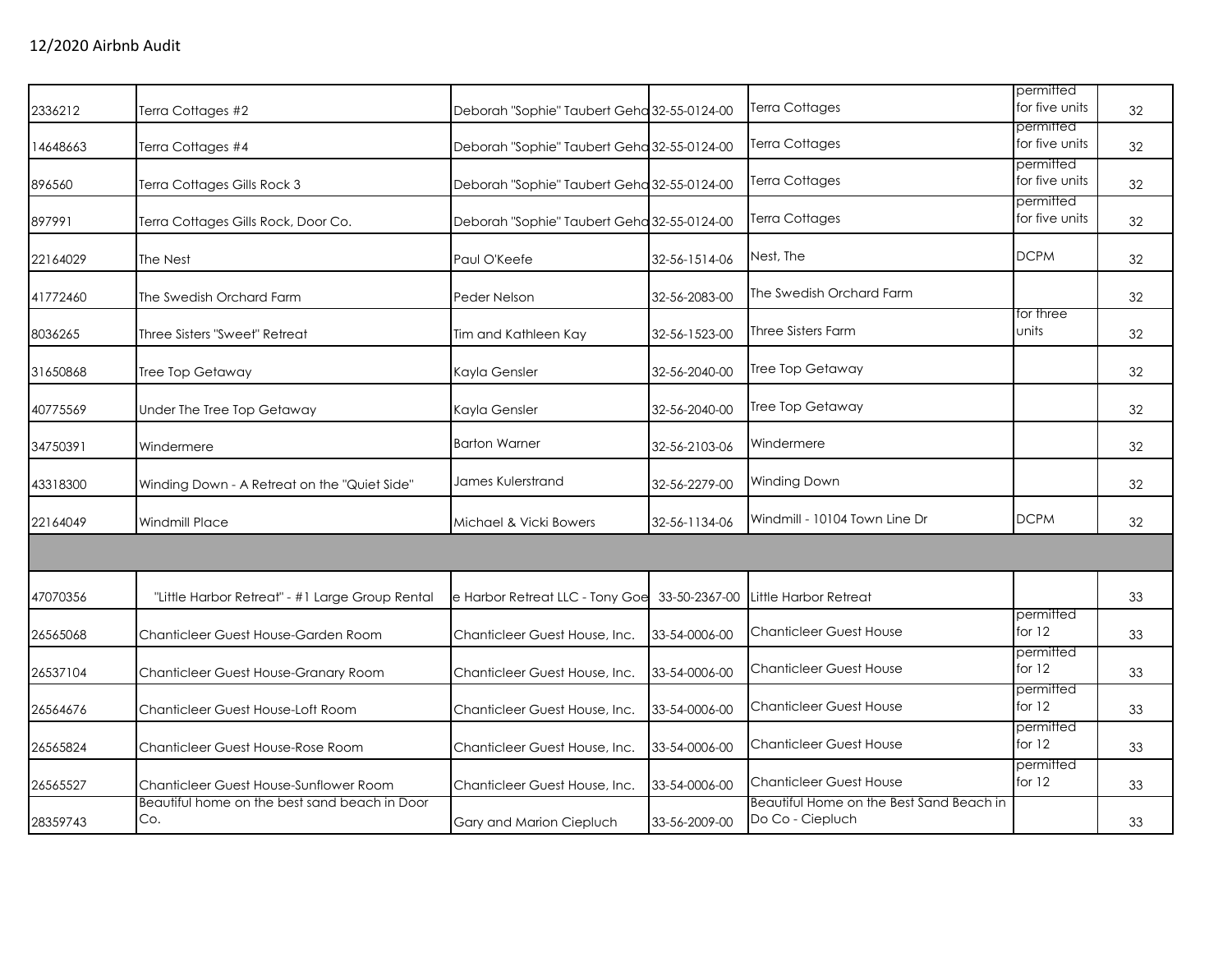| Birmingham's Barn by the Bay                       | Birmingham's of Sturgeon Bay                                                              | 33-55-0163-00                                                          | <b>Birminghams Cottages</b>                                                                                                                                                                            |                                           | 33        |
|----------------------------------------------------|-------------------------------------------------------------------------------------------|------------------------------------------------------------------------|--------------------------------------------------------------------------------------------------------------------------------------------------------------------------------------------------------|-------------------------------------------|-----------|
| of Bay                                             |                                                                                           |                                                                        | <b>Baydream Believer</b>                                                                                                                                                                               | simplelife                                | 33        |
| Door County Dream House                            | Fred Suchy                                                                                | 33-56-0695-00                                                          | Door County Dream Home                                                                                                                                                                                 |                                           | 33        |
| Door County Escape!                                | Ann Johnson                                                                               | 33-56-1660-00                                                          | Clark Lake Cottage - Johnson                                                                                                                                                                           |                                           | 33        |
| Elegant Farmhouse Stay in Central Door County      | <b>Russell Burie</b>                                                                      | 33-56-1851-00                                                          | Elegant Farmhouse                                                                                                                                                                                      |                                           | 33        |
| Featured in Door County Magazine Luxury Homes      | Travis & Jolyn Boland                                                                     | 33-56-0620-00                                                          |                                                                                                                                                                                                        |                                           | 33        |
| Glidden Beach Cottage **New Listing**              |                                                                                           |                                                                        | Glidden Beach Cottage - 4336 Glidden                                                                                                                                                                   |                                           | 33        |
| Glidden Cottage                                    | Justin & Lindsey Bohrer                                                                   | 33-56-1954-00                                                          | Bayside Cottage -- Bohrer - 3815 Bayshore                                                                                                                                                              | for 2                                     | 33        |
| Green House                                        | A&J Properties, LLC                                                                       | 33-56-1493-06                                                          | Green House                                                                                                                                                                                            | <b>DCPM</b>                               | 33        |
| Lakeside Haven                                     | Kathy Richmond                                                                            | 33-56-1240-06                                                          | Lakeside Haven                                                                                                                                                                                         | <b>DCPM</b>                               | 33        |
| Lodge on Laurie Lane                               |                                                                                           |                                                                        | Lodge on Laurie Lane                                                                                                                                                                                   | restassure                                | 33        |
|                                                    |                                                                                           | 33-56-1447-00                                                          | Log Cabin on the Water                                                                                                                                                                                 |                                           | 33        |
| Midship at Three's Company                         | Jon Hanson                                                                                | 33-56-906-00                                                           | Little Harbor Cottages                                                                                                                                                                                 | permitted<br>for 3                        | 33        |
| NEW LISTING - Rustic Charm just steps from the Bay |                                                                                           |                                                                        | <b>Thenells Cottage</b>                                                                                                                                                                                | simplelife                                | 33        |
| Entire single family estate home! Guaranteed fun!  | Pete Hurth                                                                                | 33-56-2151-00                                                          | Hurth - Bluff Court Trail                                                                                                                                                                              |                                           | 33        |
| Michigan                                           | Greg, Mary, Nick and Jennelle<br>Anderson                                                 | 33-56-1942-00                                                          | Sand Beach Cottage - Anderson                                                                                                                                                                          |                                           | 33        |
| Secluded Forest Retreat in Door County             | John F Quella                                                                             | 33-56-2169-00                                                          | Quella -4324 Whitefish Bay Rd- Secluded<br>pine tree retre                                                                                                                                             |                                           | 33        |
| Snug Harbor Inn - Port Cottage                     | Jon Hanson                                                                                | 33-56-0906-00                                                          | Snug Harbor Inn                                                                                                                                                                                        | permitted<br>for $3$                      | 33        |
| Starboard Cottage at Three's Company               | Jon Hanson                                                                                | 33-56-0906-00                                                          | Little Harbor Cottages                                                                                                                                                                                 | permitted<br>for 3                        | 33        |
| <b>Stunning Door County Sunsets</b>                | <b>Beth Ann Resch</b>                                                                     | 33-56-1792-00                                                          | Stunning Door County Sunsets - Resch                                                                                                                                                                   |                                           | 33        |
|                                                    | Door County Bluffside Home with Stunning Views<br>NEW listing! Sand Beach Cottage on Lake | Log Cabin on the nicest sand beach in Door Count Log Cabin Rentals LLC | Hendrickson Trust - Terese Hendr 33-56-2236-07<br>Greg Anderson / Jennelle Ander 33-56-2316-00<br>Shirley Becker Trust - Polly Kerkm: 33-56-1492-17<br>John & Julie Thenell- Thenell Rer 33-55-0063-07 | Whitefish Bay - Boland 4967 Cave Point Dr | permitted |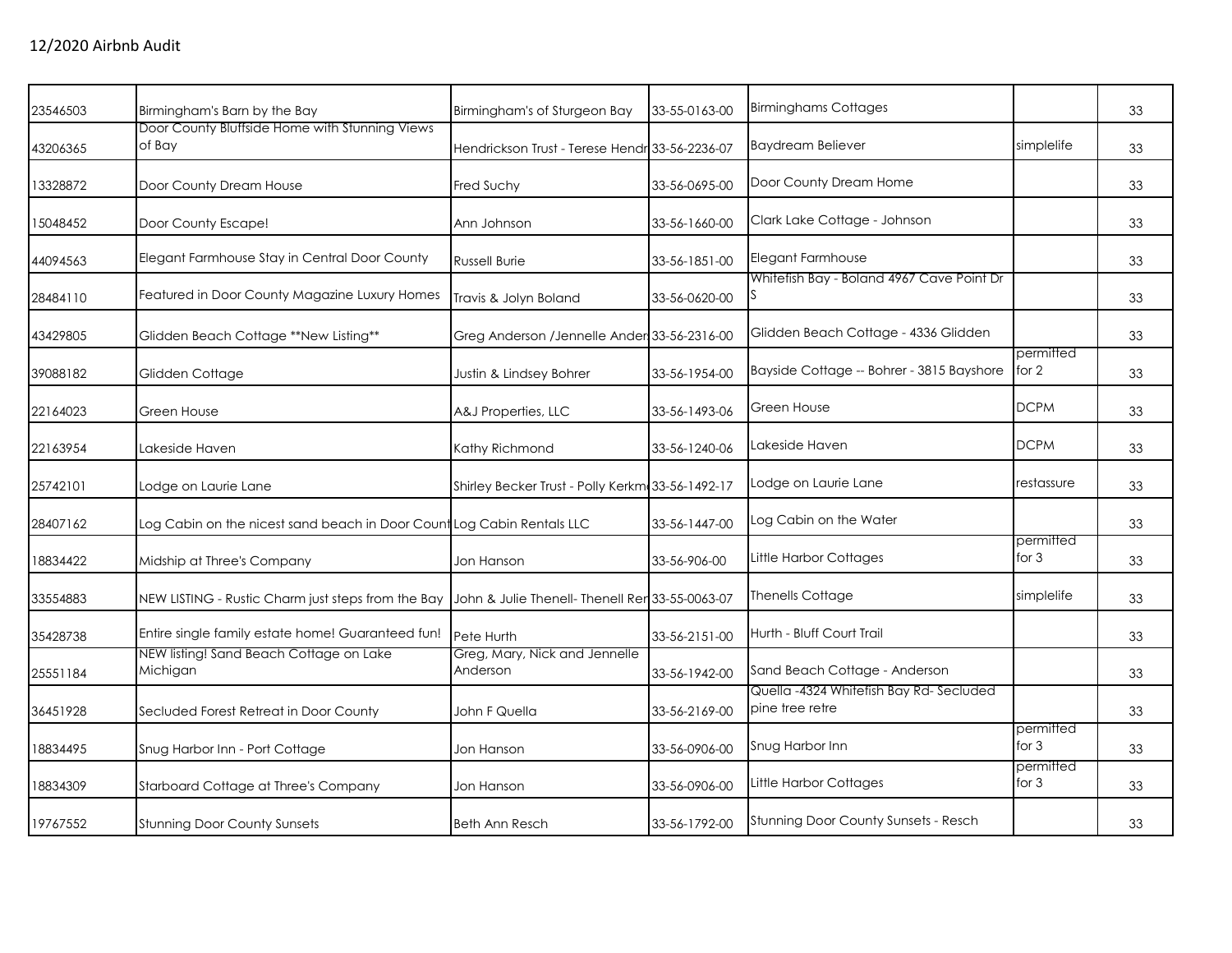| 25487105 | Sturgeon Bay Waterfront Cottage                      | Justin & Lindsey Bohrer                        | 33-56-1954-00 | Bayside Cottage -- Bohrer - 3815 Bayshore |             | 33 |
|----------|------------------------------------------------------|------------------------------------------------|---------------|-------------------------------------------|-------------|----|
| 38026760 | Sunset Bluff                                         | Carter Holdings LLC                            | 33-56-2205-00 | Sunset Bluff - 5217 Red Sunset Lane       |             | 33 |
| 45959451 | <b>White Rock on Glidden Drive</b>                   |                                                |               |                                           |             | 33 |
| 12323917 | Woodsy Retreat on Lake Michigan                      | Joan Shiels                                    | 33-56-1627-00 | Woodsy Retreat on Lake Michigan           |             | 33 |
|          |                                                      |                                                |               |                                           |             |    |
| 26339590 | <b>Bedroom Suite</b>                                 | Nora Zacek                                     | 34-50-0077-00 | Open Hearth Lodge                         |             | 34 |
| 26339607 | Evergreen Suite                                      | Nora Zacek                                     | 34-50-0077-00 | Open Hearth Lodge                         |             | 34 |
| 35615823 | 101: Downtown Sister Bay Door County, Wisconsin      | Mary Erickson                                  | 34-53-2150-00 | Marina View Condominium #101 - The 101    |             | 34 |
| 34598765 | Marina View #104                                     | Max Mc Cormick                                 | 34-56-2023-06 | Marina View Condominiums #104             | <b>DCPM</b> | 34 |
| 34538998 | Mill Road Place #1                                   | Patrick Quinn                                  | 34-53-2072-06 | Mill Road Place #1                        | <b>DCPM</b> | 34 |
| 34539755 | Mill Road Place #2                                   | Kevin and Vicki Quinn                          | 34-53-2120-06 | Mill Road Place #2                        | <b>DCPM</b> | 34 |
| 34540316 | Mill Road Place #3                                   | Ken Larsen - Mill Road Place LLC 34-53-2112-06 |               | Mill Road Place #3                        | <b>DCPM</b> | 34 |
| 34540627 | Mill Road Place #4                                   | Ken Larsen - Mill Road Place LLC 34-53-2113-06 |               | Mill Road Place #4                        | <b>DCPM</b> | 34 |
| 38355098 | Abode on Spring                                      | Kevin Schuhart                                 | 34-56-1291-06 | Abode on Spring                           | <b>DCPM</b> | 34 |
| 23698884 | Another Thyme                                        | David Peterson                                 | 34-56-1805-06 | Another Thyme                             | <b>DCPM</b> | 34 |
| 43266518 | Bay Shore Bungalow---Home With a View                | Door County Squires LLC                        | 34-56-2287-00 | <b>Bayshore Bungalow</b>                  |             | 34 |
| 43237668 | Bay Shore Bungalow---Home With a View                | Door County Squires LLC                        | 34-56-2287-00 | <b>Bayshore Bungalow</b>                  | duplicate   | 34 |
| 12672427 | Beach view waterfront park access!                   | Dawn and Walter Nawrot                         | 34-56-1620-00 | Parkview Drive - Nawrot                   |             | 34 |
| 44234783 | BRAND NEW HOME 2020! Vacation Place at Sister<br>Bay | Jeff Lauscher                                  | 34-56-2319-00 | Vacation Place in Sister Bay - Lauscher   |             | 34 |
| 42412911 | Camp Kukubuku                                        | Kevin and Annie Geurts                         | 34-56-2256-00 | Camp Kukubuku                             |             | 34 |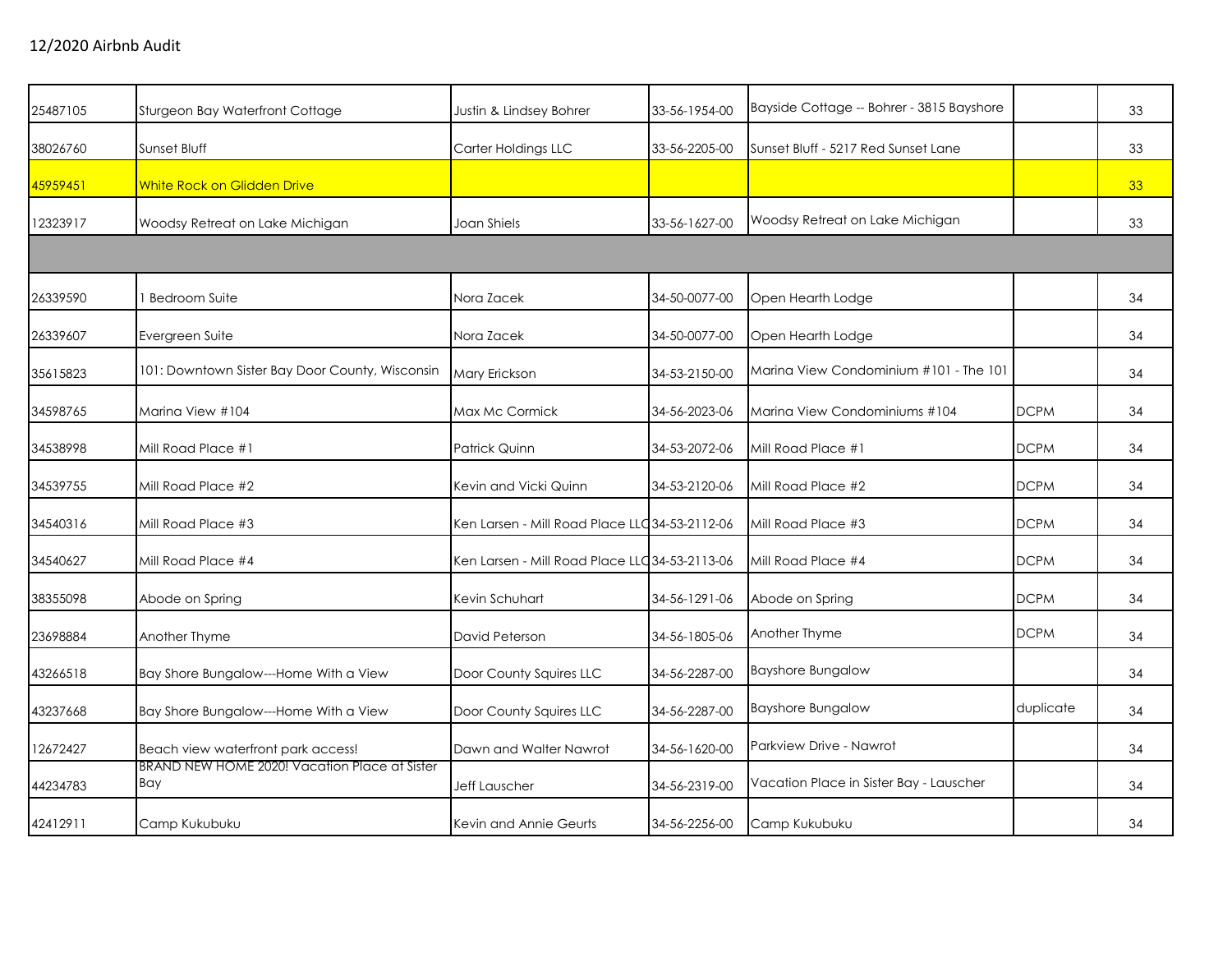| 22163827 | Copper Moon                                           | Donald Denny                                     | 34-55-0761-06 | Copper Moon Cottage                | <b>DCPM</b>        | 34 |
|----------|-------------------------------------------------------|--------------------------------------------------|---------------|------------------------------------|--------------------|----|
| 19227870 | Cute and Cozy Steps from Downtown                     | Audrey and Craig Schmidt                         | 34-56-1769-00 | Cute and Cozy Sister Bay - Schmidt |                    | 34 |
| 25692012 | Door in the woods                                     | Tom Ahlbeck - Daisy Ahlbeck Tru 34-56-1892-06    |               | Door in the Woods                  |                    | 34 |
| 16332969 | Family Friendly Retreat in the Heart of Sister Bay    | Pamela Schmitz/ CPS Holdings L 34-56-1695-00     |               | <b>Sister Bay Chalet</b>           |                    | 34 |
| 33579557 | Farmhouse on Northwoods                               | Hillside Cove LLC                                | 34-56-2080-00 | Farmhouse on Northwoods            |                    | 34 |
| 22163906 | Hidden Gem                                            | Julie & Nathan Slovin                            | 34-56-0495-06 | Hidden Gem on Trillium             | <b>DCPM</b>        | 34 |
| 22164027 | <b>High Garden</b>                                    | Jeff & Alisha Wiswell - Wiswell Pro34-56-1888-06 |               | <b>High Garden</b>                 | <b>DCPM</b>        | 34 |
| 30368118 | Hillside Haven                                        | Pamela Schmitz/ CPS Holdings L 34-56-2051-00     |               | Hillside Haven                     |                    | 34 |
| 22339043 | King's Landing                                        | <b>Wiswell Property Group</b>                    | 34-56-1602-06 | Kings Landing                      | <b>DCPM</b>        | 34 |
| 30958438 | Maple Manor                                           | <b>Gary Polipnick</b>                            | 34-56-2050-00 | Maple Manor - Polipnick            |                    | 34 |
| 33591420 | Newly Renovated Home in Heart of Sister Bay           | <b>Fred Bexell</b>                               | 34-56-2138-00 | Heart of Sister Bay Bexell         |                    | 34 |
| 42222859 | Pheasant Court Near the Bay                           | Charles Raymond                                  | 34-56-2260-06 | Pheasant Court Near the Bay        | <b>DCPM</b>        | 34 |
| 22163993 | Port New                                              | Andrew Bookmeier                                 | 34-56-0075-06 | Port New                           | <b>DCPM</b>        | 34 |
| 43897664 | Remodeled motel room in down town Sister<br>Bay.Nr 8  | <b>Fred Bexell</b>                               | 34-56-2138-00 | Heart of Sister Bay- Bexell        | permitted<br>for 6 | 34 |
| 44478661 | Remodeled motel room nr 10 one block from<br>downtown | <b>Fred Bexell</b>                               | 34-56-2138-00 | Heart of Sister Bay- Bexell        | permitted<br>for 6 | 34 |
| 43914574 | Remodeled motel room Nr 9 one block from<br>down town | <b>Fred Bexell</b>                               | 34-56-2138-00 | Heart of Sister Bay- Bexell        | permitted<br>for 6 | 34 |
| 43914792 | Remodeled motel room with 2 double beds. Nr 11        | <b>Fred Bexell</b>                               | 34-56-2138-00 | Heart of Sister Bay- Bexell        | permitted<br>for 6 | 34 |
| 43914679 | Remodeled motel room with 2 double beds. Nr 12        | Fred Bexell                                      |               | Heart of Sister Bay- Bexell        | permitted<br>for 6 | 34 |
| 25692031 | Salinskys Domicile Cottage                            | Jim Salinsky                                     | 34-56-1757-06 | Salinskys Domicile Cottage         | <b>DCPM</b>        | 34 |
| 20981273 | Sister Bay Cottage                                    | Karen Berndt                                     | 34-56-1788-00 | Sister Bay Cottage                 |                    | 34 |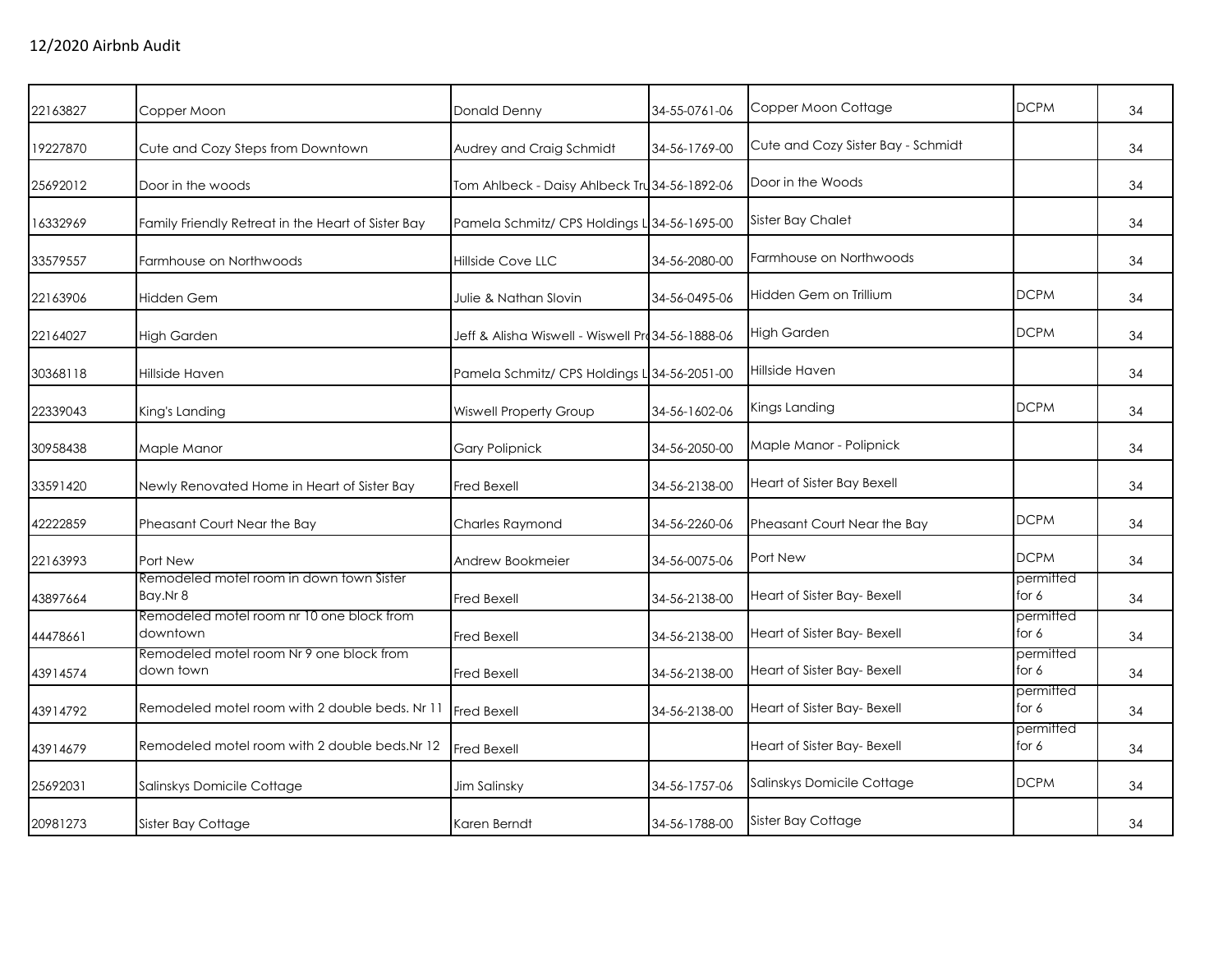| 23352551 | Sister Bay Eclectic Cottage                                  | Tim Raduenz                                | 34-56-1859-00 | <b>SBDC</b>                              |                       | 34 |
|----------|--------------------------------------------------------------|--------------------------------------------|---------------|------------------------------------------|-----------------------|----|
| 25692218 | Sister Bay View                                              | James Johnson                              | 34-56-1422-06 | <b>Sister Bay View</b>                   | <b>DCPM</b>           | 34 |
| 45513834 | Spacious & Secluded - .3 miles to DT Sister Bay              |                                            | 34-56-2314-07 | Scandia Haven - Lagenfeld - 2210 Scandia |                       | 34 |
| 38747238 | Spacious Sister Bay Home                                     | <b>HRISTO BLAGOEV ET AL</b>                | 34-56-2180-00 | Spacious Sister Bay Home                 | evolve                | 34 |
| 2613362  | The Cotter Cottage                                           | <b>Brandon Cotter</b>                      | 34-56-1371-00 | The Cotter Cottage                       |                       | 34 |
| 26327643 | The Yoga Pad - Open & Eclectic Includes Free Yog Brad Massey |                                            | 34-56-1982-00 | Yoga Pad, The                            |                       | 34 |
| 22164033 | Trillium Lane                                                | Dennis & Maribeth Dorn                     | 34-56-1702-06 | Trillium Retreat                         | <b>DCPM</b>           | 34 |
| 22164040 | Wall to Wall Retreat                                         | Jack and Teresa Wall                       | 34-56-1335-06 | Wall to Wall Retreat                     | <b>DCPM</b>           | 34 |
|          |                                                              |                                            |               |                                          |                       |    |
| 27656165 | 33ft Yacht!                                                  | Jon Hanson                                 | 35-50-0907-00 | Snug Harbor Inn                          | rooms + 2<br>boats)   | 35 |
| 20869118 | Carver Cabin                                                 | Jon Hanson                                 | 35-50-0907-00 | Snug Harbor Inn                          | rooms + 2<br>boats)   | 35 |
| 31929058 | Deluxe Room, 1 King Bed, Second Floor                        | Holiday Motel Management LLC 35-50-0964-00 |               | Holiday Music Hotel                      | permitted<br>for 18   | 35 |
| 31927648 | Deluxe Room, 1 Queen Bed, Second Floor                       | Holiday Motel Management LLC 35-50-0964-00 |               | <b>Holiday Music Hotel</b>               | permitted<br>for 18   | 35 |
| 33549110 | Luxury Suite                                                 | Jon Hanson                                 | 35-50-0907-00 | Snug Harbor Inn                          | rooms + 2<br>boats)   | 35 |
| 31928802 | Room, 1 King Bed, Second Floor                               | Holiday Motel Management LLC 35-50-0964-00 |               | <b>Holiday Music Hotel</b>               | permitted<br>for $18$ | 35 |
| 24498867 | Room, 1 Queen Bed and 1 Full Bed, Ground Floor               | Holiday Motel Management LLC 35-50-0964-00 |               | Holiday Music Hotel                      | permitted<br>for 18   | 35 |
| 31928561 | Room, 1 Queen Bed and 1 Full Bed, Second Floor               | Holiday Motel Management LLC 35-50-0964-00 |               | Holiday Music Hotel                      | permitted<br>for 18   | 35 |
| 24476710 | Room, 1 Queen Bed, Ground Floor                              | Holiday Motel Management LLC 35-50-0964-00 |               | Holiday Music Hotel                      | permitted<br>for 18   | 35 |
| 31927631 | Room, 1 Queen Bed, Second Floor                              | Holiday Motel Management LLC 35-50-0964-00 |               | Holiday Music Hotel                      | permitted<br>for $18$ | 35 |
| 31926806 | Room, 2 Double beds, Ground Floor                            | Holiday Motel Management LLC 35-50-0964-00 |               | Holiday Music Hotel                      | permitted<br>for $18$ | 35 |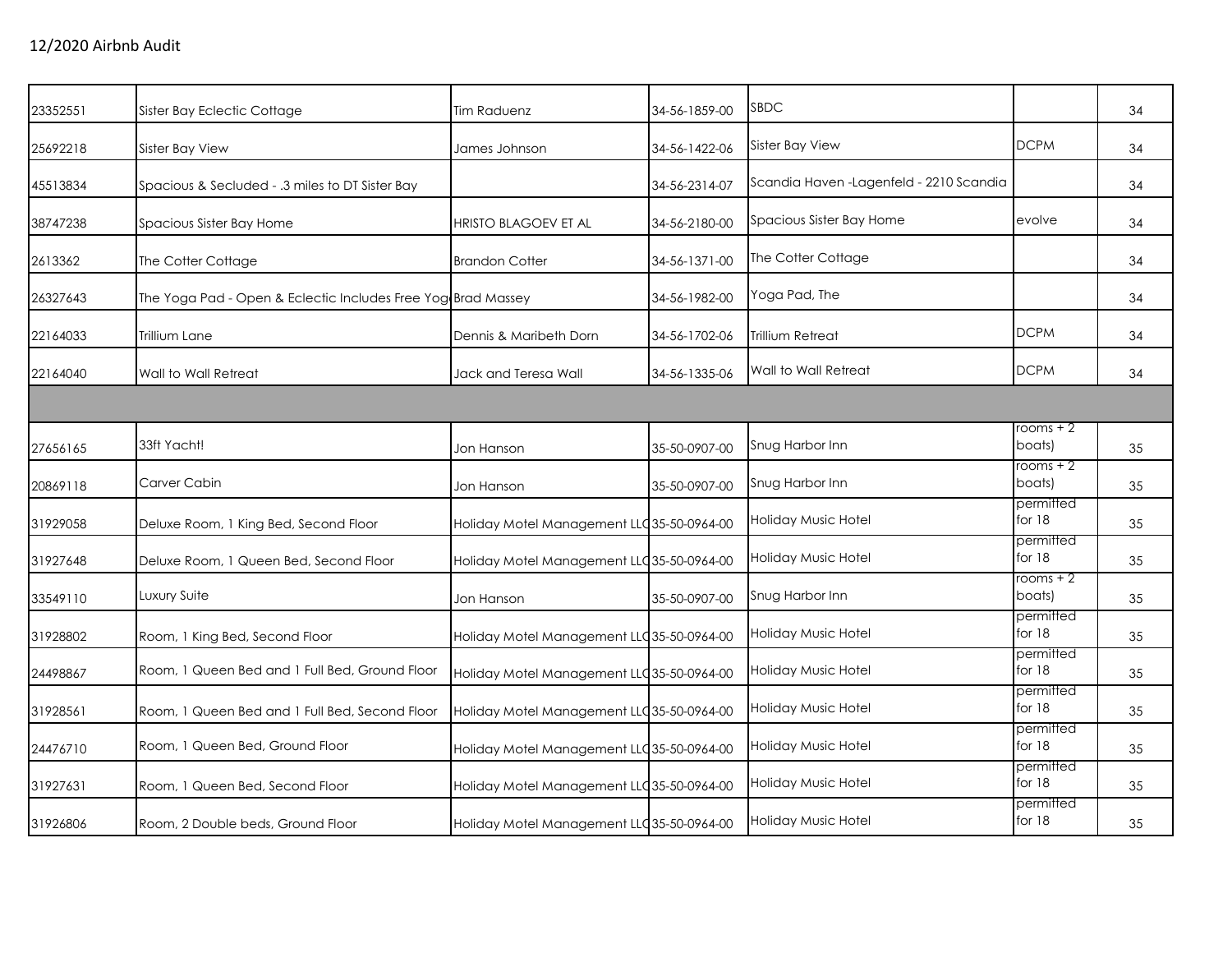| 31928285 | Room, 2 Double Beds, Second Floor                              | Holiday Motel Management LLC 35-50-0964-00 |               | Holiday Music Hotel | permitted<br>for $18$ | 35 |
|----------|----------------------------------------------------------------|--------------------------------------------|---------------|---------------------|-----------------------|----|
| 33826458 | Snug Harbor Inn - Deluxe                                       | Jon Hanson                                 | 35-50-0907-00 | Snug Harbor Inn     | rooms + 2<br>boats)   | 35 |
| 24114480 | Studio Suite                                                   | Jon Hanson                                 | 35-50-0907-00 | Snug Harbor Inn     | rooms $+2$<br>boats)  | 35 |
| 33826447 | Waterfront 2 Bedroom Cottage at Snug Harbor Inn                | Jon Hanson                                 | 35-50-0907-00 | Snug Harbor Inn     | $rooms + 2$<br>boats) | 35 |
| 33826450 | Waterfront Boutique Room                                       | Jon Hanson                                 | 35-50-0907-00 | Snug Harbor Inn     | $rooms + 2$<br>boats) | 35 |
| 24113755 | Waterfront Luxury Cottage with 2 Bedrooms &<br>Whirlpool!      | Jon Hanson                                 | 35-50-0907-00 | Snug Harbor Inn     | $rooms + 2$<br>boats) | 35 |
| 24114293 | Waterfront Luxury Cottage with Whirlpool at Snug<br>Harbor Inn | Jon Hanson                                 | 35-50-0907-00 | Snug Harbor Inn     | rooms + 2<br>boats)   | 35 |
| 33826446 | Waterfront Studio Cottage with Whirlpool                       | Jon Hanson                                 | 35-50-0907-00 | Snug Harbor Inn     | $rooms + 2$<br>boats) | 35 |
| 31535739 | Room 1: Door County Orchard (Main House) -<br>White Lace Inn   | Dennis Statz                               | 35-52-0856-00 | White Lace Inn      | permitted<br>for $19$ | 35 |
| 31560774 | Room 10: Secret Garden (Garden House) - White<br>Lace Inn      | Dennis Statz                               | 35-52-0856-00 | White Lace Inn      | permitted<br>for 19   | 35 |
| 31560870 | Room 11: The Hideaway (Garden House) - White<br>Lace Inn       | Dennis Statz                               | 35-52-0856-00 | White Lace Inn      | permitted<br>for $19$ | 35 |
| 31535845 | Room 2: Old Garden Roses (Main House) - White<br>Lace Inn      | Dennis Statz                               | 35-52-0856-00 | White Lace Inn      | permitted<br>for 19   | 35 |
| 31536049 | Room 3: English Lavender (Main House) - White<br>Lace Inn      | Dennis Statz                               | 35-52-0856-00 | White Lace Inn      | permitted<br>for 19   | 35 |
| 31536176 | Room 4: Romantic Retreat (Main House) - White<br>Lace Inn      | Dennis Statz                               | 35-52-0856-00 | White Lace Inn      | permitted<br>for $19$ | 35 |
| 31536254 | Room 6: Vintage Rose (Garden house) - White<br>Lace Inn        | Dennis Statz                               | 35-52-0856-00 | White Lace Inn      | permitted<br>for 19   | 35 |
| 31536340 | Room 7: Garden View (Garden House) - White<br>Lace Inn         | Dennis Statz                               | 35-52-0856-00 | White Lace Inn      | permitted<br>for $19$ | 35 |
| 31560145 | Room 8: English Country (Garden House) - White<br>Lace Inn     | <b>Dennis Statz</b>                        | 35-52-0856-00 | White Lace Inn      | permitted<br>for 19   | 35 |
| 31560520 | Room 9: Casual Victorian (Garden House) - White<br>Lace Inn    | Dennis Statz                               | 35-52-0856-00 | White Lace Inn      | permitted<br>for 19   | 35 |
| 31561008 | Room A: Royal Chamber (Washburn House) -<br>White Lace Inn     | Dennis Statz                               | 35-52-0856-00 | White Lace Inn      | permitted<br>for 19   | 35 |
| 31566668 | Room C: Wild Roses (Washburn House) - White<br>Lace Inn        | <b>Dennis Statz</b>                        | 35-52-0856-00 | White Lace Inn      | permitted<br>for $19$ | 35 |
|          |                                                                |                                            |               |                     |                       |    |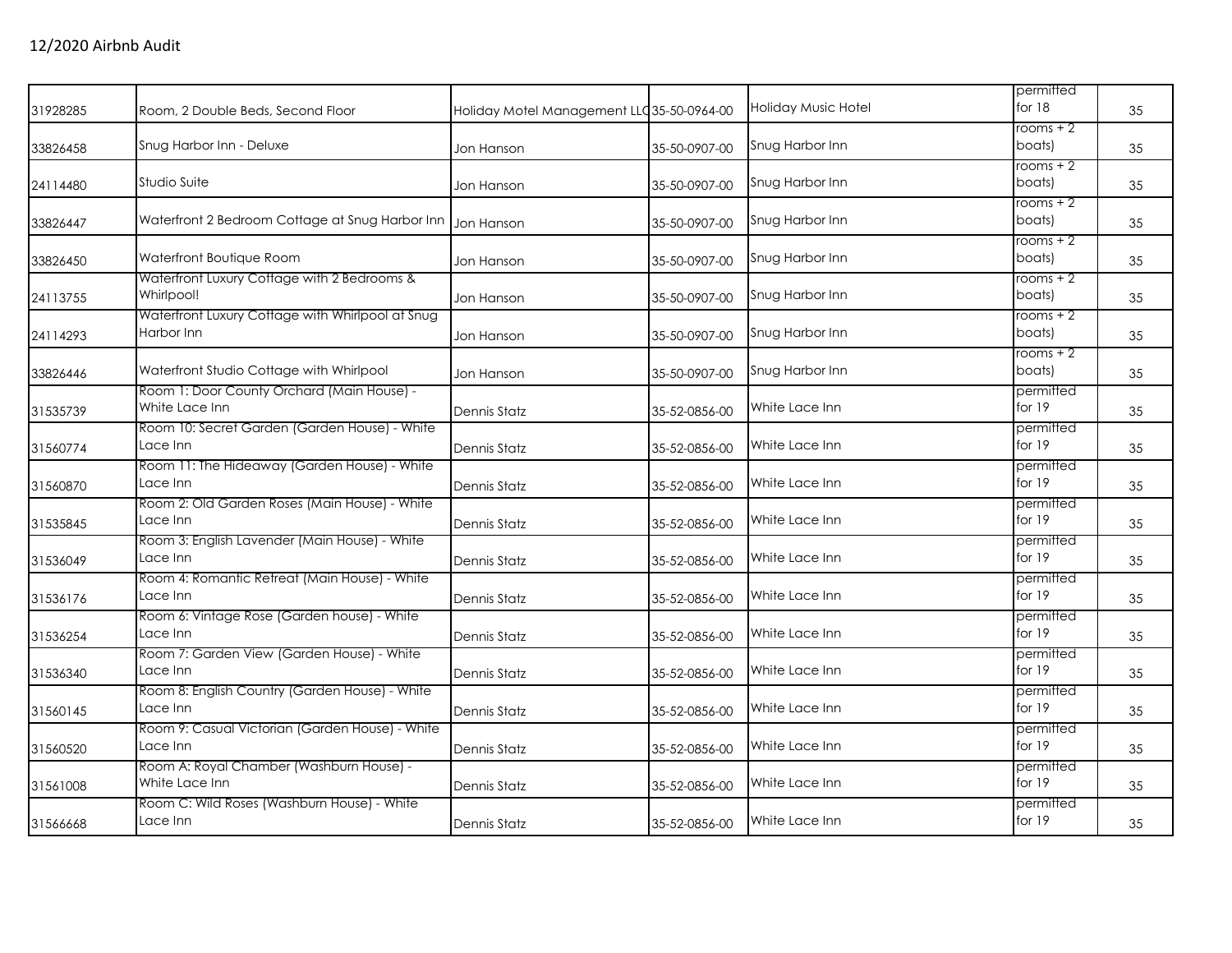|          | Room D: Country Cottage (Washburn House) -                    |                                              |               |                                   | permitted                  |    |
|----------|---------------------------------------------------------------|----------------------------------------------|---------------|-----------------------------------|----------------------------|----|
| 31566760 | White Lace Inn                                                | Dennis Statz                                 | 35-52-0856-00 | White Lace Inn                    | for 19                     | 35 |
| 31877729 | <b>Steeple View Cottage</b>                                   | Dennis Statz                                 | 35-52-0856-00 | White Lace Inn                    | permitted<br>for $19$      | 35 |
| 31586882 | Suite 16: Winter Warmth (Hadley House) - White<br>Lace Inn    | Dennis Statz                                 | 35-52-0856-00 | White Lace Inn                    | permitted<br>for 19        | 35 |
| 31587028 | Suite 17: Country Summer (Hadley House) - White<br>Lace Inn   | <b>Dennis Statz</b>                          | 35-52-0856-00 | White Lace Inn                    | permitted<br>for $19$      | 35 |
| 31587189 | Suite 18: Fall Festival (Hadley House) - White Lace<br>Inn.   | Dennis Statz                                 | 35-52-0856-00 | White Lace Inn                    | permitted<br>for $19$      | 35 |
| 31587433 | Suite 19: Spring Floral (Hadley House) - White Lace<br>Inn    | Dennis Statz                                 | 35-52-0856-00 | White Lace Inn                    | permitted<br>for 19        | 35 |
| 31561096 | Suite B: Victorian Suite (Washburn House) - White<br>Lace Inn | Dennis Statz                                 | 35-52-0856-00 | White Lace Inn                    | permitted<br>for $19$      | 35 |
| 3190446  | Downtown Sturgeon Bay - Postcard                              | RME Holdings - Robert Esposito 35-53-1452-00 |               | Arbor and Postcard - RME Holdings | Permitted<br>for two units | 35 |
| 12792862 | Downtown Sturgeon Bay CornerSuite                             | Robert & Teresa Esposito                     | 35-53-1628-00 | Villa and Corner Suite            | permitted<br>for $3$       | 35 |
| 12793691 | Downtown Sturgeon Bay Villa Suite                             | Robert & Teresa Esposito                     | 35-53-1628-00 | Villa and Corner Suite            | permitted<br>for $3$       | 35 |
| 3324489  | Downtown Sturgeon Bay, Arbor                                  | RME Holdings - Robert Esposito               | 35-53-1452-00 | Arbor and Postcard - RME Holdings | Permitted<br>for two units | 35 |
| 43229860 | Overlooking Third Ave                                         | <b>Bill &amp; Veronica Behme</b>             | 35-56-2284-00 | Overlooking 3rd Ave - Behme       |                            | 35 |
| 19180482 | The Coach House                                               | Robert & Teresa Esposito                     | 35-53-1628-00 | Villa and Corner Suite            | permitted<br>for $3$       | 35 |
| 3980384  | the MAGNOLIA suite                                            | Diane Allen & Mike Perski                    | 35-53-1096-00 | The Magnolia                      | duplicate<br>listing       | 35 |
| 9506189  | Diplomat Bed and Breakfast/Treaty Suite                       | Tami Dal Santo                               | 35-54-1544-00 | Diplomat Bed and Breakfast        | permitted<br>for six units | 35 |
| 27085342 | Garden Gate Bed & Breakfast: English Lavender<br>Room         | <b>Robin Vallow</b>                          | 35-54-0858-00 | Garden Gate                       | permitted<br>for $4$       | 35 |
| 27085059 | Garden Gate Bed and Breakfast: Cottage Rose<br>Room           | <b>Robin Vallow</b>                          | 35-54-0858-00 | Garden Gate                       | permitted<br>for $4$       | 35 |
| 27084207 | Garden Gate Bed and Breakfast: Garden Suite                   | <b>Robin Vallow</b>                          | 35-54-0858-00 | Garden Gate                       | permitted<br>for $4$       | 35 |
| 26745725 | Garden Gate Bed and Breakfast: Vintage Rose<br>Room           | <b>Robin Vallow</b>                          | 35-54-0858-00 | Garden Gate                       | permitted<br>for $4$       | 35 |
| 35225889 | Suite Sweets #2 Cherries Jubilee                              | <b>Terry Ullman</b>                          | 35-54-1967-00 | Door County Candy B&B             | permitted<br>for $3$       | 35 |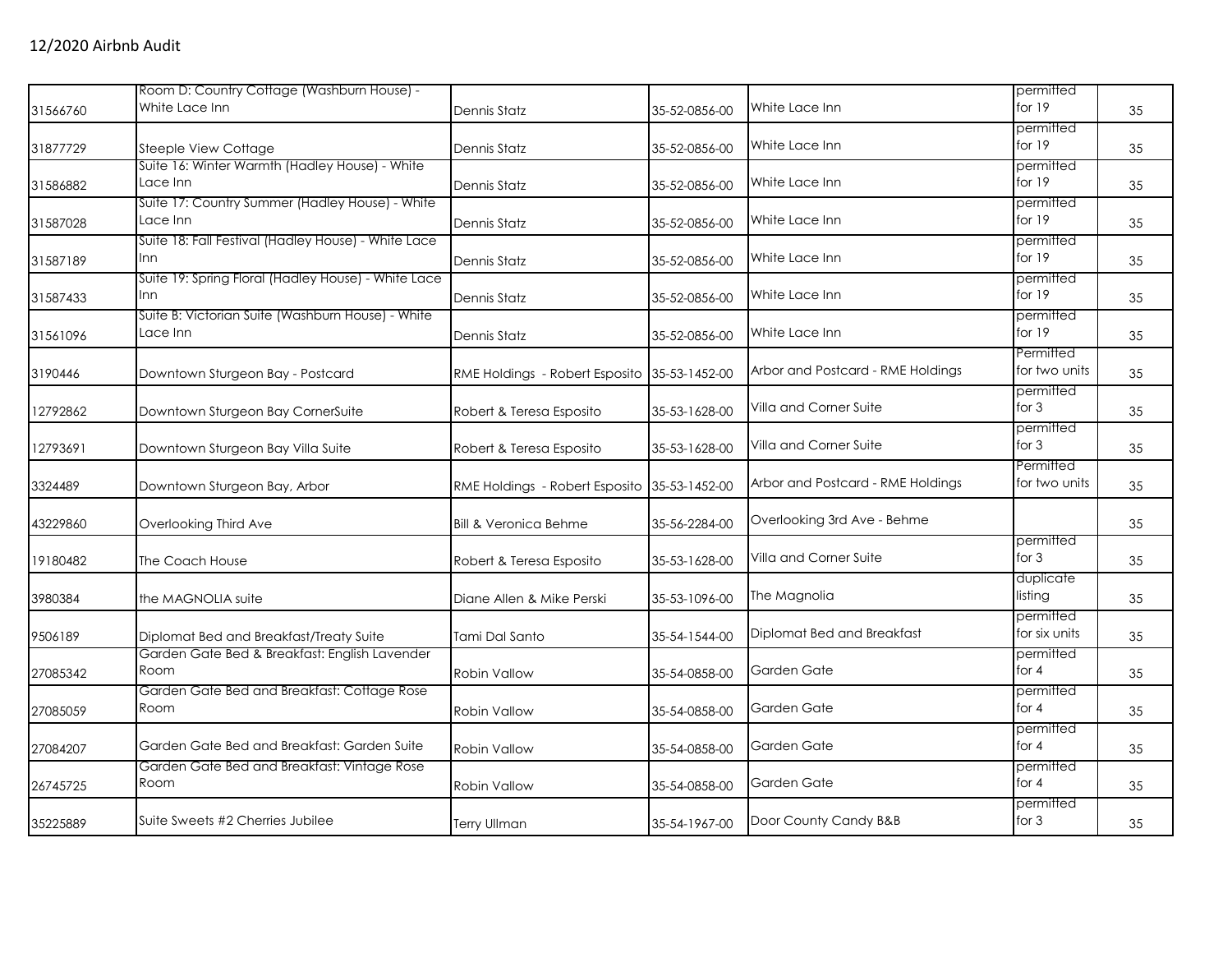| 28540445 | <b>Sweet Suites</b>                                                                               | <b>Terry Ullman</b>                            | 35-54-1967-00 | Door County Candy B&B        | permitted<br>for $3$       | 35 |
|----------|---------------------------------------------------------------------------------------------------|------------------------------------------------|---------------|------------------------------|----------------------------|----|
| 17586605 | The Diplomat Bed and Breakfast/Chancery suite                                                     | Tami Dal Santo                                 | 35-54-1544-00 | Diplomat Bed and Breakfast   | permitted<br>for six units | 35 |
| 46327399 | The Pembrooke Inn, a historic victorian B&B                                                       | Brett Goetsch and Carla Morgan 35-54-2347-00   |               | The Pembrooke Inn            |                            | 35 |
| 45198898 | Victorian Mansion open for B&B in Sturgeon Bay                                                    | Brett Goetsch and Carla Morga 35-54-2347-00    |               | The Pembrooke Inn            |                            | 35 |
| 45882159 | *NEW LISTING!* *Pet Friendly* Walk to downtown<br>Sturgeon Bay!                                   | Cindy and Paul Weber                           | 35-56-2339-07 | Weber- 630 Kentucky          | Simple Life                | 35 |
| 44122852 | 1920s Bungalow by the Bay                                                                         | Kevin and Kelsey McElrath                      | 35-56-2321-00 | 1920's Bungalow by the Bay   |                            | 35 |
| 24911248 | 3BR Newly Renovated House in Sturgeon Bay                                                         | Phlip Lyons and Judith Dwyer Ly 35-56-1994-00  |               | Three Bedroom House - Lyons  |                            | 35 |
| 1095333  | A City Cottage in the Heart of Town                                                               | Kelly Avenson & Elliot Goettelmd 35-56-1651-17 |               | City Cottage, The            | permitted<br>for 2         | 35 |
| 26203239 | Air Mikey B                                                                                       | Michael Bleck                                  | 35-56-1911-00 | Bleck-316 N Joliet           |                            | 35 |
| 35255687 | Between Two Bridges                                                                               | Charolette Baierl                              | 35-56-2143-00 | Between two bridges          |                            | 35 |
| 37879336 | Canal House - Waterfront Living in Sturgeon Bay                                                   | Shaun Tauber                                   | 35-56-2163-00 | <b>Tauber Memorial Drive</b> |                            | 35 |
| 24733645 | Castaway Cottage                                                                                  | Jonathan & Kathy Salit                         | 35-56-1936-00 | Castaway Cottage             |                            | 35 |
| 19824536 | Chalet by the Bay                                                                                 | Jonathan Salit                                 | 35-56-1807-00 | Chalet by the Bay - Salit    |                            | 35 |
| 9271311  | Chalet on the Shore                                                                               | Jennifer Jorns & Brian Frisque                 | 35-56-1663-00 | Chalet by the Shore          |                            | 35 |
| 28415584 | City Apartment   In the heart of historic downtown Kelly Avenson & Elliot Goettelma 35-56-1651-17 |                                                |               | City Cottage, The            | permitted<br>for 2         | 35 |
| 34182259 | Compass Cove   Downtown Home with Modern<br>updates                                               | Matthew and Desiree Wood                       | 35-56-2048-17 | <b>Compass Cove</b>          | Restassure                 | 35 |
| 43930262 | Cozy Hudson Avenue Loft   Close to Everything                                                     | Lauri Fish                                     | 35-56-2263-00 | <b>Hudson House LLC</b>      |                            | 35 |
| 8146241  | Cute Yellow House                                                                                 | Joan Schiels/Jan Mills                         | 35-56-1559-00 | Little Yellow House          |                            | 35 |
| 24261293 | Dock on the Bay Coach Home                                                                        | Fear Investments                               | 35-56-1889-00 | Dock on the Bay              |                            | 35 |
| 19179293 | Door County Bayview                                                                               | Diane Rockwell                                 | 35-56-1772-00 | Door County Bayview          |                            | 35 |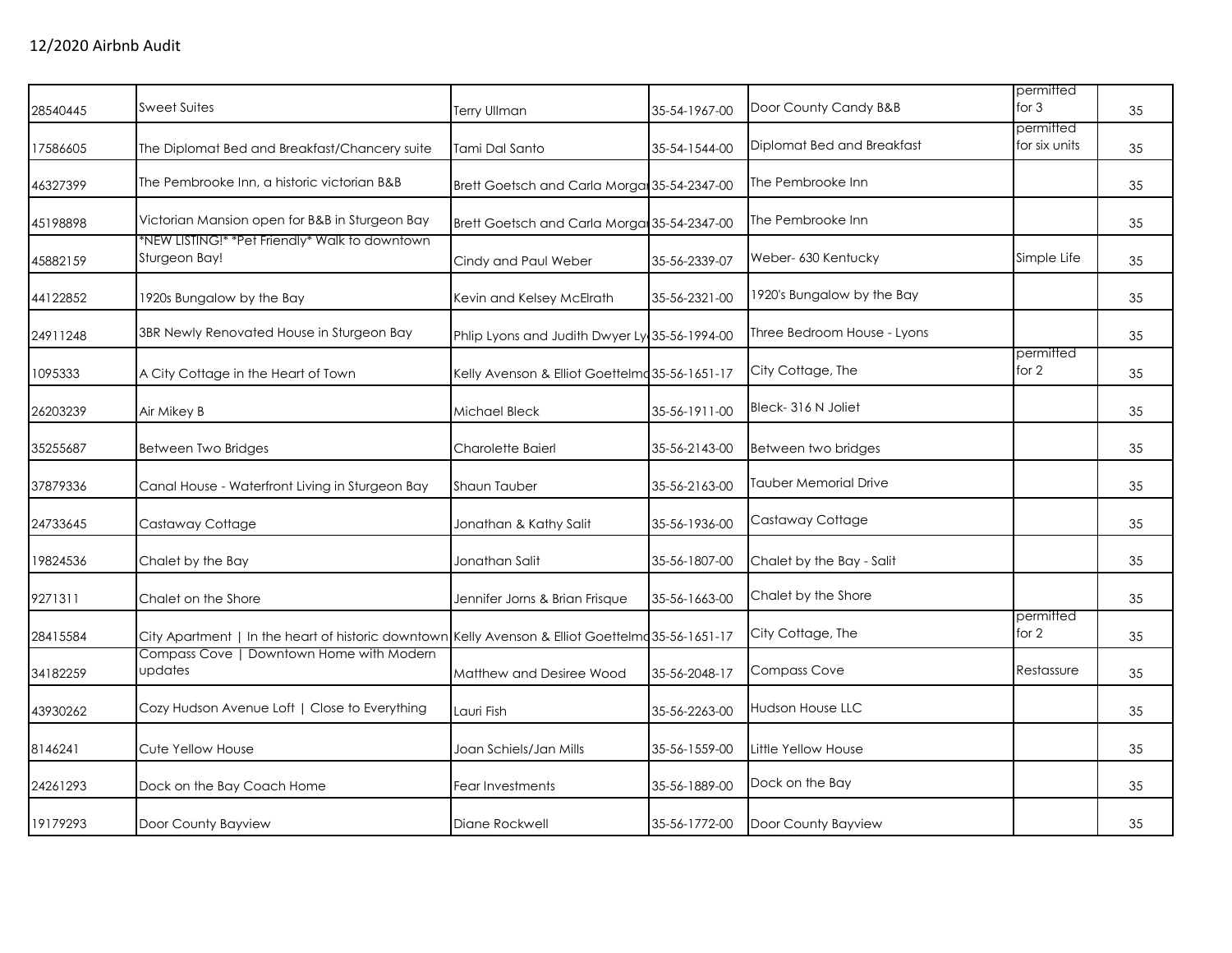| 28511065 | Door County Home Away From Home                       | Alison and Phil Weckler                       | 35-56-2001-00 | Door County Home Away from Home                            |                      | 35 |
|----------|-------------------------------------------------------|-----------------------------------------------|---------------|------------------------------------------------------------|----------------------|----|
| 3280736  | Door County Waterfront Cottage                        | CenterPointe Yacht Services                   | 35-56-0911-00 | CenterPointe Marina                                        | for three<br>units   | 35 |
| 13749828 | Door County Waterfront Cottage                        | CenterPointe Yacht Services                   | 35-56-0911-00 | CenterPointe Marina                                        | for three<br>units   | 35 |
| 45058288 | Downtown Stone Cottage                                | Jennifer Schierl                              | 35-56-2244-00 | Downtown Stone Cottage                                     |                      | 35 |
| 3518762  | Downtown Sturgeon Bay, Door County                    | Hans Reumschuessel                            | 35-56-1437-00 | Downtown Sturgeon Bay                                      |                      | 35 |
| 28284749 | Eagle's Nest, Waterfront Apartment                    | Alisa Landman                                 | 35-56-1808-00 | Lily Pad Cottage                                           |                      | 35 |
| 42742557 | Heavenly Stay, Sturgeon Bay                           | Ben Keleny - ODK Properties LLC 35-56-2017-00 |               | Sunset House/Door Bell - Keleny - ODK<br><b>PROPERTIES</b> | permitted<br>for 4   | 35 |
| 42742765 | Holy Hideaway                                         | ODK PROPERTIES Ben Keleny                     | 35-56-2017-00 | <b>ODK Properties</b>                                      | permittedfor<br>four | 35 |
| 33846594 | Home Sweet Home   Sturgeon Bay-Door County            | Mary Olsen                                    | 35-56-2087-17 | Home Sweet Home                                            | Restassure           | 35 |
| 38731591 | <b>Hudson House</b>                                   | Marisa Gotsch                                 | 35-56-2174-00 | Gotsch - Hudson Ave Hudson House                           |                      | 35 |
| 16392503 | Lily Pad Cottage                                      | Alisa Landman                                 | 35-56-1808-00 | Lily Pad Cottage                                           |                      | 35 |
| 43355074 | Luxury, Location and Convenience Welcome You!         | James C Jodarski - The Bay<br>Lofts           | 35-56-2291-00 | The Bay Lofts - Jodarski                                   |                      | 35 |
| 18346670 | Manor on Main                                         | Paul Larson                                   | 35-56-1777-00 | Main Manor - Larson                                        |                      | 35 |
| 25578596 | Modern Sturgeon Bay Home by Potawatomi State<br>Park! | Tom and Christine Dehnert                     | 35-56-1927-00 | Port View Cottage                                          |                      | 35 |
| 27877637 | <b>Myrtles Place</b>                                  | <b>Bonny Schinkten</b>                        | 35-56-1947-00 | <b>Myrtles Place</b>                                       |                      | 35 |
| 43087337 | NEW! Chic Family Home: Steps to Sturgeon Bay,<br>Town | <b>Heather Weasler</b>                        | 35-56-2274-00 | Hammarstrom Hill                                           | evolve               | 35 |
| 26270652 | NEW! 'Collectic Farmhouse Suite!' in Sturgeon Bay!    | Aaron Hilpipre                                | 35-56-1939-00 | Hilpipre- 228 N 7th Ave - Collectic<br>Farmhouse Suite     |                      | 35 |
| 43141330 | NEW! Cozy Rustic Retreat in Downtown Sturgeon<br>Bay! | Aaron Hilpipre                                | 35-56-1939-00 | Hilpipre-228 N 7th Ave - Collectic<br>Farmhouse Suite      |                      | 35 |
| 42044663 | NEW! Modern Home w/Yard, 1 Mi to Dtwn<br>Sturgeon Bay | Christine Struzynski et al                    | 35-56-2157-00 | Doors Seventh Ave - Struzynski                             |                      | 35 |
| 43141316 | NEW! Rustic Chic Apartment, Walk to Downtown<br>& Bay | Aaron Hilpipre                                | 35-56-1939-00 | Hilpipre- 228 N 7th Ave - Collectic<br>Farmhouse Suite     |                      | 35 |
|          |                                                       |                                               |               |                                                            |                      |    |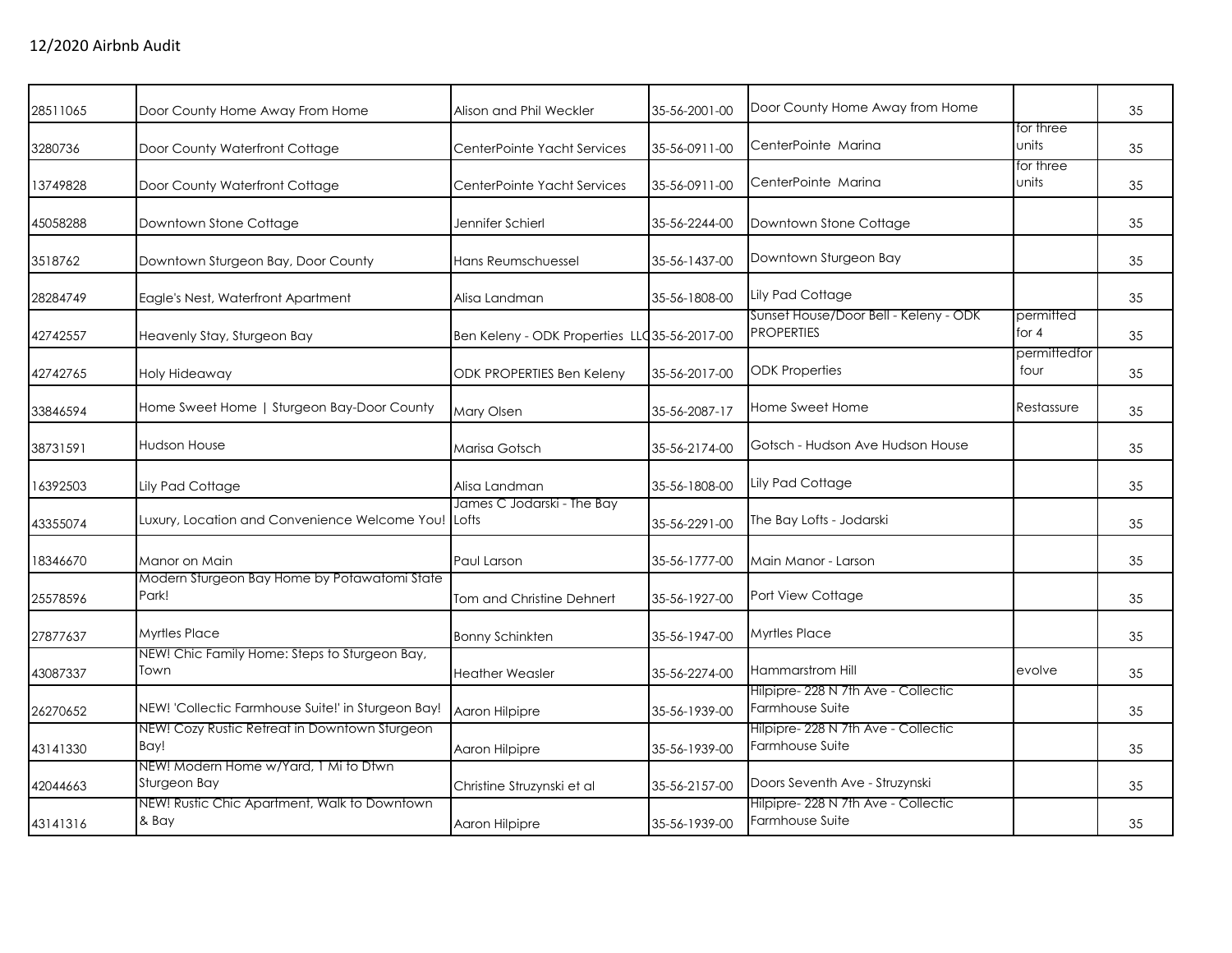| 24629975 | NEW!Waterfront Sturgeon Bay Home w/Deck &<br>Fire Pit | Cheryl Link                                   | 35-56-1875-00 | On Bay Thyme                          |                      | 35 |
|----------|-------------------------------------------------------|-----------------------------------------------|---------------|---------------------------------------|----------------------|----|
| 29946818 | Oak Street Loft   Westside Water View                 | Jeff Tebon                                    | 35-56-2029-17 | Oak Street Loft - Tebon               | Restassure           | 35 |
| 34744184 | Patti's Place                                         | Richard and Pat Wickman                       | 35-56-2111-00 | Patti's Place                         |                      | 35 |
| 25614073 | Pelican Suite, Door County: Waterfront Suite          | John Hermanson                                | 35-56-1819-00 | Suite on the Water                    | Peritted for 3       | 35 |
| 18683132 | Perfectly Downtown                                    | Carter Holdings LLC                           | 35-56-1746-00 | Perfectly Downtown and Delaware Dream | permitted<br>for $3$ | 35 |
| 38794419 | Petite Maison Bleu                                    | Terry Cummings                                | 35-56-1755-17 | Petite Maison Bleu                    | Restassure           | 35 |
| 41531385 | Restored 1930's Bungalow w/Fire Pit, Walk to Town!    | <b>Barles Holdings</b>                        | 35-56-2076-00 | Barlas Holdings - 610 Jefferson St    | evolve               | 35 |
| 17380652 | Sawyer View Villa                                     | Sam Burris                                    | 35-56-1726-00 | Sawyer View Village                   |                      | 35 |
| 33165932 | Small new home designed for energy efficiency         | Thomas Strang                                 | 35-56-2125-00 | Strang - Energy Efficient Home        |                      | 35 |
| 26452662 | Sturgeon Bay Countryside Studio                       | Aaron Carmody                                 | 35-56-1928-00 | Sturgeon Bay Countryside Studio       |                      | 35 |
| 8129738  | Sturgeon Bay Doll House                               | Patrice Sebastian                             | 35-56-1565-00 | Sturgeon Bay Doll House               |                      | 35 |
| 21982114 | Sturgeon Bay Waterfront Cottage                       | Eric Minten                                   | 35-56-1767-00 | Door County Waterfront Cottage Minten |                      | 35 |
| 37520676 | Summer Crush                                          | Russell and Jill Kelley                       | 35-56-2185-00 | Summer Crush                          |                      | 35 |
| 28844540 | Sunset house                                          | <b>ODK PROPERTIES Ben Keleny</b>              | 35-56-2017-00 | Sunset House - Keleny-Door Belle      | permitted<br>for 2   | 35 |
| 27503937 | The Blue Cottage Cozy city cottage near<br>downtown.  | Tom Haight                                    | 35-56-1991-00 | Blue Cottage, The -Haight             |                      | 35 |
| 41104920 | The Channel Cottage                                   | Jason B Kiehnau - Glue Van Pror 35-56-2281-00 |               | Channel Cottage                       |                      | 35 |
| 34258306 | The Corner Ranch   A Stylish Modern Retreat           | <b>Robert Starr</b>                           | 35-56-2081-00 | The Corner Ranch                      |                      | 35 |
| 30062445 | The Door Belle                                        | <b>ODK PROPERTIES Ben Keleny</b>              | 35-56-2017-00 | Sunset House - Keleny                 | permitted<br>for 2   | 35 |
| 41108672 | The Fiddler House                                     | Hilcoux LLC - Carla Maccoux (M35-56-2234-00   |               | <b>Fiddlers House</b>                 |                      | 35 |
| 25621059 | The Nest, Door County: Room in Waterfront Home        | John Hermanson                                | 35-56-1819-00 | Suite on the Water                    | Peritted for 3       | 35 |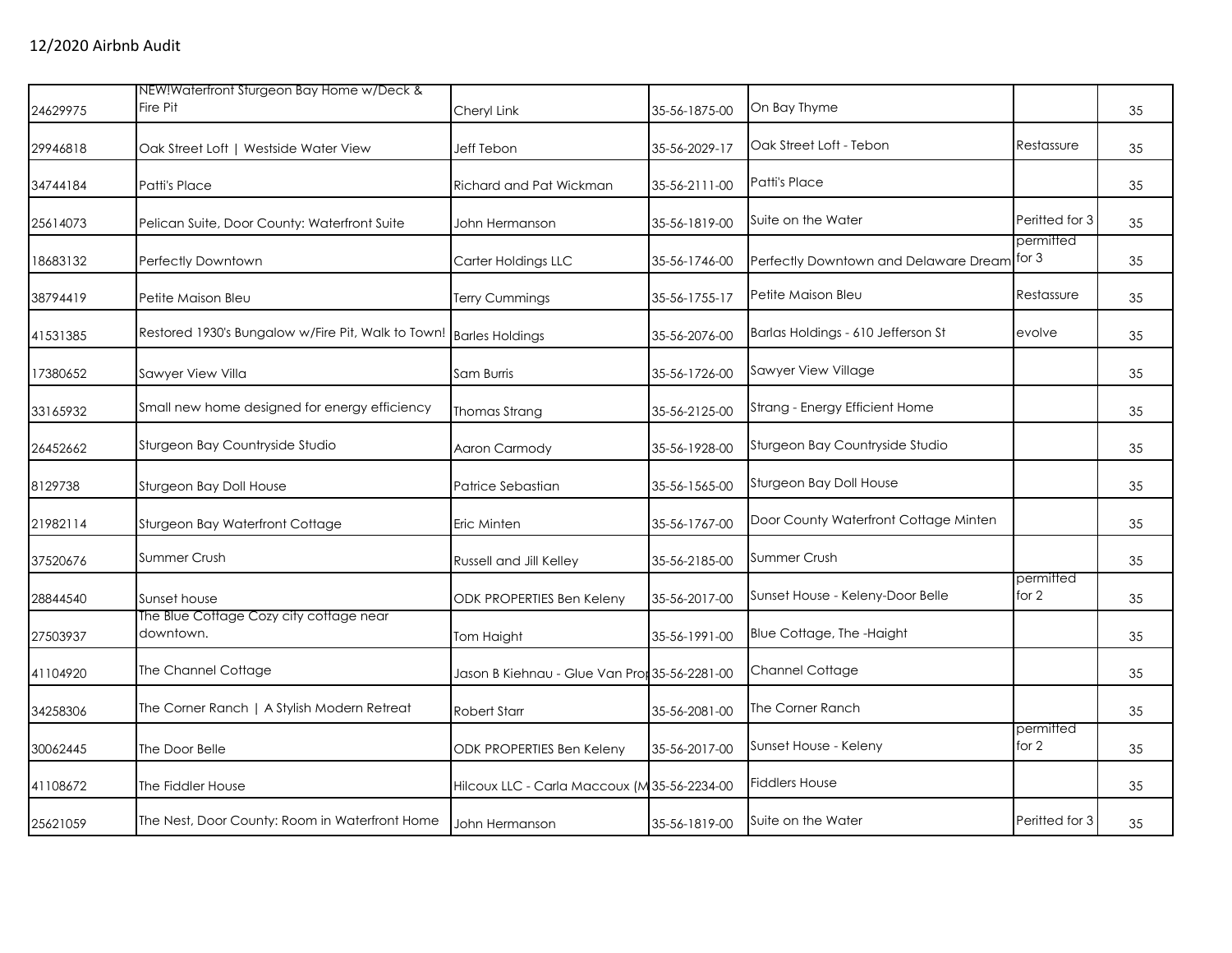| 25623966 | Turtle Suite, Door County: Waterfront Suite                              | John Hermanson                                      | 35-56-1819-00 | Suite on the Water                     | Peritted for 3       | 35 |
|----------|--------------------------------------------------------------------------|-----------------------------------------------------|---------------|----------------------------------------|----------------------|----|
| 44416880 | <b>Valhalla Guest House</b>                                              | Sanja Roberts and David Corbisi 35-56-2345-00       |               | <b>Valhalla Guest House</b>            |                      | 35 |
| 23343621 | Veronica Joyce                                                           | Lola DeVillers and Stuart Champ 35-56-1877-00       |               | Veronica Joice                         |                      | 35 |
| 24607218 | West Side Gem                                                            | Susan I Guthrie                                     | 35-56-1918-00 | West Side Gem - 223 S Lansing          | Bacon                | 35 |
| 24076184 | Bay Breeze - the Floating Cottage                                        | The Yacht Harbor, LLC &<br>Sturgeon Bay Marinas.com | 35-59-1676-02 | Door County Houseboat Rentals, LLC     | permitted<br>for $4$ | 35 |
| 23915694 | <b>Boat Bungalow</b>                                                     | Sam Parent                                          | 35-59-1907-00 | Gypsy Soul - Boat bungalow             |                      | 35 |
| 18035205 | The Mary I                                                               | The Yacht Harbor, LLC &<br>Sturgeon Bay Marinas.com | 35-59-1676-00 | Door County Houseboat Rentals, LLC     | permitted<br>for $4$ | 35 |
|          |                                                                          |                                                     |               |                                        |                      |    |
| 30532976 | Abode on the beach                                                       | LLC Great Wulf Partners/Cap Wu36-56-0811-00         |               | Abode on the Beach                     |                      | 36 |
| 18073736 | Claybanks   A Woodsy Retreat near Lake Michigar David Goettelman         |                                                     | 36-56-1731-17 | Clay Banks Woodsy Retreat              | restassure           | 36 |
| 38794494 | Flagstaff Manor   Waterfront + High Speed Internet Amber and Brian Writt |                                                     | 36-56-2139-17 | Writt- 3446 N Lake Michigan Drive      | restassure           | 36 |
| 10283729 | Historic Family Farm                                                     | Tom Mickelson                                       | 36-56-1579-00 | Historic Family Farm                   |                      | 36 |
| 11699220 | Lake Lane Cottage #2                                                     | Rob Vogel                                           | 36-56-0869-00 | Lake Lane Cottages                     | permitted<br>for $3$ | 36 |
| 11700582 | Lake Lane Cottages Camper                                                | Rob Vogel                                           | 36-56-0869-00 | Lake Lane Cottages                     | permitted<br>for $3$ | 36 |
| 6253565  | Lake Lane Cottages in Door County #1                                     | Rob Vogel                                           | 36-56-0869-00 | Lake Lane Cottages                     | permitted<br>for $3$ | 36 |
| 46659542 | Luxurious waterfront home with magical sunsets                           | <b>Joe Fittshur</b>                                 | 36-56-1329-00 | Port Haven                             |                      | 36 |
| 46766943 | North Unit                                                               | Joe Fittshur                                        | 36-56-1329-00 | Port Haven                             |                      | 36 |
| 28214581 | Peace of Beach                                                           | Chris Jeanquart                                     | 36-56-1969-00 | Jeanquart - 3140 Lake Forest Park Road |                      | 36 |
| 41103357 | The Cedars on Lily Bay                                                   | Philip & Rebecca Roever                             | 36-56-2232-06 | The Cedars on Lily Bay                 | dcpm                 | 36 |
| 20123299 | The Clerestory on Lake Michigan                                          | Christopher Mohar                                   | 36-56-1789-00 | The Clerestory on Lake Michigan        |                      | 36 |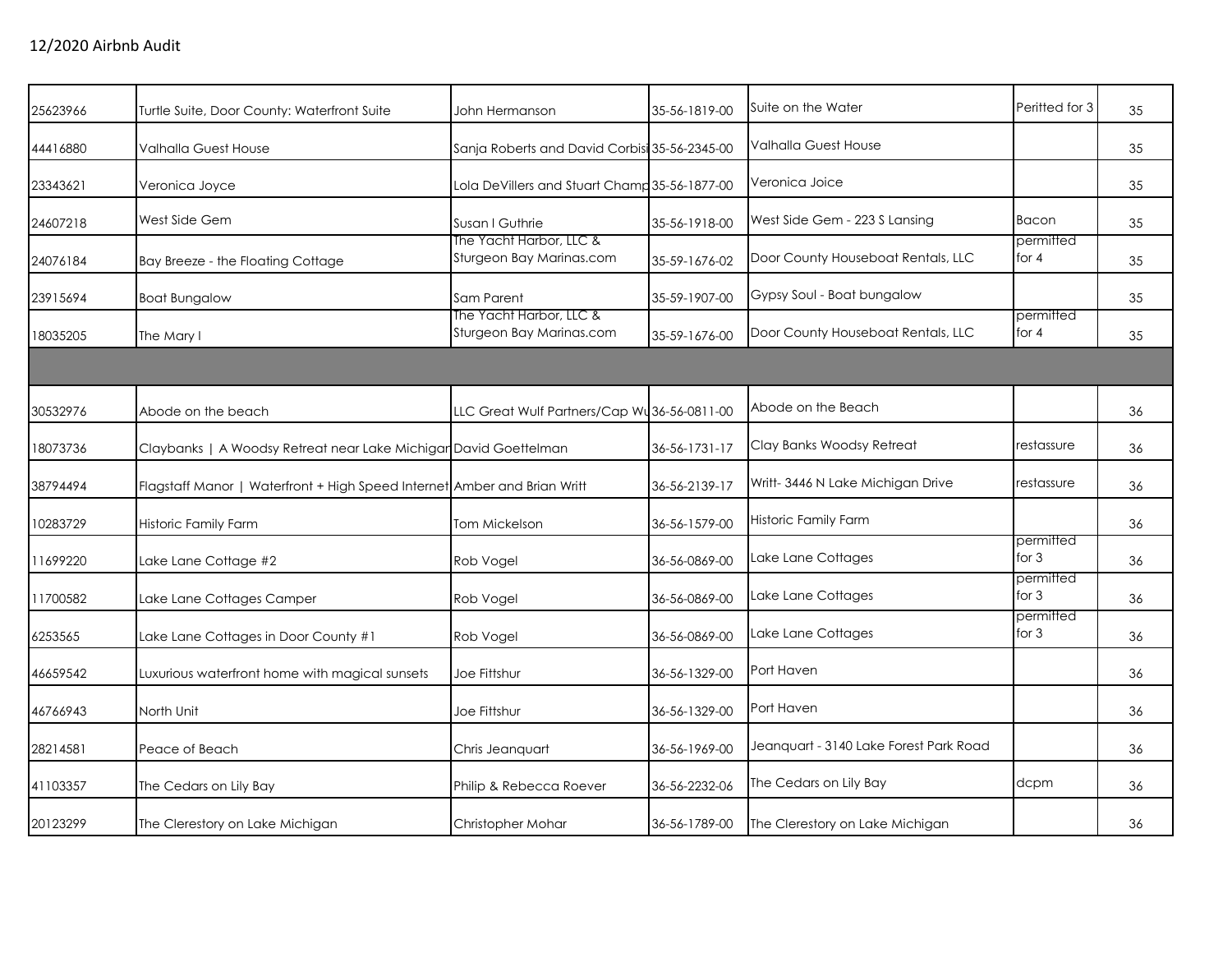| 27457684 | Door County Waterfront Cabin New Construction 2 Donn Rozz, Robert Paul |                            | 39-53-1374-00 | Rozz Little Cemetery           | permitted<br>for $2$  | 39 |
|----------|------------------------------------------------------------------------|----------------------------|---------------|--------------------------------|-----------------------|----|
| 1327057  | 3 Bedroom Cottage with a Water View                                    | Mark and Jill Schwarzbauer | 39-56-1320-00 | La Bella Casa Di Mattoni       |                       | 39 |
| 40004980 | A Quaint, Peaceful Little House in Door County                         | Patrick and Linda Schley   | 39-56-2315-00 | Stone Wood Cottage             |                       | 39 |
| 17300921 | Family Friendly Cabin On The Bay!                                      | Goffard                    | 39-56-1709-00 | Cabin on the Bay - Goffard     |                       | 39 |
| 39081225 | Picturesque Door County Waterfront Cottage!                            | Michael Morrison           | 39-56-2219-00 | The Bayhouse                   |                       | 39 |
| 42609659 | Secluded Door County Getaway with a view                               | John Volkman               | 39-56-2283-00 | The Money Pit                  |                       | 39 |
| 18833980 | Sunset Cliff Cottage                                                   | Jon Hansen                 | 39-56-0860-00 | Sunset Cliff Cottage           |                       | 39 |
|          |                                                                        |                            |               |                                |                       |    |
| 35934019 | Bay Front - Stunning new construction in S Door Co                     | 315 Breezy Acres           | 42-56-2115-07 | 315 Breezy Acres- Maison Rouge |                       | 42 |
| 45696277 | <b>Blue Horizon Door County Cottage</b>                                | David and Kimberly Kolz    | 42-56-2356-00 | <b>Blue Horizon</b>            |                       | 42 |
| 19594834 | Waterfront Door County Cottage                                         | Lisa Soukup                | 42-56-1774-00 | Waterftont Cottage - Soukup    |                       | 42 |
|          |                                                                        |                            |               |                                |                       |    |
| 4825088  | Charming one bedroom flat at Viking Village                            | Andrew Valentincic         | 46-50-1596-00 | Viking Village                 | permitted<br>for $13$ | 46 |
| 15351847 | Cozy and charming studio with kitchen.                                 | Andrew Valentincic         | 46-50-1596-00 | Viking Village                 | permitted<br>for $13$ | 46 |
| 33796800 | Remodeled 2 bedroom apartment unit.                                    | Andrew Valentincic         | 46-50-1596-00 | Viking Village                 | permitted<br>for $13$ | 46 |
| 11389754 | Washington Island. Charming near town motel roor Andrew Valentincic    |                            | 46-50-1596-00 | Viking Village                 | permitted<br>for 13   | 46 |
| 43724876 | The Inn at Frog Hollow Room #1                                         | Dan and Dawn Nelson        | 46-52-2307-00 | The Inn at Froghollow Farm     | permitted<br>for $4$  | 46 |
| 43725222 | The Inn at Frog Hollow Room #2                                         | Dan and Dawn Nelson        | 46-52-2307-00 | The Inn at Froghollow Farm     | permitted<br>for $4$  | 46 |
| 43725501 | The Inn at Frog Hollow Room #3                                         | Dan and Dawn Nelson        | 46-52-2307-00 | The Inn at Froghollow Farm     | permitted<br>for $4$  | 46 |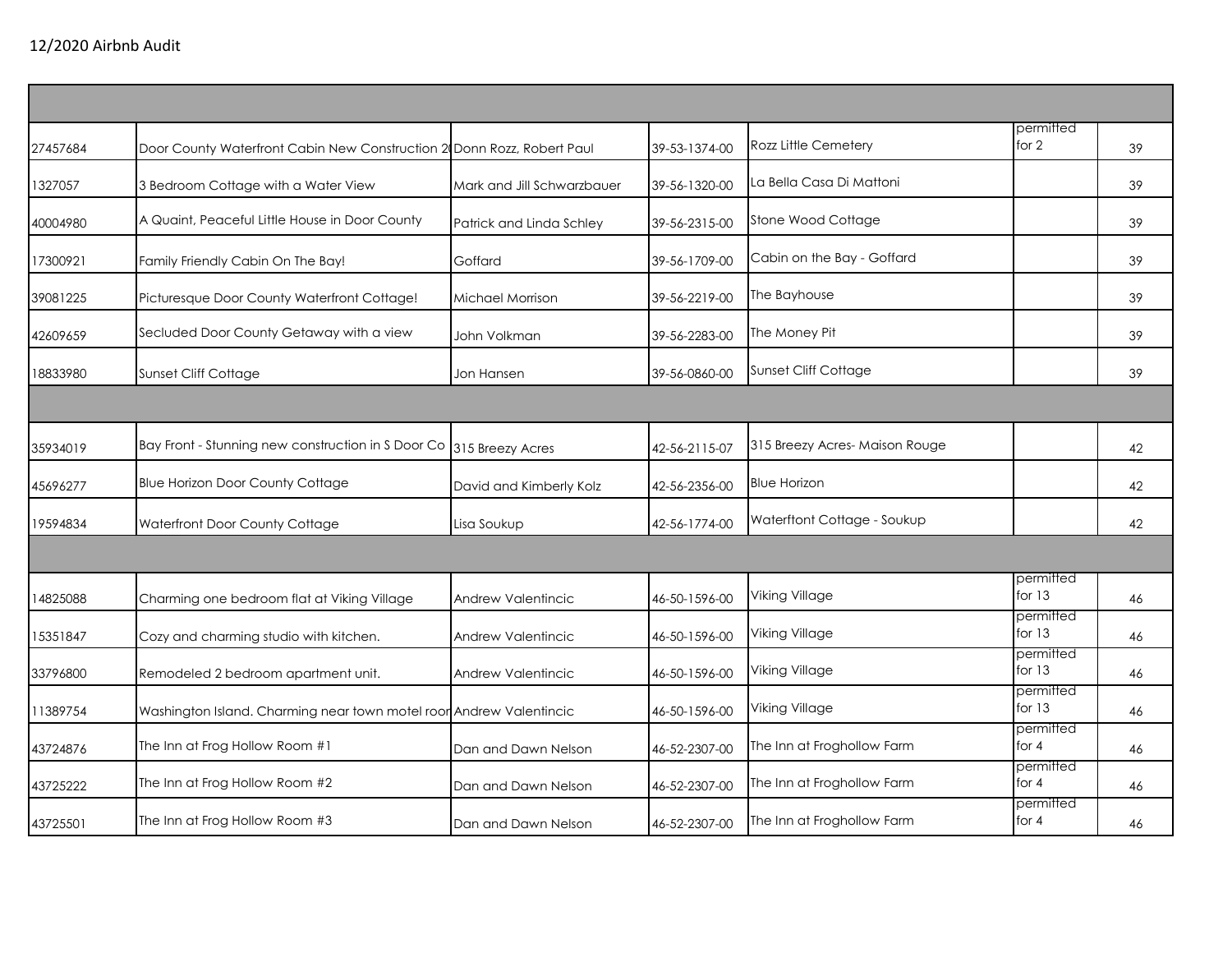| 43725625 | The Inn at Frog Hollow Room #4                       | Dan and Dawn Nelson        | 46-52-2307-00 | The Inn at Froghollow Farm        | permitted<br>for $4$ | 46 |
|----------|------------------------------------------------------|----------------------------|---------------|-----------------------------------|----------------------|----|
| 31445707 | Aunt Ethel's Cozy Island Cottage - close to town!    | Evelyn and Chad Beneda     | 46-56-2066-00 | Aunty Ethyl's                     |                      | 46 |
| 14443055 | <b>Bay Farm Lake Cottage</b>                         | Kathleen Young             | 46-56-1650-00 | <b>Bay Farm LLC</b>               |                      | 46 |
| 41256987 | Beach Bungalow - Two Bedroom & Loft                  | Eric and Courtney DeJardin | 46-56-2176-00 | DeJardin's Island Cottages        |                      | 46 |
| 25811058 | <b>Breezy Beach</b>                                  | <b>Richard Tobey</b>       | 46-56-1940-00 | <b>Breezy Beach</b>               |                      | 46 |
| 27853119 | <b>Buckwild Estate</b>                               | Dan Jorgenson              | 46-56-1332-00 | <b>Buckwild Farm</b>              |                      | 46 |
| 6541476  | <b>Charming Waterfront Cottage</b>                   | Alex Trueblood             | 46-56-1411-00 | <b>Trueblood Cottage</b>          | permitted<br>for 1   | 46 |
| 43594167 | Charming, Lakefront Home Off Main Road               | Melissa Shearer            | 46-56-2305-00 | Shearer - 1895 The Inn Road       |                      | 46 |
| 25622011 | Folk Tree Farm on Washington Island                  | Casey Dahl & Shawn Murray  | 46-56-1933-00 | <b>Folk Tree Farm</b>             |                      | 46 |
| 35580755 | Gull Cottage Waterfront Home on Washington<br>Island | Vern Rubenic               | 46-56-1354-00 | Gull Cottage                      |                      | 46 |
| 43577436 | Harbor House on the Water                            | Trudy Schelitzche          | 46-56-0564-00 | Deer Run Shorefront Home          |                      | 46 |
| 25616352 | Island View Cottage on Washington Island             | Edward & Peri Ann Wasie    | 46-56-1909-00 | Island View Cottage - Wasie       | permitted<br>for $2$ | 46 |
| 42134533 | Island View House on Washington Island               | Edward & Peri Ann Wasie    | 46-56-1909-00 | Island View House - Wasie         | permitted<br>for 2   | 46 |
| 22717916 | Old Orchard Farm                                     | Deb Sheridan               | 46-56-1867-00 | Old Orchard Farm                  |                      | 46 |
| 29857856 | Quiet Island Waterfront Retreat                      | Daniel Wiersum             | 46-56-2036-00 | Quiet Island Waterfront Retreat   |                      | 46 |
| 41257002 | Scandinavian Chalet - One Bedroom & Loft             | Eric and Courtney DeJardin | 46-56-2176-00 | <b>DeJardin's Island Cottages</b> |                      | 46 |
| 41256983 | Sportsman's Retreat - Two Bedroom & Loft             | Eric and Courtney DeJardin | 46-56-2176-00 | DeJardin's Island Cottages        |                      | 46 |
| 44195513 | The Birches - Cottage, Washington Island, WI         | Christine Klann            | 46-56-2131-00 | Klann - 2129 Mc Donald Road       | permitted<br>for 2   | 46 |
| 41256994 | The Farmhouse - One Bedroom & Loft                   | Eric and Courtney DeJardin | 46-56-2176-00 | DeJardin's Island Cottages        |                      | 46 |
| 25488651 | Washington Island Home in the Woods                  | Jeff and Corinn Sevcik     | 46-56-1891-00 | West Harbor - Sevcik              |                      | 46 |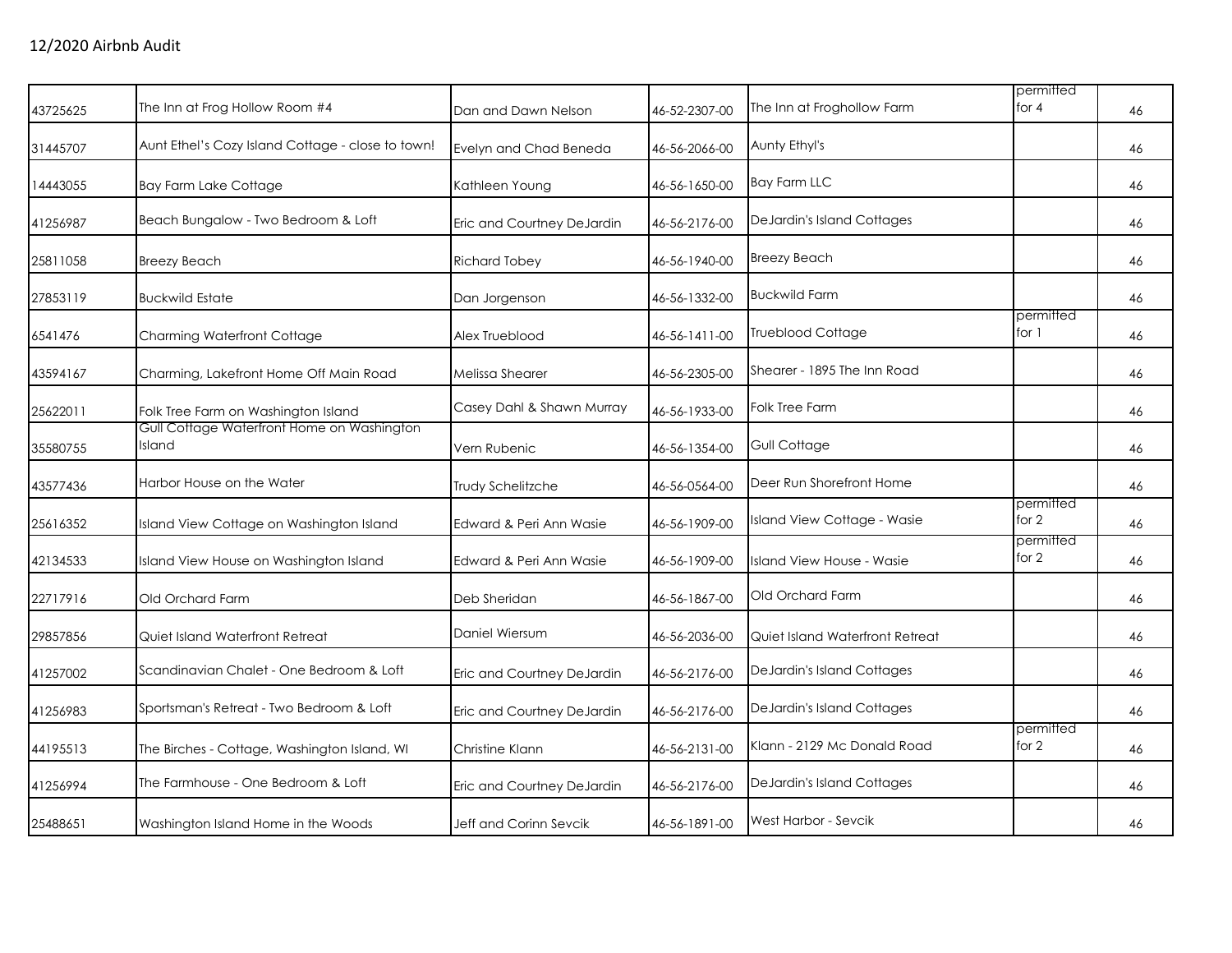| 24117398 | Washington Island home With history and warmth | Carol Lemon                             | 46-56-1917-00 | Washington Island Historical Home -<br><b>ILemon</b> | 46 |
|----------|------------------------------------------------|-----------------------------------------|---------------|------------------------------------------------------|----|
| 24807794 | Waterfront Cottage, includes 2 kayaks!         | Jason & Naomi Burke & Dan<br>Jorgeonson | 46-56-1937-11 | Detroit Harbor Homestead Cottage                     | 46 |
| 26269262 | Watermark Inn-Washington Island (Suite B)      | Larry Kilduff                           | 46-56-0584-00 | Watermark Inn                                        | 46 |
| 23713057 | Watermark Inn-Washington Island (Suite G)      | Larry Kilduff                           | 46-56-0584-00 | Watermark Inn                                        | 46 |

| <b>NOT LOCATED IN DOOR COUNTY</b> |                                                 |                                                                                                 |                   |  |  |
|-----------------------------------|-------------------------------------------------|-------------------------------------------------------------------------------------------------|-------------------|--|--|
| 36871011                          | The Family Lure                                 | Not Door County Comes up in Door County Search                                                  | Outside DC        |  |  |
| 21549001                          | <b>Cozy Lakefront Home</b>                      | Not Door County Comes up in Door County Search                                                  | <b>Outside DC</b> |  |  |
| 32736987                          | Warm, Inviting 2 bedroom house in Marinette, WI | Not Door County Comes up in Door County Search                                                  | Outside DC        |  |  |
| 31441773                          |                                                 | 1 bed apartment, lake view next to Lake Michigan Not Door County Comes up in Door County Search | Outside DC        |  |  |
| 31401357                          |                                                 | Double Queen Beds - Independence Stay of Marin Not Door County Comes up in Door County Search   | Outside DC        |  |  |
| 1075853                           | Modern, Sunny Getaway Door County!              | Not Door County Comes up in Door County Search                                                  | Outside DC        |  |  |
| 32284600                          | Private Room with 10' Ceilings & Kitchen        | Not Door County Comes up in Door County Search                                                  | Outside DC        |  |  |
| 32317062                          | Big Private Room with 10' Ceiling & Pool Table  | Not Door County Comes up in Door County Search                                                  | Outside DC        |  |  |
| 30106811                          | Nice Studio with 2 Full Beds and Full Kitchen   | Not Door County Comes up in Door County Search                                                  | Outside DC        |  |  |
| 14266783                          | Cottage on Cedar                                | Not Door County Comes up in Door County Search                                                  | Outside DC        |  |  |
| 19012043                          | Home Away From Home Northern Wisconsin          | Not Door County Comes up in Door County Search                                                  | Outside DC        |  |  |
| 19176512                          | Guest House on the Menominee River              | Not Door County Comes up in Door County Search                                                  | Outside DC        |  |  |
| 20991844                          | <b>Menominee River Vacation Home</b>            | Not Door County Comes up in Door County Search                                                  | Outside DC        |  |  |
| 21816932                          | <b>Hogans Place 2</b>                           | Not Door County Comes up in Door County Search                                                  | Outside DC        |  |  |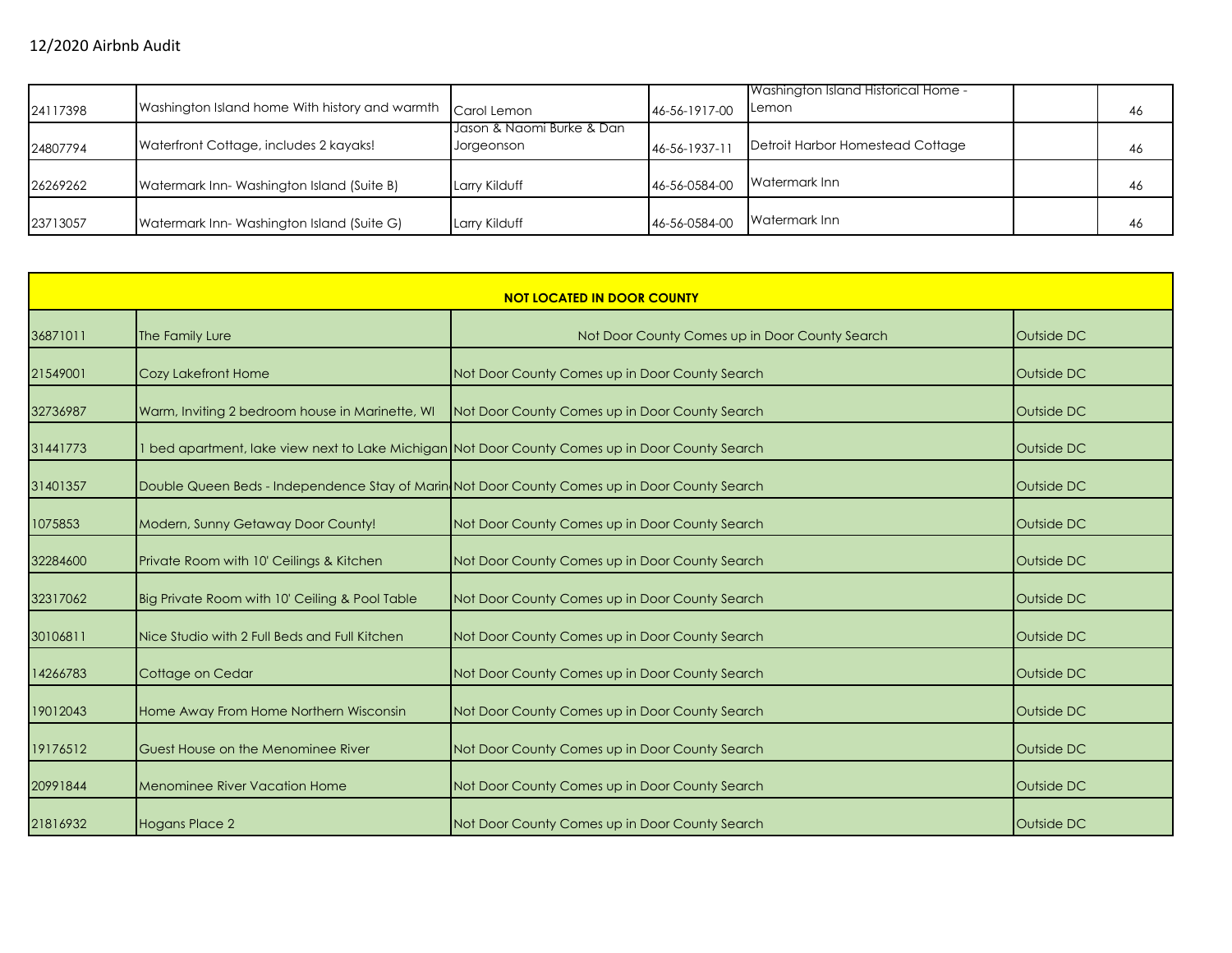| 21816968 | <b>Hogans Place 1</b>                                      | Not Door County Comes up in Door County Search                                                | Outside DC |
|----------|------------------------------------------------------------|-----------------------------------------------------------------------------------------------|------------|
| 27232787 | Cute 2 Bedroom Bungalow                                    | Not Door County Comes up in Door County Search                                                | Outside DC |
| 31402597 | King Executive Suite - Independence Stay<br>Marinette #202 | Not Door County Comes up in Door County Search                                                | Outside DC |
| 443694   | Lundgren Tree Farm                                         | Not Door County Comes up in Door County Search                                                | Outside DC |
| 33710736 | Winding River Cottages-Pine Cone Cottage                   | Not Door County Comes up in Door County Search                                                | Outside DC |
| 33045130 | Winding River Cottages-Evergreen Cottage                   | Not Door County Comes up in Door County Search                                                | Outside DC |
| 37321902 | Winding River Cottages-The River House                     | Not Door County Comes up in Door County Search                                                | Outside DC |
| 33155244 | Quiet & Cozy upstairs apartment 1 bedroom                  | Not Door County Comes up in Door County Search                                                | Outside DC |
| 28734368 | Luxury on the Lake                                         | Not Door County Comes up in Door County Search                                                | Outside DC |
| 29841495 | Hogan's Place 3                                            | Not Door County Comes up in Door County Search                                                | Outside DC |
| 31402252 | King Suite Room - Independence Stay of<br>Marinette #205   | Not Door County Comes up in Door County Search                                                | Outside DC |
| 27703908 | 2 bedroom duplex in quiet neighborhood                     | Not Door County Comes up in Door County Search                                                | Outside DC |
| 30403078 | <b>Bentley's Place</b>                                     | Not Door County Comes up in Door County Search                                                | Outside DC |
| 32744370 | Cottage on the Bay                                         | Not Door County Comes up in Door County Search                                                | Outside DC |
| 29843132 | Hogans Place 4                                             | Not Door County Comes up in Door County Search                                                | Outside DC |
| 35508656 |                                                            | CEDAR CABIN on the BAY (Lake Michigan--Green B Not Door County Comes up in Door County Search | Outside DC |
| 31440292 | Stunning Waterfront! Fully Equipped 1 BR Condo             | Not Door County Comes up in Door County Search                                                | Outside DC |
| 23147359 | Lakefront beauty Algoma condo                              | Not Door County Comes up in Door County Search                                                | Outside DC |
| 17416421 | Gorgeous beach & 5 mi's 2 Door Cty.                        | Not Door County Comes up in Door County Search                                                | Outside DC |
| 32941122 | Buck's Harbor LLC in Algoma, WI                            | Not Door County Comes up in Door County Search                                                | Outside DC |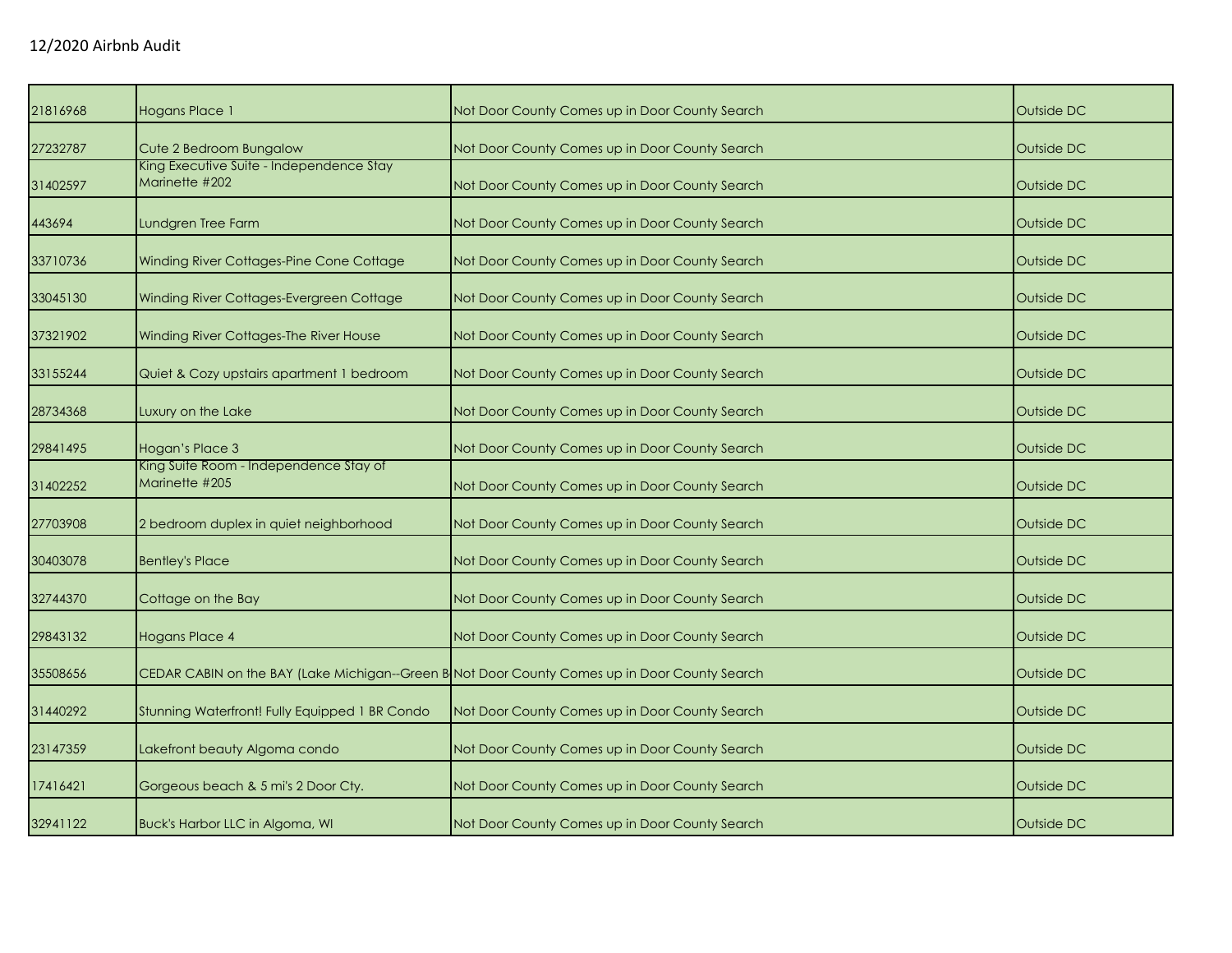| 36077426  | <b>Country Farmhouse living</b>               | Not Door County Comes up in Door County Search                                                  | Outside DC |
|-----------|-----------------------------------------------|-------------------------------------------------------------------------------------------------|------------|
| 15203485  | <b>Minutes from Door County</b>               | Not Door County Comes up in Door County Search                                                  | Outside DC |
| 11893626  |                                               | Lake Michigan Sunrise view, close to Door County Not Door County Comes up in Door County Search | Outside DC |
| 29252930  | Lake Michagan Living                          | Not Door County Comes up in Door County Search                                                  | Outside DC |
| 29779882  |                                               | 3 bed apartment next to Lake Michigan loading doNot Door County Comes up in Door County Search  | Outside DC |
| 29780152  |                                               | 2 bed apartment, lake view next to Lake Michigan Not Door County Comes up in Door County Search | Outside DC |
| 31402434  | I BR Suite - Independence Stay of Marinete    | Not Door County Comes up in Door County Search                                                  | Outside DC |
| 26424111  | Waterfront Inn Sail & Stay                    | Not Door County Comes up in Door County Search                                                  | Outside DC |
| 3010681   | Nice Studio with 2 Full Beds and Full Kitchen | Not Door County Comes up in Door County Search                                                  | Outside DC |
| 20411213  | <b>Paradise View</b>                          | Not Door County Comes up in Door County Search                                                  | Outside DC |
| 30106940  |                                               | 2-Bedroom Apt next to Lake Michigan Loading Doc Not Door County Comes up in Door County Search  | Outside DC |
| 14648642  | Upper Peninsula MI Retreat                    | Not Door County Comes up in Door County Search                                                  | Outside DC |
| 18506853  | Downtown Menominee House                      | Not Door County Comes up in Door County Search                                                  | Outside DC |
| 32837226  | Downstairs apartment on private lake          | Not Door County Comes up in Door County Search                                                  | Outside DC |
| 38894590? | Shug Lake View Condo @ The Shores             | Not Door County Comes up in Door County Search                                                  | Outside DC |
| 37351248  | Camp Bayshore                                 | Not Door County Comes up in Door County Search                                                  | Outside DC |
| 35126526  | King Suite Room Independence Stay RM 105      | Not Door County Comes up in Door County Search                                                  | Outside DC |
| 35127290  | King Executive Suite Independence Stay RM 214 | Not Door County Comes up in Door County Search                                                  | Outside DC |
| 35128224  | King Suite Room Independence Stay RM 212      | Not Door County Comes up in Door County Search                                                  | Outside DC |
| 35127762  | King Suite Room Independence Stay RM 106      | Not Door County Comes up in Door County Search                                                  | Outside DC |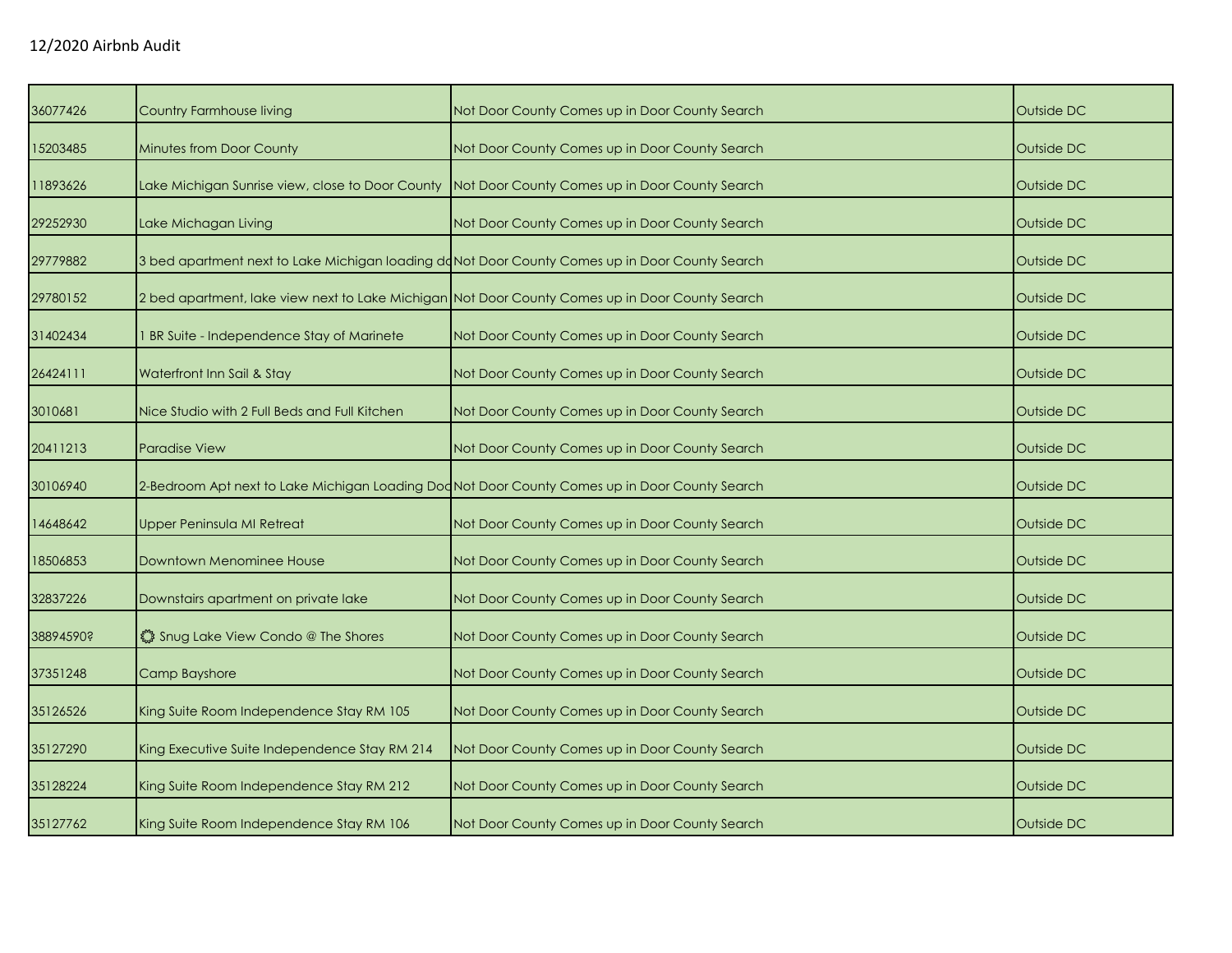| 35127837 | King Suite Room Independence Stay RM 110                                                     | Not Door County Comes up in Door County Search                                                   | Outside DC |
|----------|----------------------------------------------------------------------------------------------|--------------------------------------------------------------------------------------------------|------------|
| 35128142 | King Suite Room Independence Stay RM 207                                                     | Not Door County Comes up in Door County Search                                                   | Outside DC |
| 35128088 | King Suite Room Independence Stay RM 206                                                     | Not Door County Comes up in Door County Search                                                   | Outside DC |
| 35128179 | King Suite Room Independence Stay RM 209                                                     | Not Door County Comes up in Door County Search                                                   | Outside DC |
| 35124944 |                                                                                              | 1 BR Suite - Independence Stay of Marinette RM 11 Not Door County Comes up in Door County Search | Outside DC |
| 35125797 |                                                                                              | BR Suite - Independence Stay of Marinette Rm 21, Not Door County Comes up in Door County Search  | Outside DC |
| 35128045 | King Suite Room Independence Stay RM 203                                                     | Not Door County Comes up in Door County Search                                                   | Outside DC |
| 35125614 |                                                                                              | BR Suite - Independence Stay of Marinette RM 20 Not Door County Comes up in Door County Search   | Outside DC |
| 35125719 |                                                                                              | BR Suite - Independence Stay of Marinette RM 21 Not Door County Comes up in Door County Search   | Outside DC |
| 35126045 | Double Queen Suite Independent Stay RM 112                                                   | Not Door County Comes up in Door County Search                                                   | Outside DC |
| 35129637 | Double Queen Suite Independence Stay RM 104 H(Not Door County Comes up in Door County Search |                                                                                                  | Outside DC |
| 35126116 | Double Queen Suite Independence Stay RM 108                                                  | Not Door County Comes up in Door County Search                                                   | Outside DC |
| 35127236 | King Executive Suite Independence Stay RM 210                                                | Not Door County Comes up in Door County Search                                                   | Outside DC |
| 35126630 | King Executive Suite Independence Stay RM 208                                                | Not Door County Comes up in Door County Search                                                   | Outside DC |
| 35127711 | King Suite Room Independence Stay RM 103                                                     | Not Door County Comes up in Door County Search                                                   | Outside DC |
| 35126576 | King Executive Suite Independence Stay RM 204                                                | Not Door County Comes up in Door County Search                                                   | Outside DC |
| 35127334 | King Executive Suite Independence Stay RM 216                                                | Not Door County Comes up in Door County Search                                                   | Outside DC |
| 35129476 | King Suite Room Independence Stay RM 102 HC                                                  | Not Door County Comes up in Door County Search                                                   | Outside DC |
| 39154811 | Historic Menominee District                                                                  | Not Door County Comes up in Door County Search                                                   | Outside DC |
| 43704843 | Queen Room Portofino                                                                         | Not Door County Comes up in Door County Search                                                   | Outside DC |